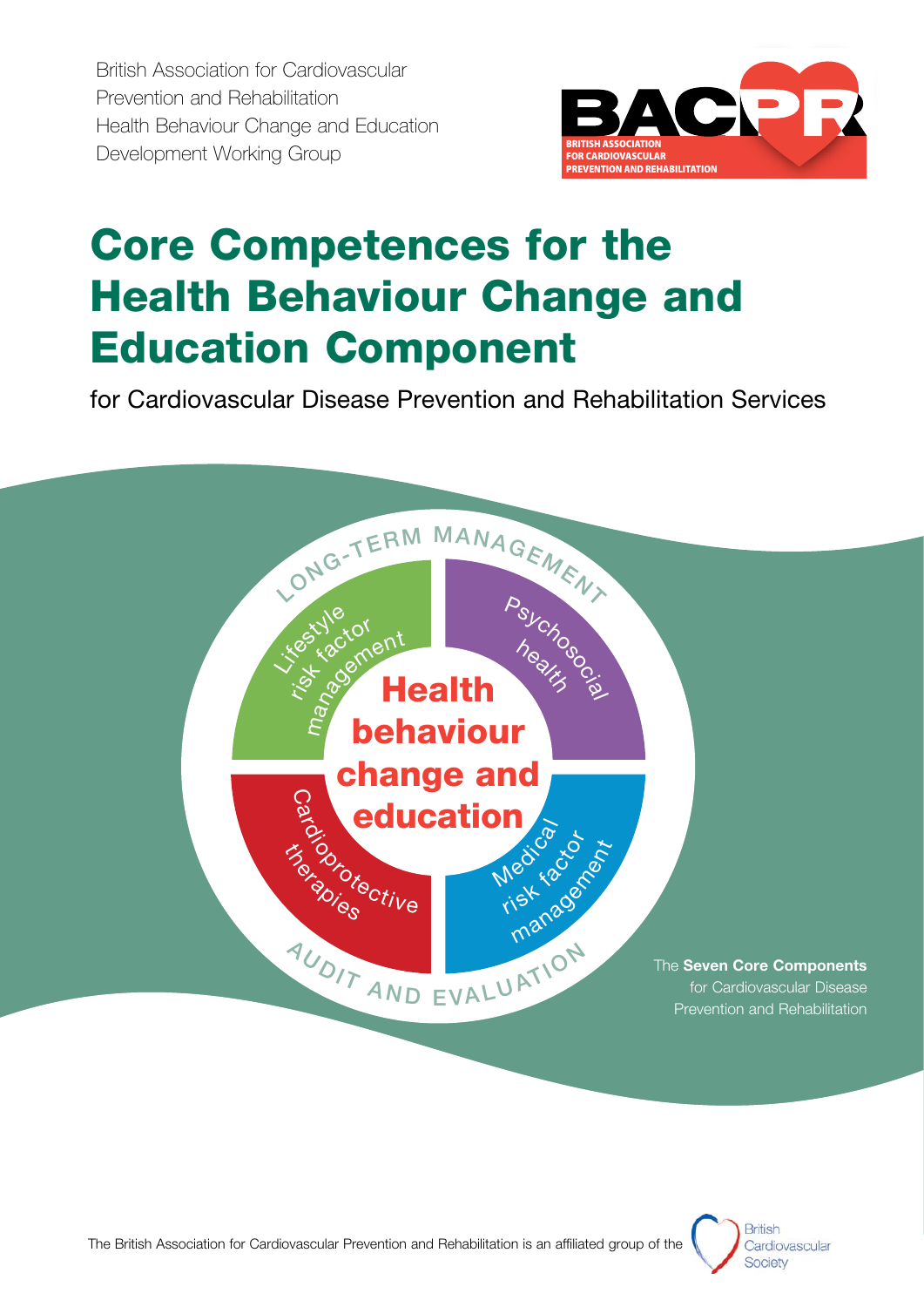# **Contents**

| <b>Introduction</b>            |                                                                     | 1              |
|--------------------------------|---------------------------------------------------------------------|----------------|
| A guide to using this document |                                                                     | $\overline{2}$ |
| <b>The Competences</b>         |                                                                     | 4              |
| <b>Competency 1:</b>           | Core knowledge                                                      | $\overline{4}$ |
| <b>Competency 2:</b>           | Professional behaviour                                              | 9              |
| <b>Competency 3:</b>           | Communication                                                       | 13             |
| <b>Competency 4:</b>           | Prepare, adapt and restore the environment                          | 18             |
| <b>Competency 5:</b>           | Facilitating health behaviour change - one to<br>one and group work | 20             |
| <b>Competency 6:</b>           | Assessment                                                          | 23             |
| <b>Competency 7:</b>           | Delivering the education component (group)                          | 26             |
| <b>Competency 8:</b>           | Forward planning                                                    | 31             |
| <b>Competency 9:</b>           | Managing the unwell individual                                      | 32             |
|                                | <b>Competency 10: Educational materials</b>                         | 35             |
|                                | <b>Competency 11:</b> Service planning and management               | 37             |
|                                | <b>Competency 12: Service evaluation</b>                            | 41             |
| <b>Glossary</b>                |                                                                     | 43             |
| <b>Acknowledgements</b>        |                                                                     | 45             |
| <b>References</b>              |                                                                     | 45             |

*This document is the intellectual property of the British Association for Cardiovascular Prevention and Rehabilitation (BACPR).*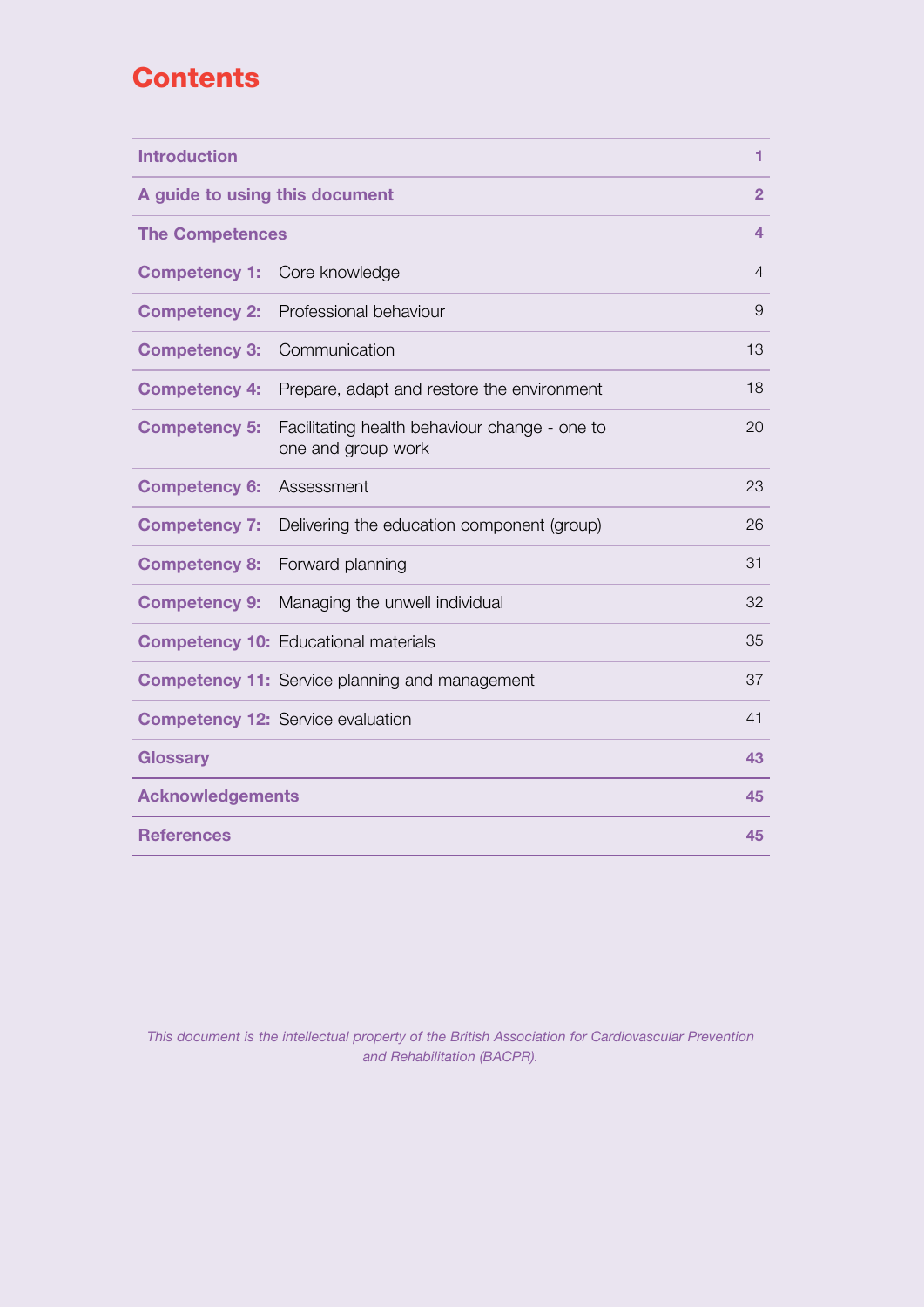

### Introduction

This competency document has been compiled to complement the following:

- i. The American Association of Cardiovascular and Pulmonary Rehabilitation (AACVPR) Position Statement 2010 Update: Core competencies for cardiac rehabilitation/secondary prevention professionals.
- ii. The British Association for Cardiac Prevention and Rehabilitation (BACPR) Standards and Core Components for Cardiovascular Disease Prevention and Rehabilitation 2012.

The BACPR has launched the second edition of the BACPR Standards and Core Components for Cardiovascular Disease Prevention and Rehabilitation (March 2012). One of these core components is Health Behaviour Change and Education which is considered integral to all the components of cardiac rehabilitation (CR). Staff who facilitate and / or deliver behaviour change and education, should be appropriately qualified, skilled and competent.

It is envisaged that this document will inform national practice and enable service providers and managers to ensure appropriate governance and safe and effective service delivery. In addition, it can be used as a useful tool to advise employers on standardised recruitment, giving a clear picture of the definition of a suitably qualified practitioner.

Competent health and exercise professionals are essential to the successful delivery of a CR service which meets the needs of the patient whilst promoting high quality CR services. This document provides guidance on the key competences required to ensure the use of best practice standards and guidelines for health behaviour change and education. In total, 12 core competences are outlined, identifying specific knowledge and skills for each core competency and a framework to assess the health professional's ability to demonstrate their competency. This document also serves as a tool to monitor the need for continuing professional development for the health professional and supporting staff to achieve specific competences.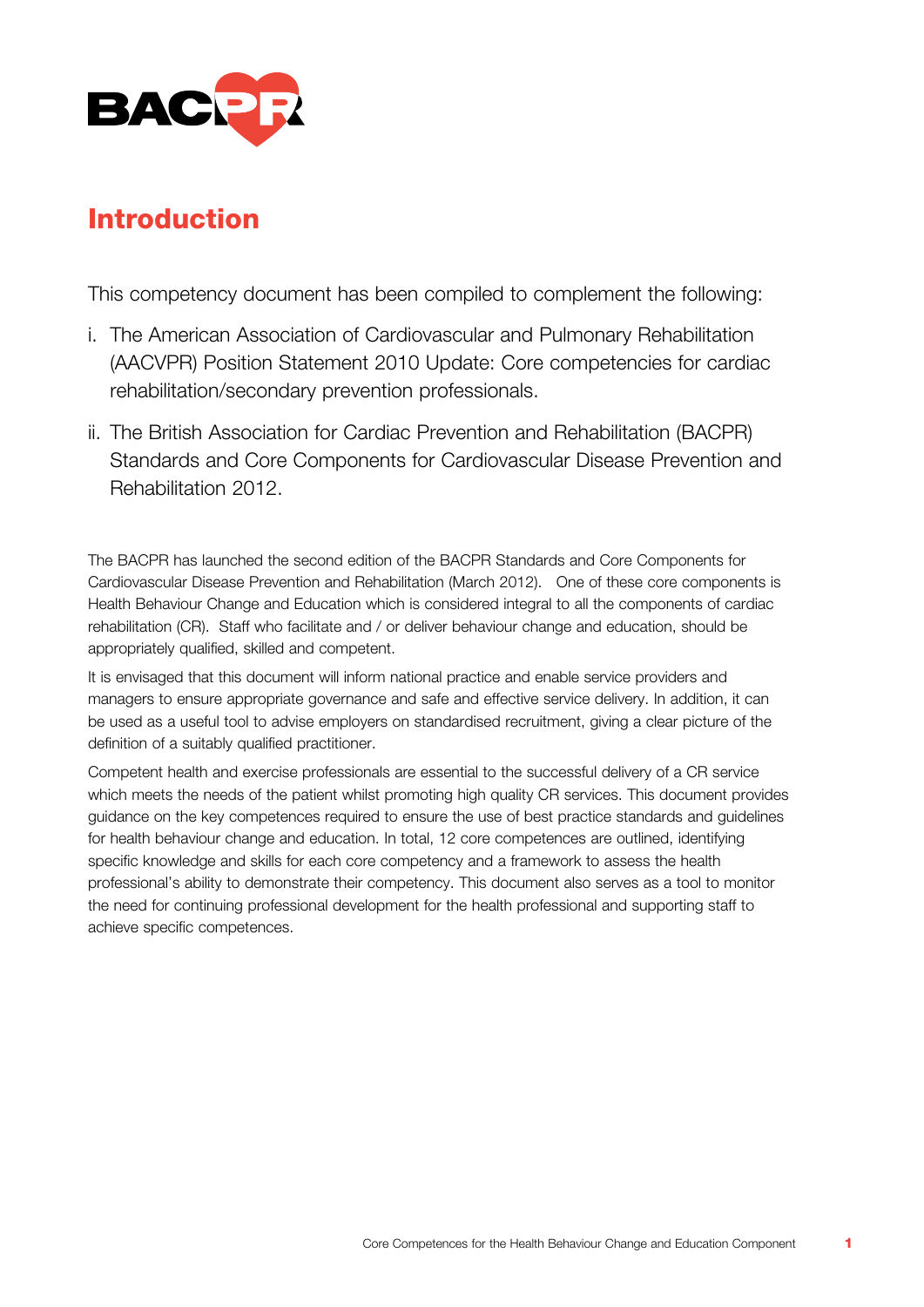### A guide to using this document

- 1. As part of the development process for this competency framework our thanks have been expressed to the organisations responsible for the development/publishing of the following documents that were utilised in the early scoping period:
	- a) Health Behaviour Change Competency Framework: Competences to deliver interventions to change lifestyle behaviours that affect health' British Psychological Society & Scottish Government (2010)
	- b) 'Prevention & Lifestyle behaviour change a competency framework' Yorkshire & Humber NHS (2010)
	- c) BACPR Standards and Core Components for CR (2012)
	- d) Core competencies for cardiac rehabilitation/secondary prevention professionals: 2010 update: position statement of the American Association of Cardiovascular and Pulmonary Rehabilitation (2010)
	- e) A refined taxonomy of behaviour change techniques to help people change their physical activity and eating behaviours. The CAL-RE taxonomy (2011).
	- f) Skills for Health National Occupational Standards (2010)
- 2. Each competency is laid out in a table format so that the responses can be recorded easily and can be completed either electronically or on a hard copy.
- 3. Within each competency, there is a series of numbered performance criteria (pc) and columns against which to record:
	- a) The date the pc is achieved.
	- b) Whether the pc is essential, desirable or not applicable (E, D, N/A respectively).
	- c) Comments to identify perhaps, where further professional development is required to achieve the pc or to record specific exemplary areas of performance.

#### 4. At the end of each competency there is a summary table which records:

- a) A summary of performance observed: achieved/improvement required with comments/actions as appropriate.
- b) Signatures of the reviewee and the reviewer to validate the recorded response and agreed outcomes.

#### 5. Evidence to determine success of a staff member to fulfil the criteria can be achieved through various methods, e.g.:

- a) Practical observation
- b) Verbal communication
- c) Questioning
- d) In-service training
- e) Mandatory training
- f) External courses
- g) Other resources, e.g. BACPR and ACPICR standards.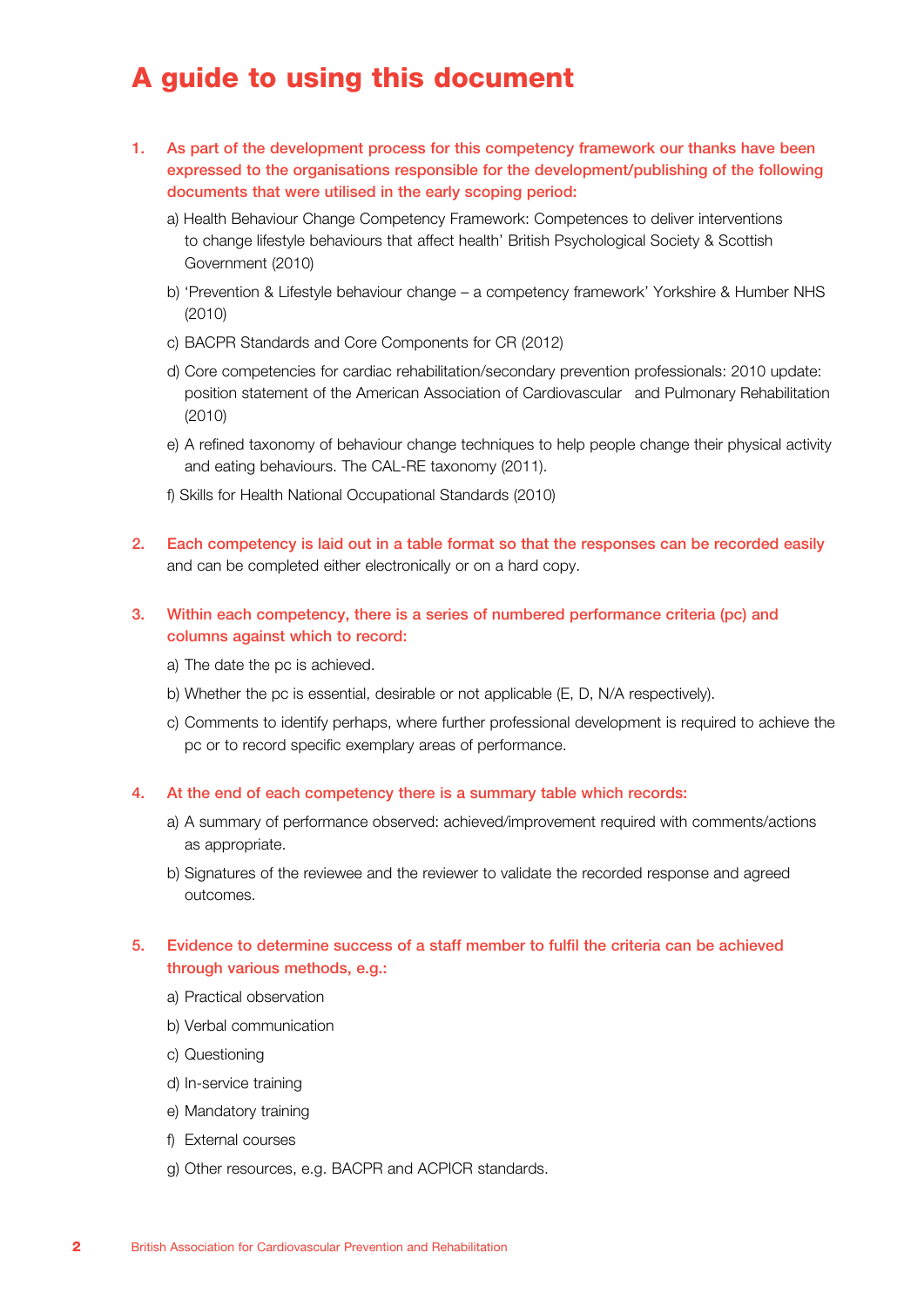- 6. It is not intended that observation and/or achievement of these competences should be a time consuming exercise. It is therefore recommended that reviewers and reviewees consider this document as a useful tool to monitor performance and subsequent professional development required over a period of time (to be defined internally) rather than a lengthy process that is time consuming and impacts negatively on service delivery.
- 7. As the document relates to the competences required for delivery of health behaviour change support and education throughout the patient's journey, not all competences will be relevant to each member of staff. Hence not all 12 competences and relating pc need to be achieved.
- 8. It is the responsibility of the Manager/Reviewer to determine if the competency or pc is essential, desirable and/or relevant to the member of staff.
- 9. Each competency is also mapped against BACPR Education and Training courses to identify appropriate training for the reviewee if applicable.
- 10. The competences can be linked with the NHS Agenda for Change Knowledge and Skills Framework (KSF) and therefore used as evidence for the KSF.
- 11. The reviewer ideally should be competent in assessing an individual's ability according to the competences outlined and have a sound understanding of the skills required to deliver safe and effective physical activity and exercise prescription in CR. It is recommended however, that a reviewer holds a relevant assessor qualification to enable objective assessment of the reviewee's knowledge and ability.
- 12. After successful completion of the competences, it is recommended that the competences will be reviewed as part of an annual appraisal to ensure competency is maintained, or in response to new published evidence and/or changes to national or local guidance.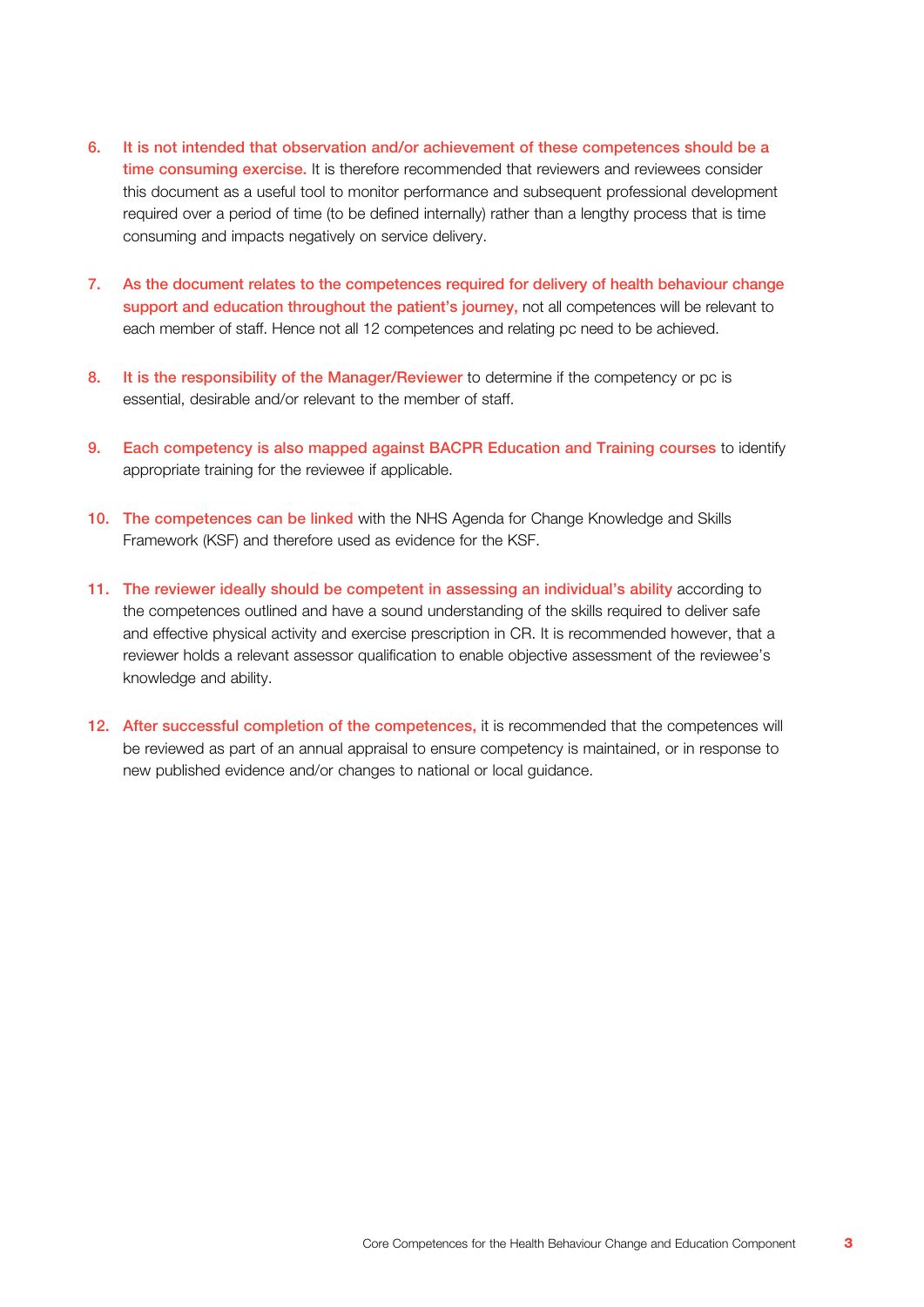| $\overline{P}$ | Performance criteria                                                                                                                                                              | Date achieved | $E, D, N/A^*$ | Comments / Evidence |
|----------------|-----------------------------------------------------------------------------------------------------------------------------------------------------------------------------------|---------------|---------------|---------------------|
|                | In relation to health behaviour change and education, the cardiac rehabilitation professional has demonstrated knowledge and understanding of:                                    |               |               |                     |
|                | acceptability of an intervention, across a range of<br>and cultural difference on the effectiveness and<br>The potential significance and impact of social<br>domains, including: |               |               |                     |
|                | · ethnicity                                                                                                                                                                       |               |               |                     |
|                | · culture                                                                                                                                                                         |               |               |                     |
|                | · education                                                                                                                                                                       |               |               |                     |
|                | · deprivation level/socioeconomic status                                                                                                                                          |               |               |                     |
|                | · religion                                                                                                                                                                        |               |               |                     |
|                | · gender                                                                                                                                                                          |               |               |                     |
|                | $e$ age                                                                                                                                                                           |               |               |                     |
|                | · disability                                                                                                                                                                      |               |               |                     |
|                | sexual orientation                                                                                                                                                                |               |               |                     |
|                | Health behaviour and health behaviour<br>considerations, including:                                                                                                               |               |               |                     |
|                | assessment and when carrying out interventions,<br>· common health behaviour considerations during                                                                                |               |               |                     |
|                | including knowledge of national guidelines for<br>health behaviours                                                                                                               |               |               |                     |
|                | · factors associated with the initiation and<br>maintenance of health behaviours                                                                                                  |               |               |                     |
|                | · usual patterns of health behaviour and modifiable<br>risk factors                                                                                                               |               |               |                     |
|                | · ways in which health behaviour can impact on<br>health and functioning                                                                                                          |               |               |                     |
|                | · usual knowledge and understanding that people<br>may have about their health behaviour                                                                                          |               |               |                     |
|                | · barriers to behaviour change adoption and                                                                                                                                       |               |               |                     |
|                | maintenance                                                                                                                                                                       |               |               |                     |
|                | assessment of literacy                                                                                                                                                            |               |               |                     |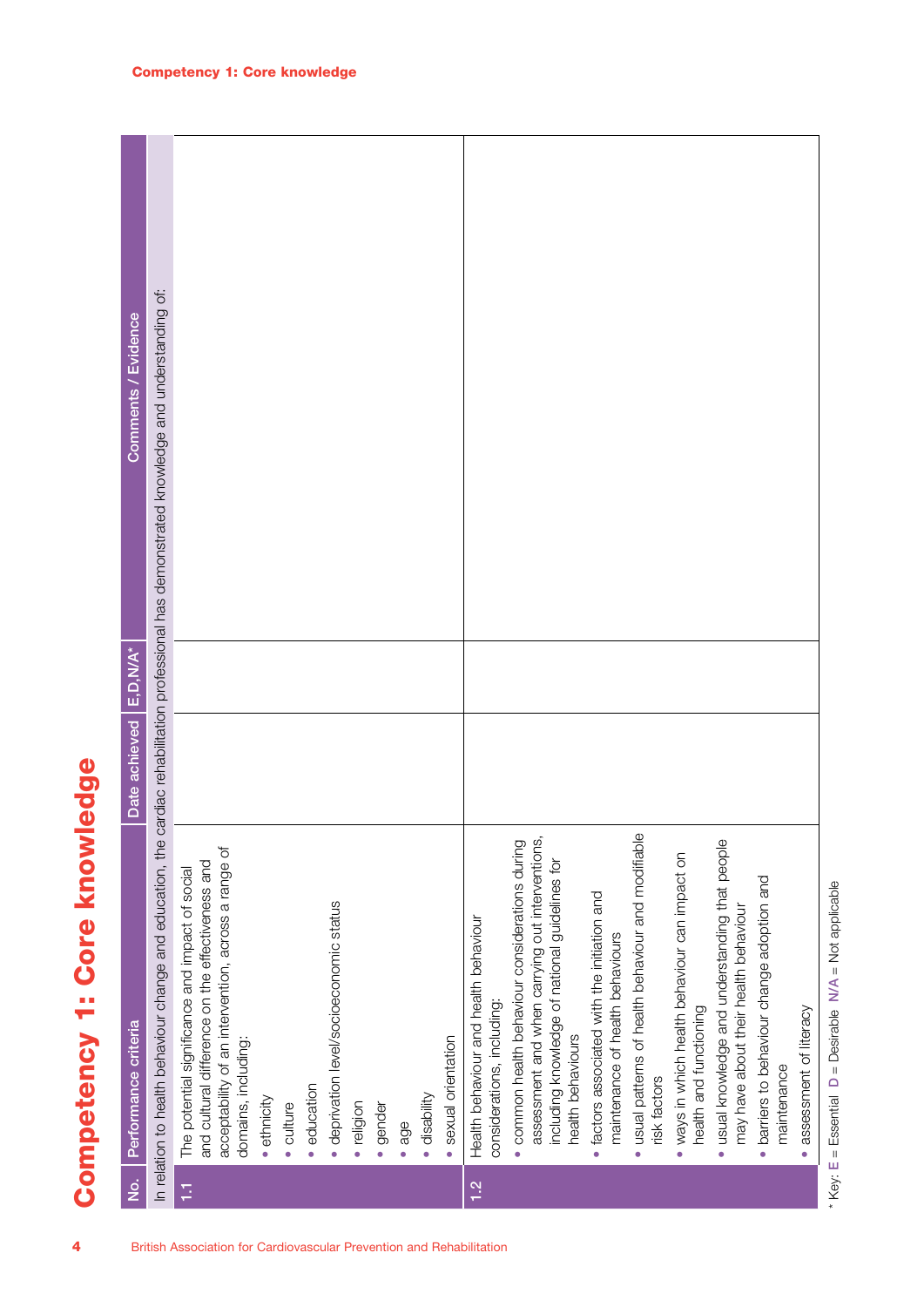| Comments / Evidence  |                                                                                                                                                                                      |                                                                                                                                                              |                                                                                                                                                                                                                                                                                                                                                                                                                                                                                                                                                     |
|----------------------|--------------------------------------------------------------------------------------------------------------------------------------------------------------------------------------|--------------------------------------------------------------------------------------------------------------------------------------------------------------|-----------------------------------------------------------------------------------------------------------------------------------------------------------------------------------------------------------------------------------------------------------------------------------------------------------------------------------------------------------------------------------------------------------------------------------------------------------------------------------------------------------------------------------------------------|
| $E, D, N/A^*$        |                                                                                                                                                                                      |                                                                                                                                                              |                                                                                                                                                                                                                                                                                                                                                                                                                                                                                                                                                     |
| Date achieved        |                                                                                                                                                                                      |                                                                                                                                                              |                                                                                                                                                                                                                                                                                                                                                                                                                                                                                                                                                     |
| Performance criteria | and illness perceptions that may lead to increased<br>any about cardiac prevention and rehabilitation)<br>Key cardiac or other misconceptions (including<br>disability and distress. | Key lifestyle risk factors and corresponding lifestyle<br>targets as defined by the most relevant current<br>national guidelines for cardiac rehabilitation. | warmth, respect, acceptance, empathy, and trust<br>opportunities for the individual to discuss matters<br>behaviour change models/theories and methods<br>theories to assist in developing interventions and<br>The appropriate use of behaviour change models<br>positive working relationship between health<br>professional and individual, characterised by<br>. knowledge of the key factors common to<br>active participation of the individual and<br>ongoing behaviour change<br>significant others<br>of concern<br>$\bullet$<br>$\bullet$ |
| $\frac{1}{2}$        | 1.3                                                                                                                                                                                  | 1.4                                                                                                                                                          | 1.5                                                                                                                                                                                                                                                                                                                                                                                                                                                                                                                                                 |

<sup>\*</sup> Key: E = Essential D = Desirable N/A = Not applicable  $D =$  Desirable  $N/A =$  Not applicable \* Key: E = Essential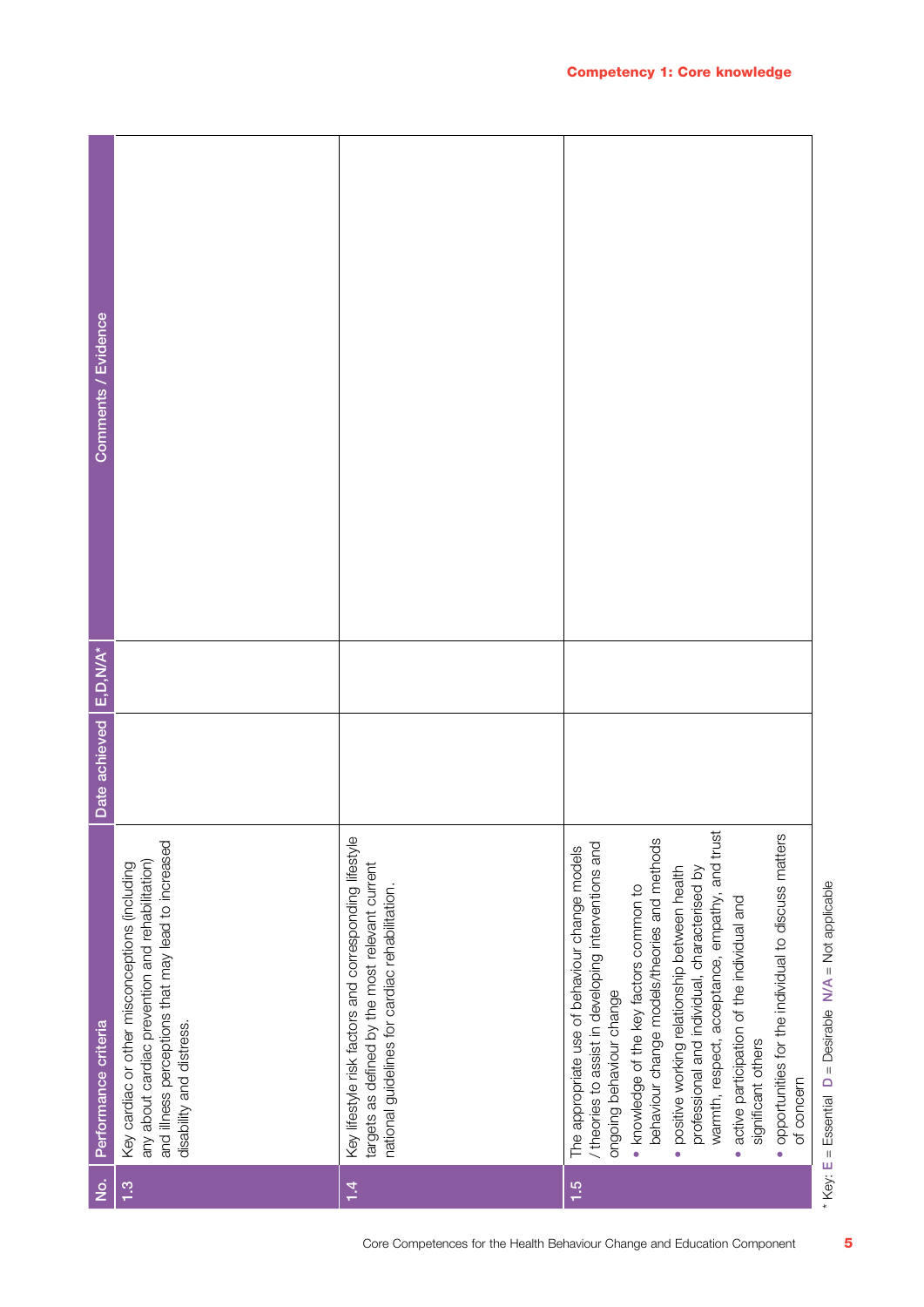| Comments / Evidence      |                                                                                                         |                                                                                                                                            |                                                                         |                                                                                                    |                                                                                                                      |                                                                                        |                                                                                                                          |                                                                                                                    |                                                                                        |                                                                                                                                |                                                                                                                 |                                                                                                                                |                                                                        |  |
|--------------------------|---------------------------------------------------------------------------------------------------------|--------------------------------------------------------------------------------------------------------------------------------------------|-------------------------------------------------------------------------|----------------------------------------------------------------------------------------------------|----------------------------------------------------------------------------------------------------------------------|----------------------------------------------------------------------------------------|--------------------------------------------------------------------------------------------------------------------------|--------------------------------------------------------------------------------------------------------------------|----------------------------------------------------------------------------------------|--------------------------------------------------------------------------------------------------------------------------------|-----------------------------------------------------------------------------------------------------------------|--------------------------------------------------------------------------------------------------------------------------------|------------------------------------------------------------------------|--|
|                          |                                                                                                         |                                                                                                                                            |                                                                         |                                                                                                    |                                                                                                                      |                                                                                        |                                                                                                                          |                                                                                                                    |                                                                                        |                                                                                                                                |                                                                                                                 |                                                                                                                                |                                                                        |  |
| Date achieved E, D, N/A* |                                                                                                         |                                                                                                                                            |                                                                         |                                                                                                    |                                                                                                                      |                                                                                        |                                                                                                                          |                                                                                                                    |                                                                                        |                                                                                                                                |                                                                                                                 |                                                                                                                                |                                                                        |  |
| Performance criteria     | Key behaviour change techniques for individual<br>motivation maintenance and development,<br>including: | $\overline{c}$<br>believe in herself/himself and the possibilities of<br>· developing self-efficacy: encouraging individual<br>improvement | establishing level of understanding of health<br>behaviour<br>$\bullet$ | seeking permission to provide information about<br>the behaviour and behaviour change<br>$\bullet$ | providing information about the causes and<br>consequences of the behaviour and record<br>appropriately<br>$\bullet$ | providing general information about the behaviour<br>and behaviour change<br>$\bullet$ | providing &/or identifying potential sources of<br>social support and give generalised positive<br>feedback<br>$\bullet$ | · decision-making: generating alternative courses<br>of action, and pros and cons of each, and<br>weighing them up | using appropriate communication methods, e.g<br>motivational interviewing<br>$\bullet$ | different perspective on behaviour in order to<br>reframing: encouraging individual to adopt a<br>change attitude<br>$\bullet$ | generating a contract of agreed performance of<br>target behaviour, (written and signed or verbal)<br>$\bullet$ | providing comparisons of previous and current<br>behaviour, including comparison between self<br>and other people<br>$\bullet$ | providing and/or identifying sources of social<br>support<br>$\bullet$ |  |
| <u>ò</u>                 | $\frac{6}{1}$                                                                                           |                                                                                                                                            |                                                                         |                                                                                                    |                                                                                                                      |                                                                                        |                                                                                                                          |                                                                                                                    |                                                                                        |                                                                                                                                |                                                                                                                 |                                                                                                                                |                                                                        |  |
| 6                        |                                                                                                         |                                                                                                                                            |                                                                         |                                                                                                    | British Association for Cardiovascular Prevention and Rehabilitation                                                 |                                                                                        |                                                                                                                          |                                                                                                                    |                                                                                        |                                                                                                                                |                                                                                                                 |                                                                                                                                |                                                                        |  |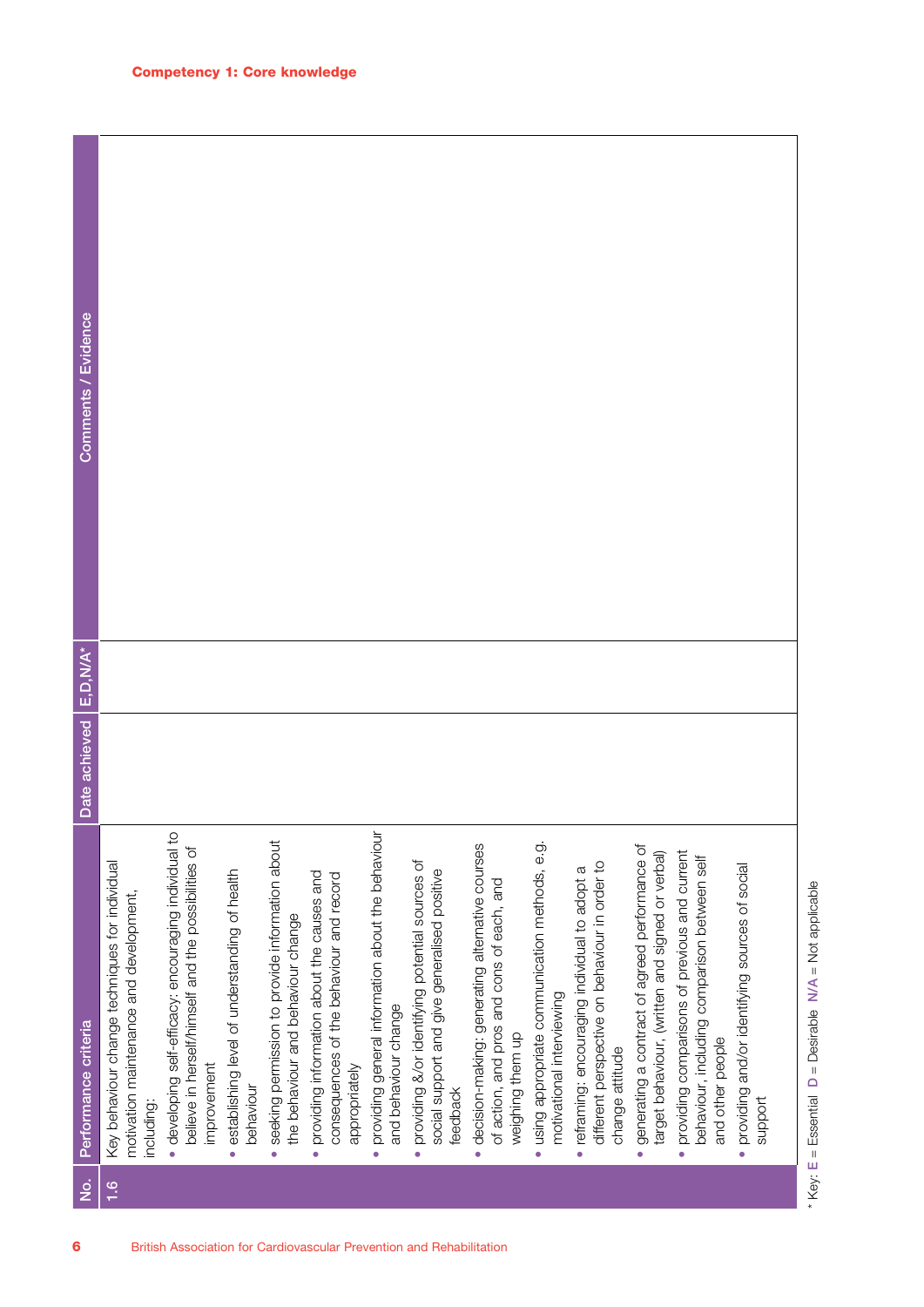| Comments / Evidence  |                                                                                                                                                                                                                                                                                                                                                                                                                                                                                                                                                                                                               |                                                                                                                                                                                                                                                                                                                                                                                       |                                                                                            |
|----------------------|---------------------------------------------------------------------------------------------------------------------------------------------------------------------------------------------------------------------------------------------------------------------------------------------------------------------------------------------------------------------------------------------------------------------------------------------------------------------------------------------------------------------------------------------------------------------------------------------------------------|---------------------------------------------------------------------------------------------------------------------------------------------------------------------------------------------------------------------------------------------------------------------------------------------------------------------------------------------------------------------------------------|--------------------------------------------------------------------------------------------|
| $E, D, N/A^*$        |                                                                                                                                                                                                                                                                                                                                                                                                                                                                                                                                                                                                               |                                                                                                                                                                                                                                                                                                                                                                                       |                                                                                            |
| Date achieved        |                                                                                                                                                                                                                                                                                                                                                                                                                                                                                                                                                                                                               |                                                                                                                                                                                                                                                                                                                                                                                       |                                                                                            |
| Performance criteria | self-monitoring of behaviour: record the specified<br>agree home-based tasks that repeat or build on<br>agree clear step-by-step instructions to achieve<br>provide feedback of monitored (including self-<br>· facilitating patient identification of and setting<br>action planning: adopt a SMART approach<br>coping planning: identify and plan ways of<br>Techniques for action on motivation:<br>work done with individual<br>behaviour (e.g. diary)<br>monitored) behaviour<br>overcoming barriers<br>behavioural goals<br>goal review<br>the goal<br>$\bullet$<br>$\bullet$<br>$\bullet$<br>$\bullet$ | consensus between the health professional and<br>consensus between the health professional and<br>individual regarding the techniques/methods<br>individual regarding the goals of intervention<br>Address the therapeutic alliance components:<br>• the relationship or bond between health<br>employed in the intervention<br>professional and individual<br>$\bullet$<br>$\bullet$ | Commonly used questionnaires and rating scales,<br>which are relevant to health behaviour. |
| $\frac{1}{2}$        | $\ddot{ }$ .                                                                                                                                                                                                                                                                                                                                                                                                                                                                                                                                                                                                  | 1.8                                                                                                                                                                                                                                                                                                                                                                                   | $\frac{0}{1}$                                                                              |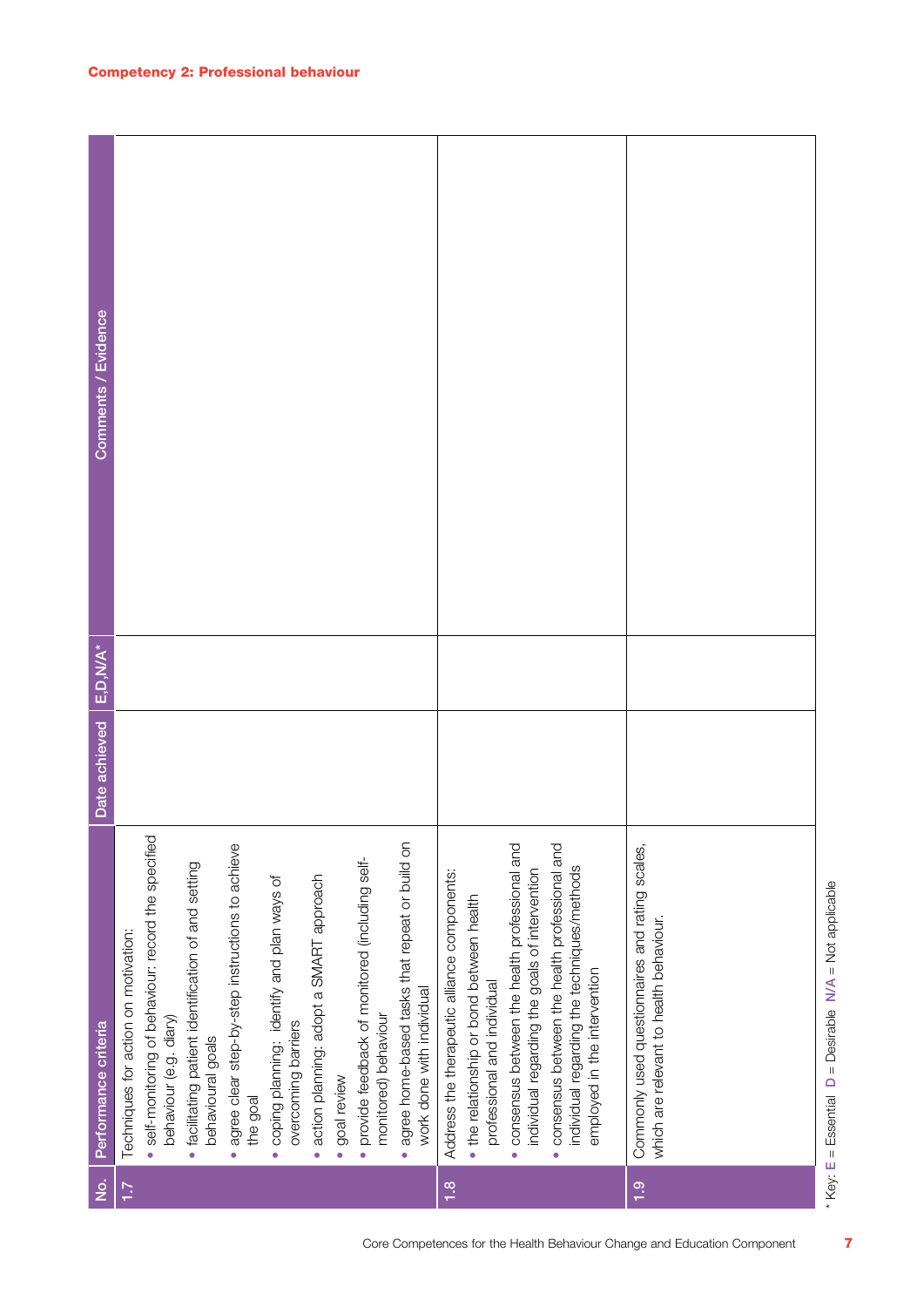| 8                                                                    | $\dot{z}$ | Performance criteria                                                                                                                                                                                                                                                                                           | Date achieved            | E,D,N/A*         | Comments / Evidence |       |
|----------------------------------------------------------------------|-----------|----------------------------------------------------------------------------------------------------------------------------------------------------------------------------------------------------------------------------------------------------------------------------------------------------------------|--------------------------|------------------|---------------------|-------|
|                                                                      | 1.10      | support long term self-management (and significant<br>Apply the above competences (1.1 - 1.9) to<br>others).                                                                                                                                                                                                   |                          |                  |                     |       |
| British Association for Cardiovascular Prevention and Rehabilitation | E         | the use of self-monitoring as a collaborative tool<br>advantages of using self-monitoring to assess<br>appropriate use of self-monitoring forms and<br>Techniques to support self-monitoring:<br>change and provide feedback<br>mobile apps<br>$\bullet$<br>$\bullet$<br>$\bullet$                             |                          |                  |                     |       |
|                                                                      | 1.12      | engagement and facilitates learning, including:<br>development and delivery of an education<br>component, which encourages individual<br>Adult learning and its application to the<br>· factors influencing effective learning<br>· principles of adult learning<br>. theories of learning<br>· learner styles |                          |                  |                     |       |
|                                                                      |           | $D =$ Desirable $N/A =$ Not applicable<br>$*$ Key: $E = E$ ssential                                                                                                                                                                                                                                            |                          |                  |                     |       |
|                                                                      |           | Agreed Action<br>Competency achieved:<br>Improvement required                                                                                                                                                                                                                                                  | (outline as appropriate) |                  |                     | Date: |
|                                                                      |           | Comments:<br>Yes - competency achieved                                                                                                                                                                                                                                                                         |                          |                  |                     | Date: |
|                                                                      |           | Signed Reviewee:<br>Print Name:                                                                                                                                                                                                                                                                                | Print Name:              | Signed Reviewer: |                     | Date: |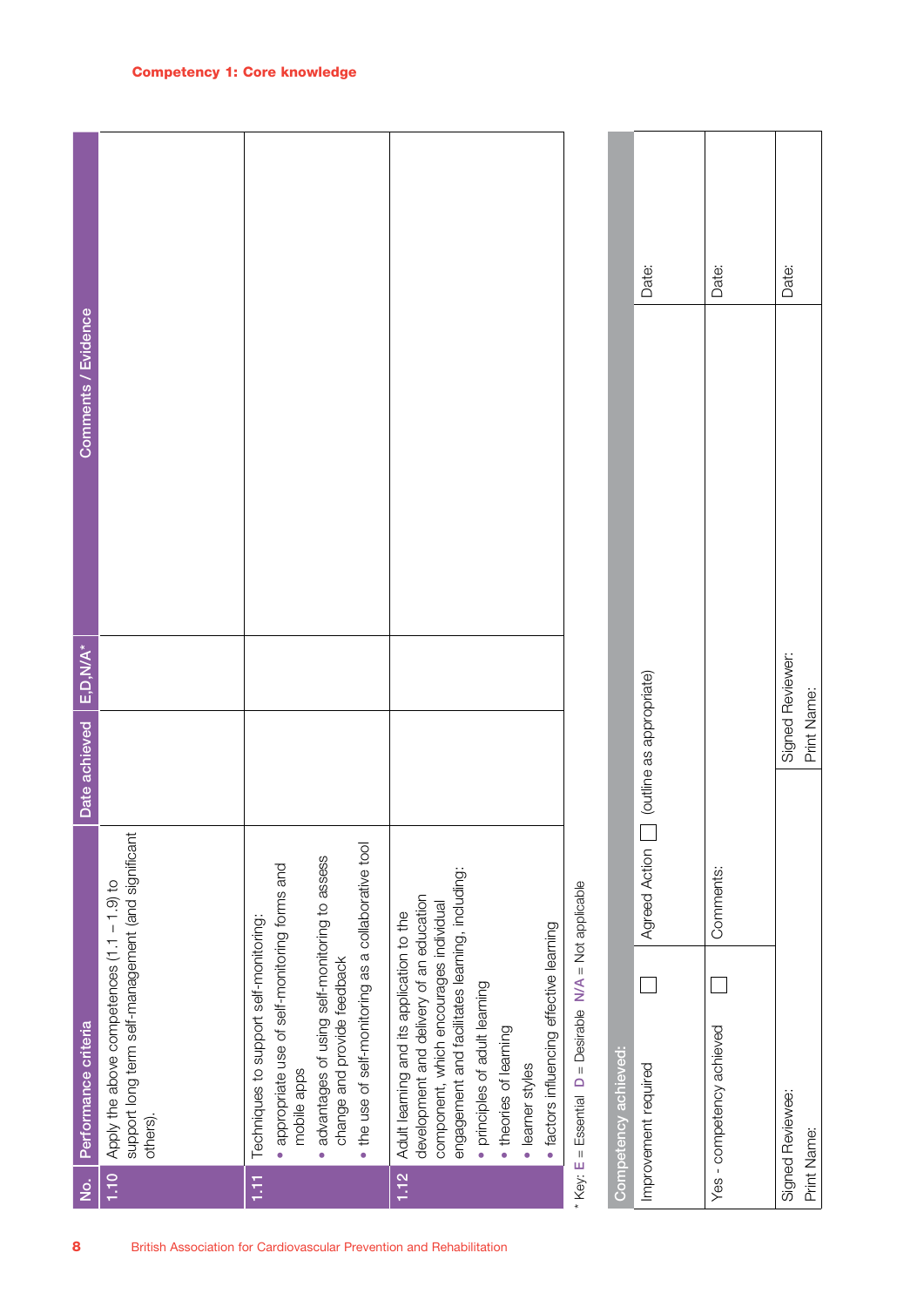| $\overline{e}$   | Performance criteria                                                                                                   | Date achieved   E,D,N/A* | Comments / Evidence                                                                                                                                           |
|------------------|------------------------------------------------------------------------------------------------------------------------|--------------------------|---------------------------------------------------------------------------------------------------------------------------------------------------------------|
|                  |                                                                                                                        |                          | In relation to health behaviour change and education, the cardiac rehabilitation professional has demonstrated knowledge and understanding of the ability to: |
| $\overline{2.1}$ | Show evidence of:<br>General                                                                                           |                          |                                                                                                                                                               |
|                  | · current professional body registration                                                                               |                          |                                                                                                                                                               |
|                  | · reflective practice                                                                                                  |                          |                                                                                                                                                               |
|                  | appropriate liability and indemnity insurance<br>$\bullet$                                                             |                          |                                                                                                                                                               |
|                  | • Disclosure & Barring Service (DBS) clearance or<br>equivalent                                                        |                          |                                                                                                                                                               |
|                  | · continuing professional development including<br>revalidation and reflective practice                                |                          |                                                                                                                                                               |
|                  | practice within legal and ethical boundaries<br>$\bullet$                                                              |                          |                                                                                                                                                               |
|                  | professional code of conduct & relevant medico-<br>· delivering services which comply with their<br>legal requirements |                          |                                                                                                                                                               |
|                  | . work in accordance with evidence based practice<br>and recognised best practice                                      |                          |                                                                                                                                                               |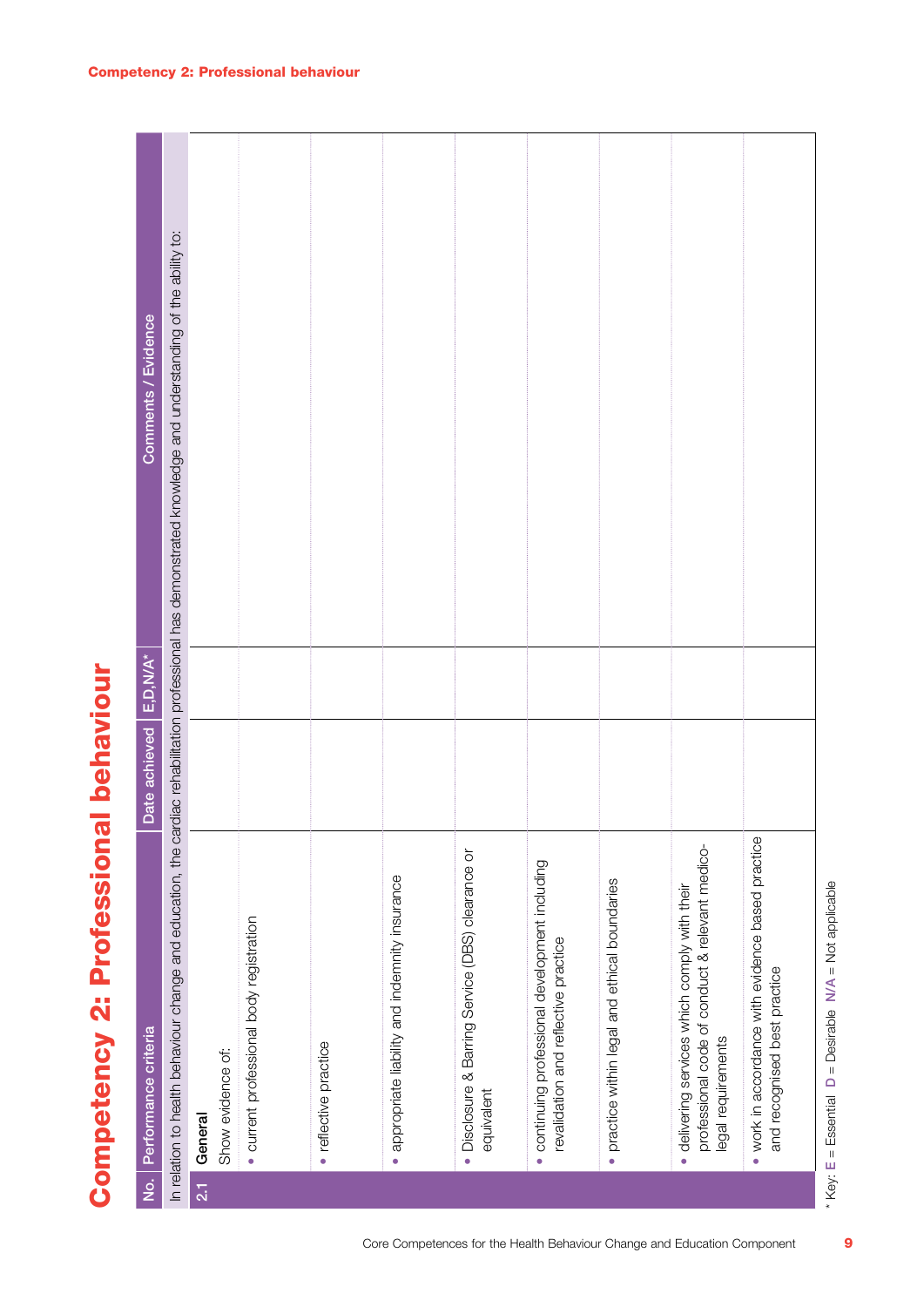| 10                                                                   | $\frac{1}{2}$ | Performance criteria                                                                                                                                                                                                                                                                                                                                                 | Date achieved | $E, D, N/A^*$ | Comments / Evidence |
|----------------------------------------------------------------------|---------------|----------------------------------------------------------------------------------------------------------------------------------------------------------------------------------------------------------------------------------------------------------------------------------------------------------------------------------------------------------------------|---------------|---------------|---------------------|
|                                                                      | 2.2           | · Ensure practice in a non-discriminatory manner<br>environmental, cultural and socio-economic<br>rights, recognising physical, psychological,<br>challenging discrimination and unfairness.<br>Be respectful of individuals and of their<br>differences, adopting good practice in<br>(in line with the Equality Act, 2010).<br>Equality and diversity<br>$\bullet$ |               |               |                     |
| British Association for Cardiovascular Prevention and Rehabilitation | 2.3           | Provide evidence of comprehensive and accurate<br>record keeping in line with local protocols as<br>Protection Act, Information Governance and<br>• Demonstrate compliance with the Data<br>Confidentiality and record keeping<br>Caldicott principles.<br>appropriate.<br>$\bullet$                                                                                 |               |               |                     |
|                                                                      | 2.4           | obtain informed consent and be compliant with<br>• Understand the importance of, and be able to<br>local and national policies.<br>Informed consent                                                                                                                                                                                                                  |               |               |                     |
|                                                                      | 2.5           | • Exercise the professional duty of care and to act<br>in the best interests of the individual at all times.<br>and beliefs are respected, whilst minimising any<br>Ensure the individual's privacy, dignity, wishes<br>unnecessary discomfort.<br>Duty of care<br>$\bullet$                                                                                         |               |               |                     |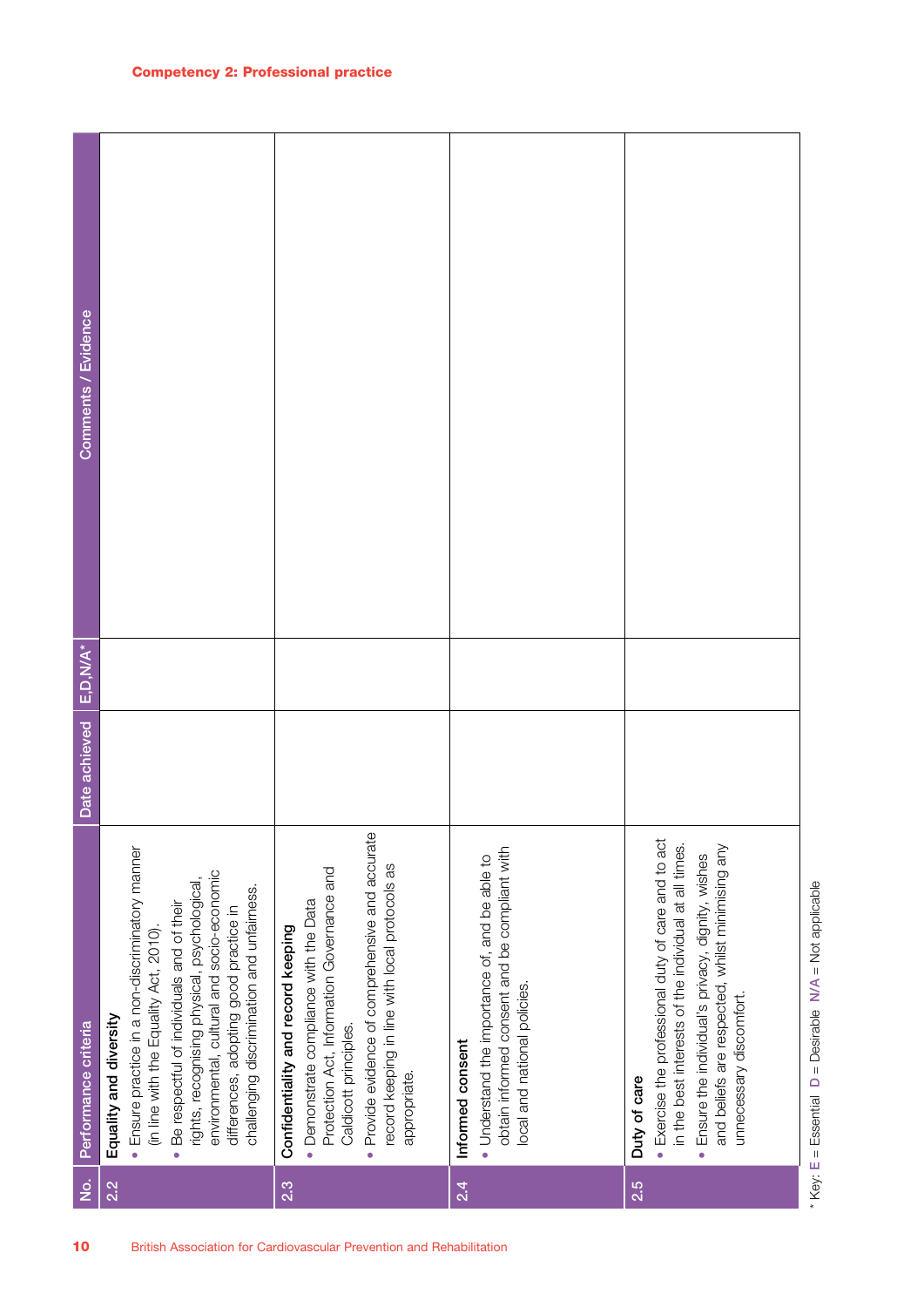| ġ   | Performance criteria                                                                                                                                                         | Date achieved | $E, D, N/A^*$ | Comments / Evidence |
|-----|------------------------------------------------------------------------------------------------------------------------------------------------------------------------------|---------------|---------------|---------------------|
| 2.6 | significant others, colleagues and partners / stakeholders, to ensure:<br>Conduct professional working relationships with individuals,<br>Working relationships<br>• honesty |               |               |                     |
|     | · accuracy                                                                                                                                                                   |               |               |                     |
|     | · co-operation                                                                                                                                                               |               |               |                     |
|     | · avoidance of misrepresentation                                                                                                                                             |               |               |                     |
|     | · avoidance of any conflict of interest                                                                                                                                      |               |               |                     |
|     | · integrity and high standards of professional conduct ensuring<br>avoidance of any inappropriate behaviour                                                                  |               |               |                     |
|     | . work is within your own scope of practice and expertise,<br>as<br>seeking advice or referring to another professional<br>appropriate                                       |               |               |                     |
|     | e respected<br>professional boundaries and standards of others are<br>$\bullet$                                                                                              |               |               |                     |
|     | · development of the knowledge and practice of others                                                                                                                        |               |               |                     |
|     | • mentor support for colleagues is provided                                                                                                                                  |               |               |                     |
|     | • you act as a good role model                                                                                                                                               |               |               |                     |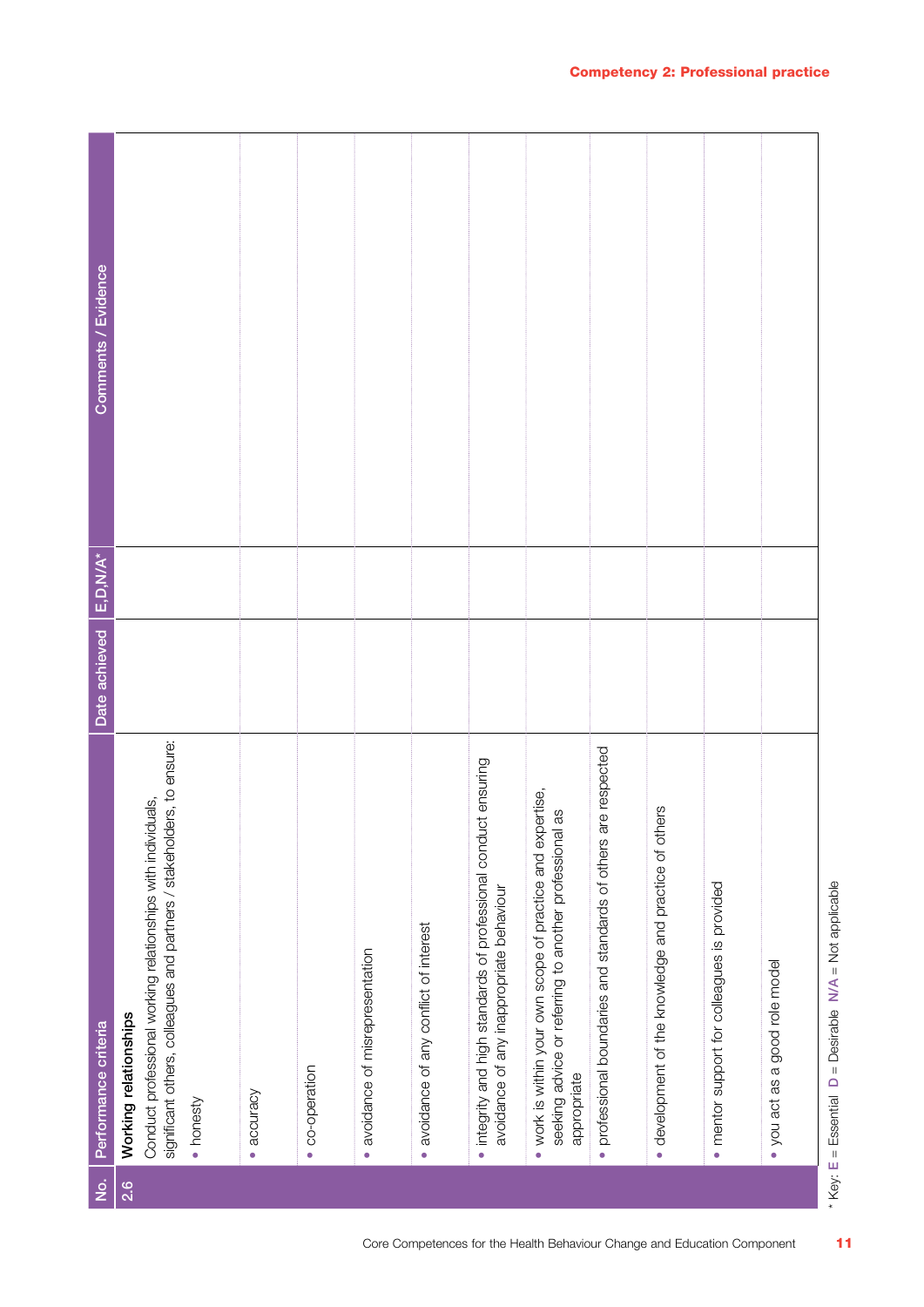No. Reformance orbeits<br>2.21 Health and statedy<br>2.31 Health and statedy military with applicable holds adde to act<br>8.98/88/800 provident experiment applicable adde to act<br>8.99/8000/109/s<br>8.99/900109/s<br>12.<br>12. Mittelly Assoc Improvement required Agreed Action (outline as appropriate) Date: Yes - competency achieved Comments: Date: \* Key:  $E = E$ ssential  $D =$  Desirable N/A = Not applicable \* Key:  $E = E$ ssential  $D =$  Desirable  $N/A = Not$  applicable Competency achieved:

|                      | Date:                                     | Date:                     | Date:                           |
|----------------------|-------------------------------------------|---------------------------|---------------------------------|
|                      | [outline as appropriate)<br>Agreed Action | Comments:                 | Signed Reviewer:<br>Print Name: |
|                      | Ξ                                         |                           |                                 |
| Competency achieved: | Improvement required                      | Yes - competency achieved | Signed Reviewee:<br>Print Name: |

**Contract** 

Т

┱

٦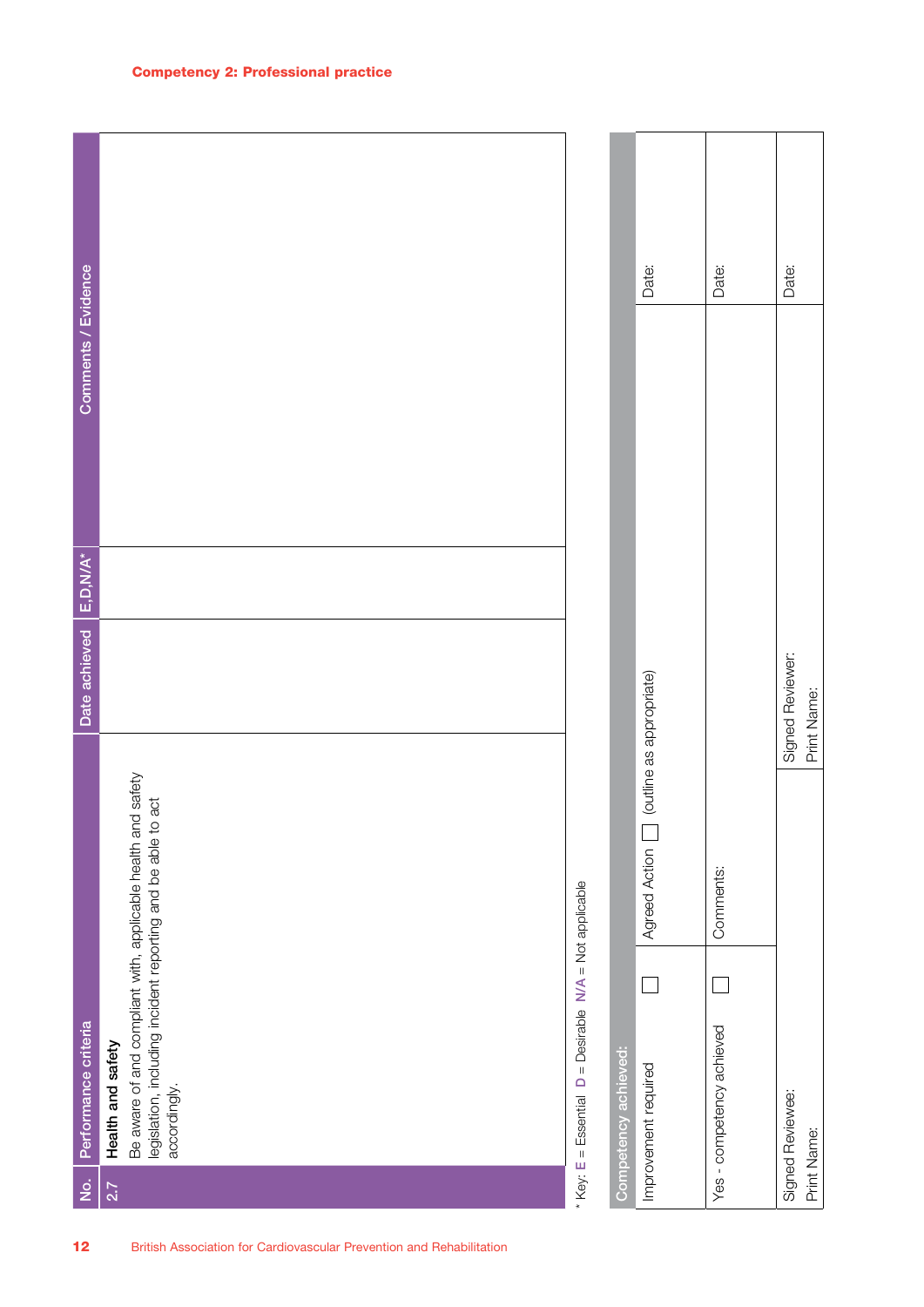| l<br>I           |
|------------------|
| <br> <br> <br>ſ. |
| l<br>a           |
| ľ                |
| ı                |

| $\overline{5}$ | Performance criteria                                                                                                                                                                                                                                      | Date achieved E,D,N/A* | Comments / Evidence |
|----------------|-----------------------------------------------------------------------------------------------------------------------------------------------------------------------------------------------------------------------------------------------------------|------------------------|---------------------|
|                | In relation to health behaviour change and education, the cardiac rehabilitation professional has demonstrated the ability to:                                                                                                                            |                        |                     |
| $\overline{3}$ | Work and communicate effectively with individuals,<br>groups, significant others (including spouses,<br>partners, relatives, families):                                                                                                                   |                        |                     |
|                | deliver information in a manner that can be<br>understood by individuals/group members                                                                                                                                                                    |                        |                     |
|                | explain any technical language, checking back to<br>use simple, jargon free language and clearly<br>ensure understanding                                                                                                                                  |                        |                     |
|                | provide information in a manner the individual /<br>group members can understand and build on<br>this when needed<br>$\bullet$                                                                                                                            |                        |                     |
|                | that enables the individual to choose whether or<br>seek permission to provide advice in a manner<br>not to follow it<br>$\bullet$                                                                                                                        |                        |                     |
|                | check individuals' understandings of the<br>information provided                                                                                                                                                                                          |                        |                     |
|                | provide information about additional resources<br>and support relevant to the health behaviour<br>$\bullet$                                                                                                                                               |                        |                     |
| 3.2            | gender, religious beliefs, socio-economic status,<br>physical, emotional, psychological, educational,<br>environmental factors and sexual orientation.<br>individual differences: culture, age, ethnicity,<br>Communicate effectively in consideration of |                        |                     |
| 3.3            | cooperation, informed decision-making and active<br>listening techniques to encourage understanding,<br>Use interpersonal skills and active (or reflective)<br>engagement with individuals/group members.                                                 |                        |                     |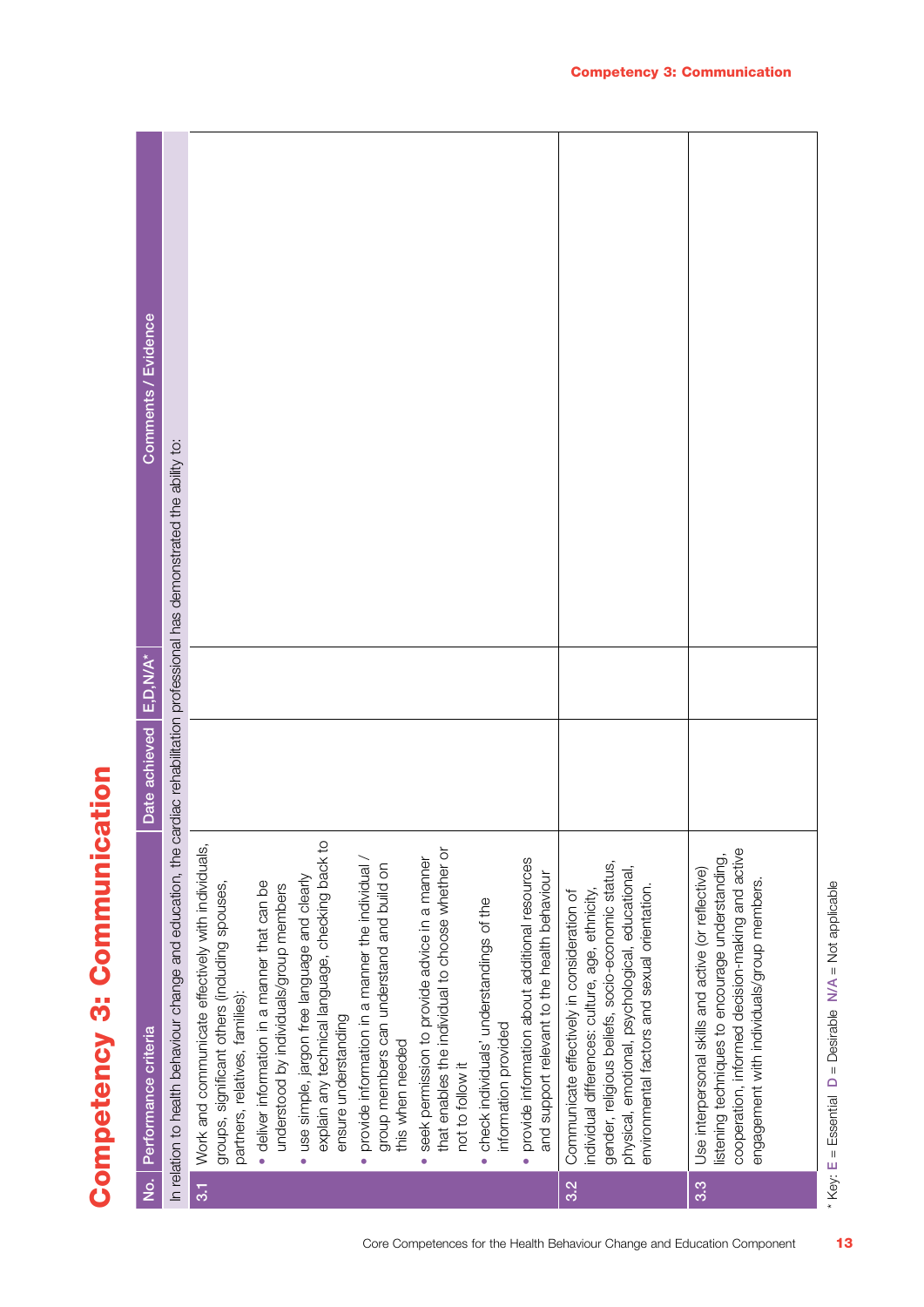| Comments / Evidence     |                                                                                                                                                                             |                                                                                                                                                                                                             |                                                                                                                                                                                                                                 |                                                                                                                                                                                      |
|-------------------------|-----------------------------------------------------------------------------------------------------------------------------------------------------------------------------|-------------------------------------------------------------------------------------------------------------------------------------------------------------------------------------------------------------|---------------------------------------------------------------------------------------------------------------------------------------------------------------------------------------------------------------------------------|--------------------------------------------------------------------------------------------------------------------------------------------------------------------------------------|
|                         |                                                                                                                                                                             |                                                                                                                                                                                                             |                                                                                                                                                                                                                                 |                                                                                                                                                                                      |
| Date achieved E,D, N/A* |                                                                                                                                                                             |                                                                                                                                                                                                             |                                                                                                                                                                                                                                 |                                                                                                                                                                                      |
| Performance criteria    | in a format and at a level that is based upon the<br>individual / group needs and abilities (e.g. verbal<br>Select, use and adapt communication methods<br>and non-verbal). | in a non-judgemental manner, to concerns and<br>Show sensitivity and empathy when responding<br>concise and accurate information (verbal and<br>questions raised by individuals, giving clear,<br>written). | professionals and partners / stakeholders, exploring<br>Establish and maintain effective communication<br>with and between team members, health care<br>differing perspectives to reach consensus on<br>required future action. | Provide timely and accurate reports and handovers<br>outcomes) to ensure seamless transition between<br>(communicating current status, progress and<br>agencies / service providers. |
| <u>ģ</u>                | 3.4                                                                                                                                                                         | 3.5                                                                                                                                                                                                         | $\overline{3.6}$                                                                                                                                                                                                                | 3.7                                                                                                                                                                                  |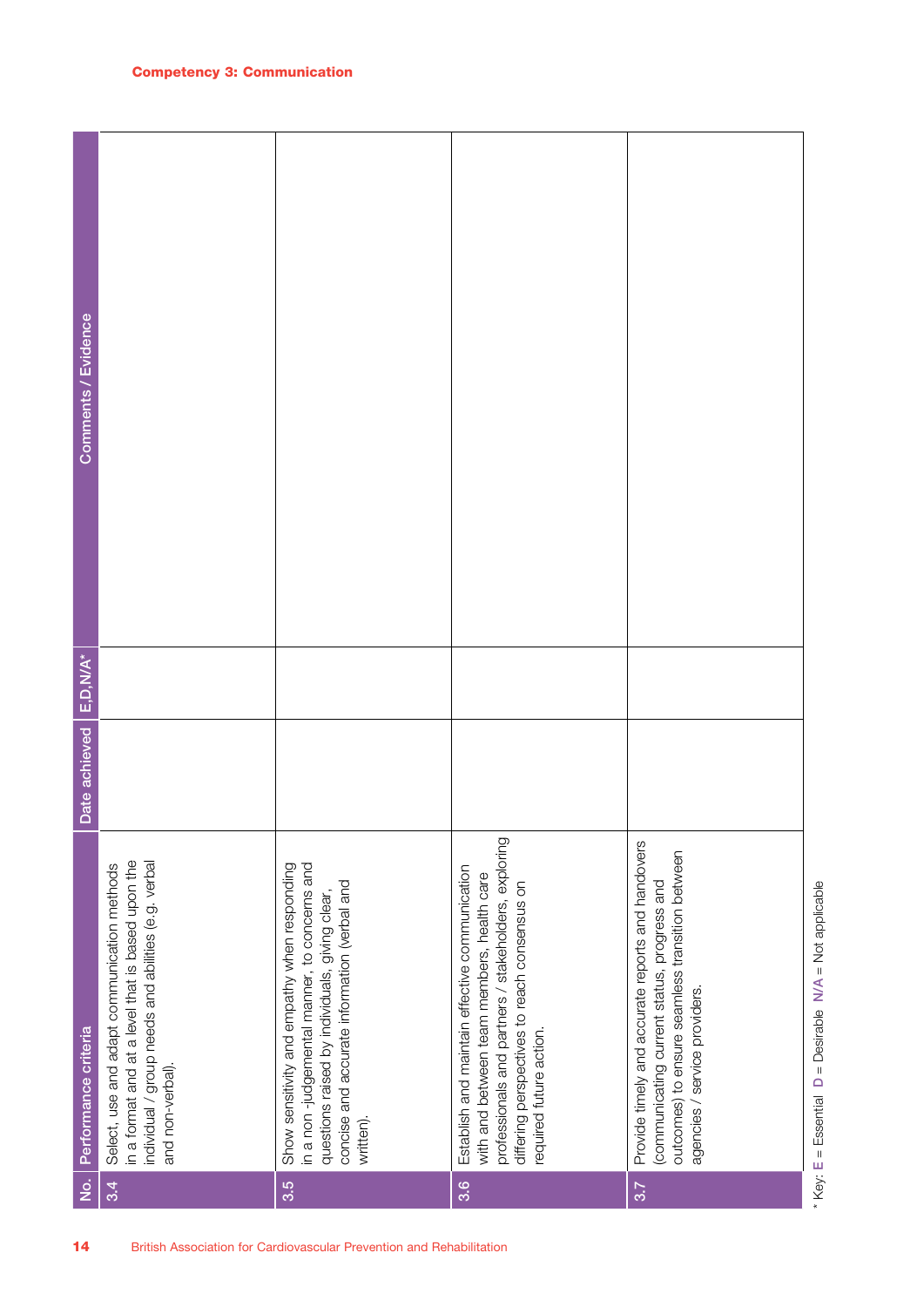| $\dot{q}$        | Performance criteria                                                                                                                                               | Date achieved | $E, D, N/A^*$ | Comments / Evidence |
|------------------|--------------------------------------------------------------------------------------------------------------------------------------------------------------------|---------------|---------------|---------------------|
| $3.\overline{8}$ | Engage an individual:                                                                                                                                              |               |               |                     |
|                  | · to initiate a discussion about health behaviour                                                                                                                  |               |               |                     |
|                  | individual's need, whilst maintaining professional<br>. to show appropriate levels of warmth, concern,<br>confidence and genuineness, matched to the<br>boundaries |               |               |                     |
|                  | · to engender/establish trust                                                                                                                                      |               |               |                     |
|                  | · to develop rapport                                                                                                                                               |               |               |                     |
|                  | . to adapt personal style so that it blends with that<br>of the individual/group                                                                                   |               |               |                     |
|                  | . to adjust the level and structure of the session to<br>individual/group needs                                                                                    |               |               |                     |
|                  | response to individual/group behaviour and ability<br>to effectively manage these (e.g. impatience,<br>• to be aware of own feelings/emotions in<br>frustration)   |               |               |                     |
|                  | . to convey an appropriate level of confidence and<br>competence                                                                                                   |               |               |                     |

\* Key: E = Essential

 $D =$  Desirable  $N/A =$  Not applicable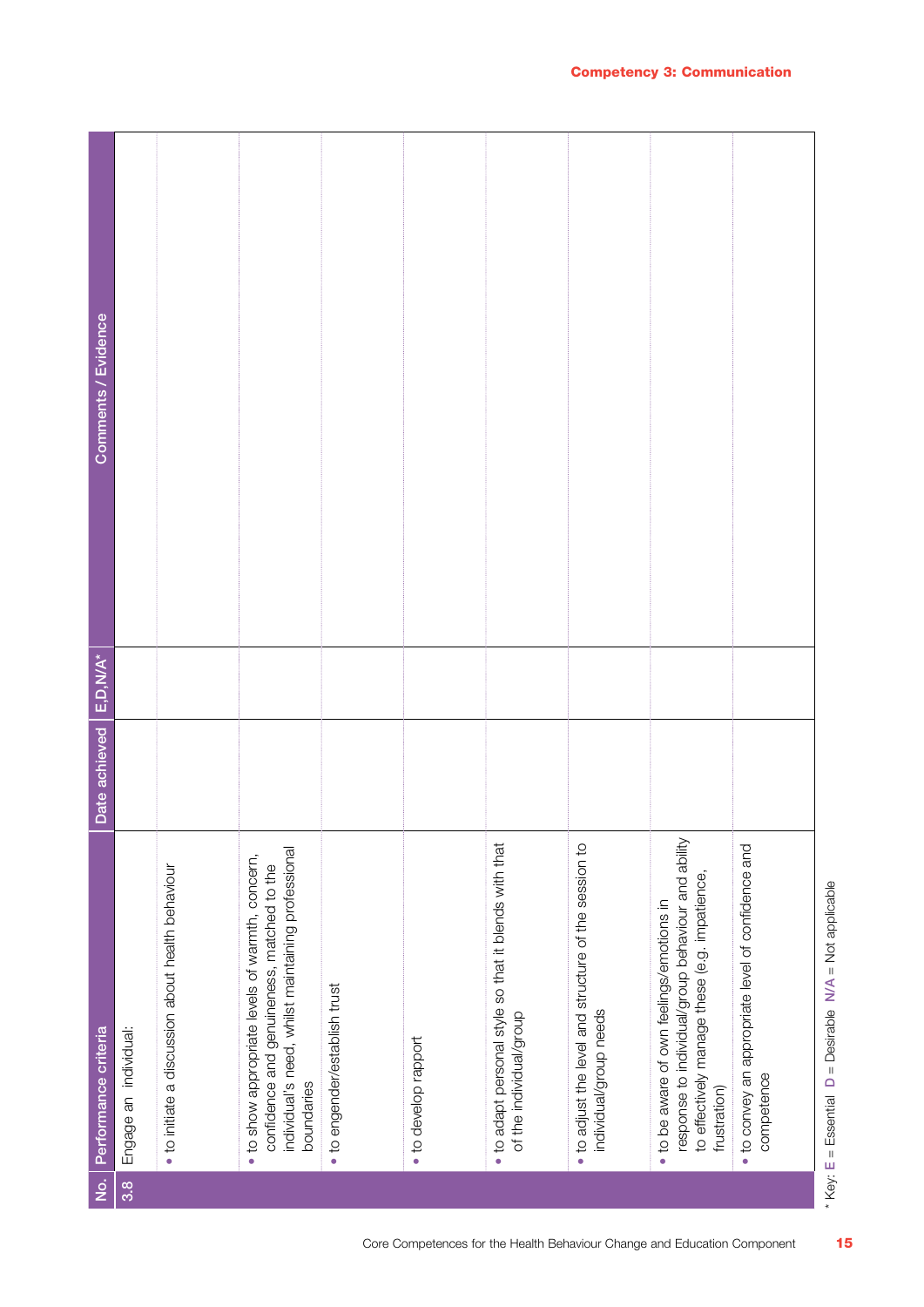| Comments / Evidence  |                                                                |                                                                                                                                                                                                       |                                                                                                                                                                                           |                                                                   |                                                                                                                                                                  |                                                                                     |
|----------------------|----------------------------------------------------------------|-------------------------------------------------------------------------------------------------------------------------------------------------------------------------------------------------------|-------------------------------------------------------------------------------------------------------------------------------------------------------------------------------------------|-------------------------------------------------------------------|------------------------------------------------------------------------------------------------------------------------------------------------------------------|-------------------------------------------------------------------------------------|
| $E, D, N/A^*$        |                                                                |                                                                                                                                                                                                       |                                                                                                                                                                                           |                                                                   |                                                                                                                                                                  |                                                                                     |
| Date achieved        |                                                                |                                                                                                                                                                                                       |                                                                                                                                                                                           |                                                                   |                                                                                                                                                                  |                                                                                     |
| Performance criteria | Have capacity to develop and maintain the<br>partnership, and: | which conveys a comfortable attitude when<br>the individual describes their behaviour and<br>· listen to concerns in a manner that is non-<br>judgemental, supportive and sensitive and<br>experience | or the health professional, especially where this<br>• help the individual/s express any concerns or<br>doubts they have about the intervention and/<br>relates to mistrust or skepticism | · respond appropriately to disagreements about<br>tasks and goals | with them and/or clarify any misunderstandings<br>rationale for the intervention and to review this<br>check that the individual is clear about the<br>$\bullet$ | accurately summarise individual contributions and<br>group discussions<br>$\bullet$ |
| $\dot{z}$            | 3.9                                                            |                                                                                                                                                                                                       |                                                                                                                                                                                           |                                                                   |                                                                                                                                                                  |                                                                                     |
| 16                   |                                                                |                                                                                                                                                                                                       | British Association for Cardiovascular Prevention and Rehabilitation                                                                                                                      |                                                                   |                                                                                                                                                                  |                                                                                     |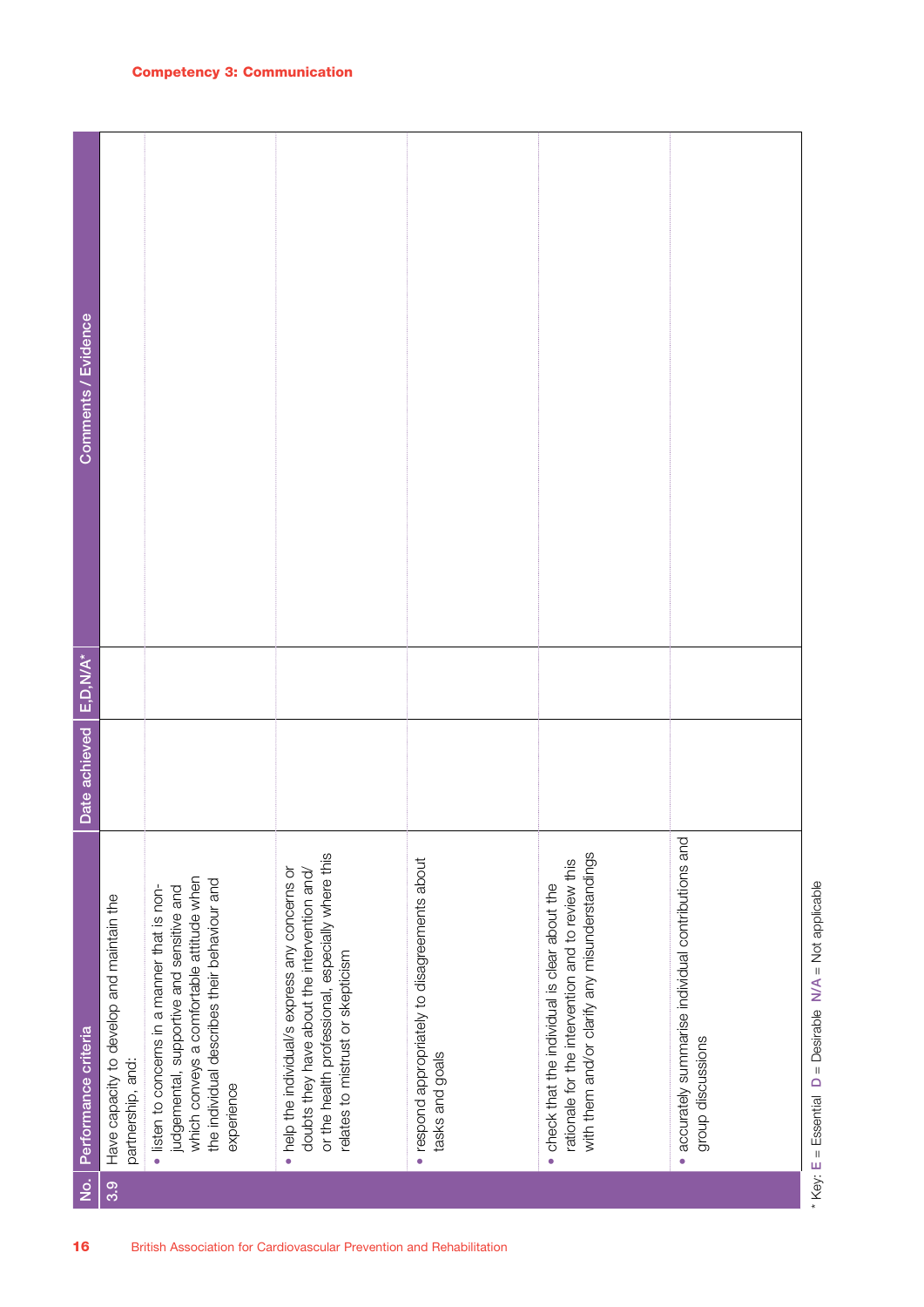| $\dot{q}$ | Performance criteria                                                                                                                                                                                                                                                                                                                                                          |               | Date achieved   E, D, N/A* |                  | Comments / Evidence |       |
|-----------|-------------------------------------------------------------------------------------------------------------------------------------------------------------------------------------------------------------------------------------------------------------------------------------------------------------------------------------------------------------------------------|---------------|----------------------------|------------------|---------------------|-------|
| 3.10      | Manage the individual's/group's expectation of the<br>Intervention:                                                                                                                                                                                                                                                                                                           |               |                            |                  |                     |       |
|           | • communicate the frequency and duration of<br>consultations/sessions                                                                                                                                                                                                                                                                                                         |               |                            |                  |                     |       |
|           | communicate what is expected of individual /s<br>between consultations/sessions<br>$\bullet$                                                                                                                                                                                                                                                                                  |               |                            |                  |                     |       |
|           | appropriate points during the intervention (e.g.<br>when agreeing the intervention contract, and<br>importance of this transition for the individual<br>especially as the intervention draws to close)<br>in a way which acknowledges the potential<br>signal the ending of the intervention at<br>- review the work undertaken together<br>· manage endings:<br>$\mathbf{I}$ |               |                            |                  |                     |       |
|           | 'exapoop' yes<br>$\bullet$                                                                                                                                                                                                                                                                                                                                                    |               |                            |                  |                     |       |
|           | * Key: E = Essential D = Desirable N/A = Not applicable                                                                                                                                                                                                                                                                                                                       |               |                            |                  |                     |       |
|           | Competency achieved:                                                                                                                                                                                                                                                                                                                                                          |               |                            |                  |                     |       |
|           | Improvement required                                                                                                                                                                                                                                                                                                                                                          | Agreed Action | (outline as appropriate)   |                  |                     | Date: |
|           | Yes - competency achieved                                                                                                                                                                                                                                                                                                                                                     | Comments:     |                            |                  |                     | Date: |
|           | Signed Reviewee:<br>Print Name:                                                                                                                                                                                                                                                                                                                                               |               | Print Name:                | Signed Reviewer: |                     | Date: |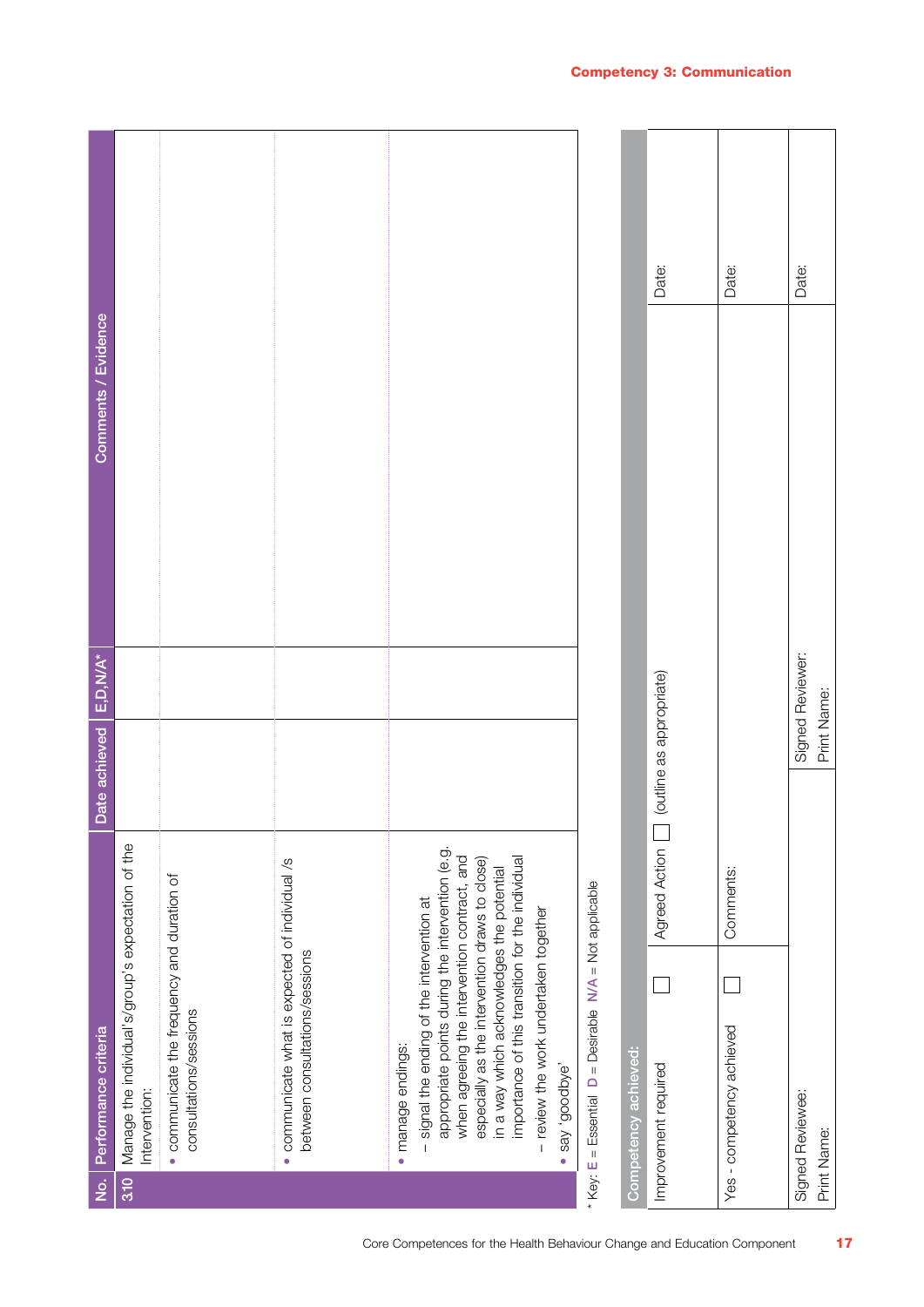| In relation to health behaviour change and education, the cardiac rehabilitation professional has demonstrated knowledge and understanding of the ability to:<br><b>Comments / Evidence</b><br>apt and restore the environment<br>Date achieved   E,D,N/A*<br><b>PB</b><br>operational policies when conducting environmental<br>Apply national health & safety guidelines and local<br>report and record problems with the environment,<br>one and group learning, health behaviour change<br>or resources are prepared, available, in a fit state<br>and ready for use, and if not, take any necessary<br>Identify potential risks and minimise any resulting<br>will take place, e.g. inadequate heating, lighting,<br>Follow the correct procedures and protocols to<br>Competency 4: Prepare,<br>Ensure that any necessary equipment, furniture<br>Ensure the environment is conducive to one to<br>hazards in the environment where the session<br>interventions e.g. seating, confidentiality.<br>health and safety assessments.<br>equipment and materials.<br>No. Performance criteria<br>ventilation, humidity |  | $\overline{4.2}$ | remedial action.<br>4.3 | 4.4 | 4.5 |
|--------------------------------------------------------------------------------------------------------------------------------------------------------------------------------------------------------------------------------------------------------------------------------------------------------------------------------------------------------------------------------------------------------------------------------------------------------------------------------------------------------------------------------------------------------------------------------------------------------------------------------------------------------------------------------------------------------------------------------------------------------------------------------------------------------------------------------------------------------------------------------------------------------------------------------------------------------------------------------------------------------------------------------------------------------------------------------------------------------------------------|--|------------------|-------------------------|-----|-----|
|                                                                                                                                                                                                                                                                                                                                                                                                                                                                                                                                                                                                                                                                                                                                                                                                                                                                                                                                                                                                                                                                                                                          |  |                  |                         |     |     |
|                                                                                                                                                                                                                                                                                                                                                                                                                                                                                                                                                                                                                                                                                                                                                                                                                                                                                                                                                                                                                                                                                                                          |  |                  |                         |     |     |
|                                                                                                                                                                                                                                                                                                                                                                                                                                                                                                                                                                                                                                                                                                                                                                                                                                                                                                                                                                                                                                                                                                                          |  |                  |                         |     |     |
|                                                                                                                                                                                                                                                                                                                                                                                                                                                                                                                                                                                                                                                                                                                                                                                                                                                                                                                                                                                                                                                                                                                          |  |                  |                         |     |     |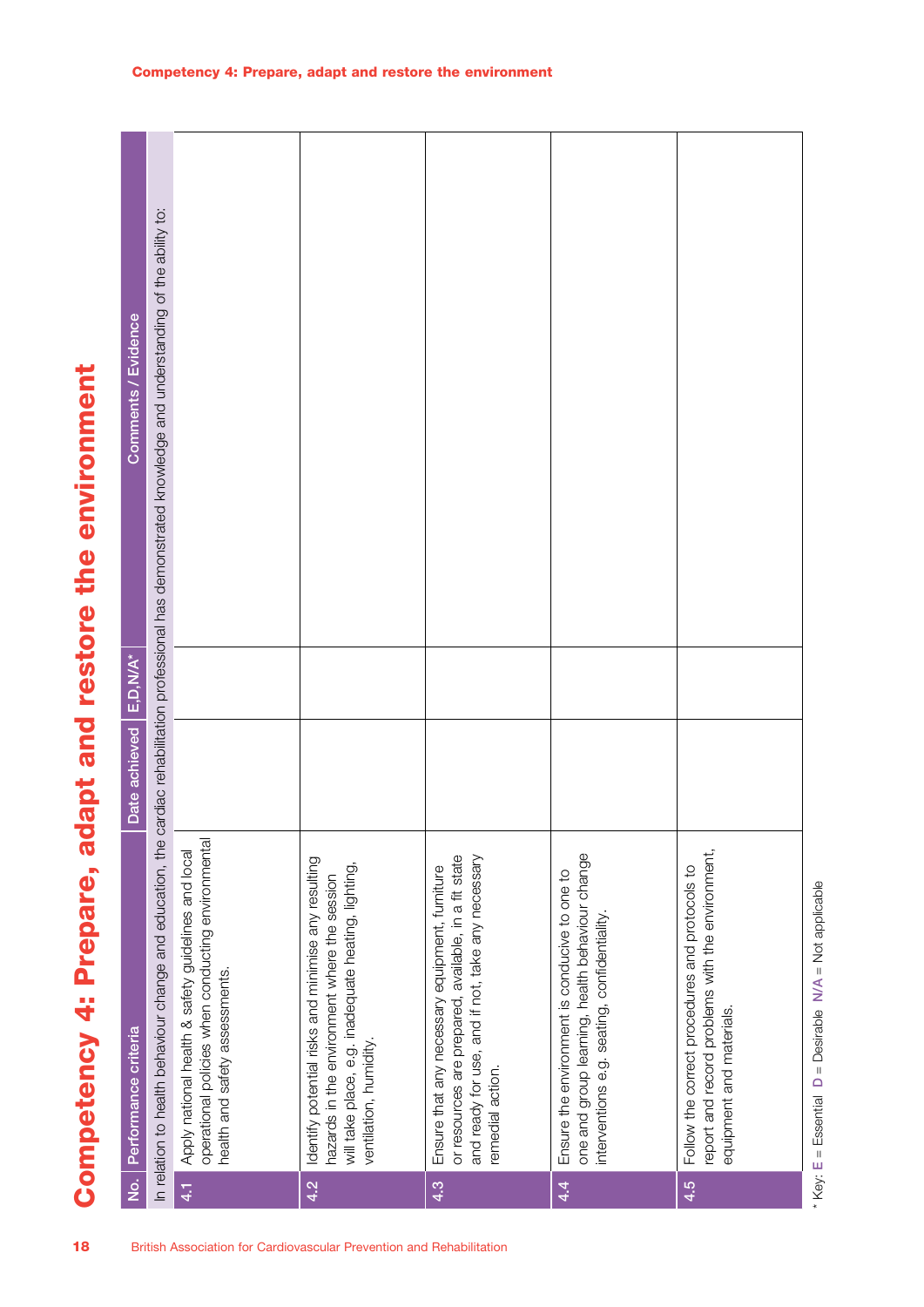| $\dot{z}$ | Performance criteria                                                                                                                                                                 | Date achieved            | E,D,N/A*         | Comments / Evidence |       |
|-----------|--------------------------------------------------------------------------------------------------------------------------------------------------------------------------------------|--------------------------|------------------|---------------------|-------|
| 4.6       | appropriate, safe manner which is consistent with<br>Move and handle equipment and resources in an<br>current legal and organisational requirements.                                 |                          |                  |                     |       |
| 4.7       | after use and leave the environment in a condition<br>the correct location for storage or transportation<br>Return equipment, furniture and resources to<br>suitable for future use. |                          |                  |                     |       |
| 4.8       | Ensure compliance to current organisational<br>infection control requirements.                                                                                                       |                          |                  |                     |       |
|           | * Key: E = Essential D = Desirable N/A = Not applicable                                                                                                                              |                          |                  |                     |       |
|           | Competency achieved:                                                                                                                                                                 |                          |                  |                     |       |
|           | Agreed Action [<br>Improvement required                                                                                                                                              | [outline as appropriate] |                  |                     | Date: |
|           | Comments:<br>Yes - competency achieved                                                                                                                                               |                          |                  |                     | Date: |
|           | Signed Reviewee:<br>Print Name:                                                                                                                                                      | Print Name:              | Signed Reviewer: |                     | Date: |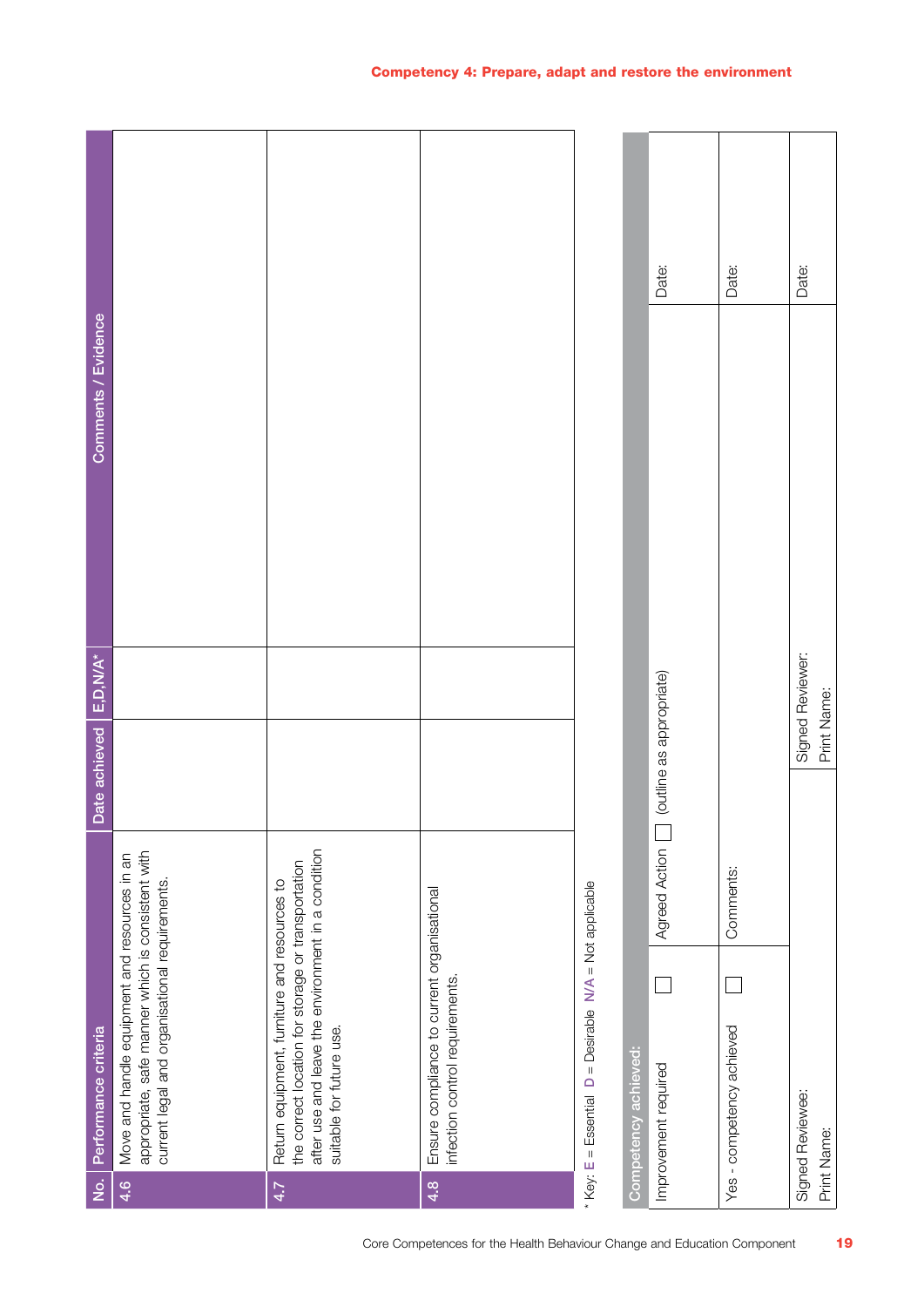| In relation to health behaviour change and education, the cardiac rehabilitation professional has demonstrated knowledge and understanding of the ability to:<br>$E, D, N/A^*$<br>Date achieved<br>- provision of supervision and ongoing support<br>- own beliefs and attitudes to health behaviour<br>help the individual(s) generate their own goals<br>and to reach a shared agreement by helping<br>- beliefs, attitudes, health condition<br>availability of time and resources<br>social and physical environment<br>them to develop SMART goals<br>partnership with individual(s)<br>organisational attitudes<br>and behaviour change<br>No. Performance criteria<br>therapeutic alliance<br>to practice<br>facilitators: |            | Comments / Evidence |                                                                            |                            |  |                                               |                                          |  |                                   |                                                     |                                             |           |  |  |
|-----------------------------------------------------------------------------------------------------------------------------------------------------------------------------------------------------------------------------------------------------------------------------------------------------------------------------------------------------------------------------------------------------------------------------------------------------------------------------------------------------------------------------------------------------------------------------------------------------------------------------------------------------------------------------------------------------------------------------------|------------|---------------------|----------------------------------------------------------------------------|----------------------------|--|-----------------------------------------------|------------------------------------------|--|-----------------------------------|-----------------------------------------------------|---------------------------------------------|-----------|--|--|
|                                                                                                                                                                                                                                                                                                                                                                                                                                                                                                                                                                                                                                                                                                                                   |            |                     |                                                                            |                            |  |                                               |                                          |  |                                   |                                                     |                                             |           |  |  |
|                                                                                                                                                                                                                                                                                                                                                                                                                                                                                                                                                                                                                                                                                                                                   | group work |                     | Recognise the opportunities and barriers to<br>implementing interventions: | · organisational barriers: |  | · individual health professional barriers and | · individual opportunities and barriers: |  | Agree goals for the intervention: | · negotiate a specific agenda for the discussion in | · managing opening exchanges and developing | $\bullet$ |  |  |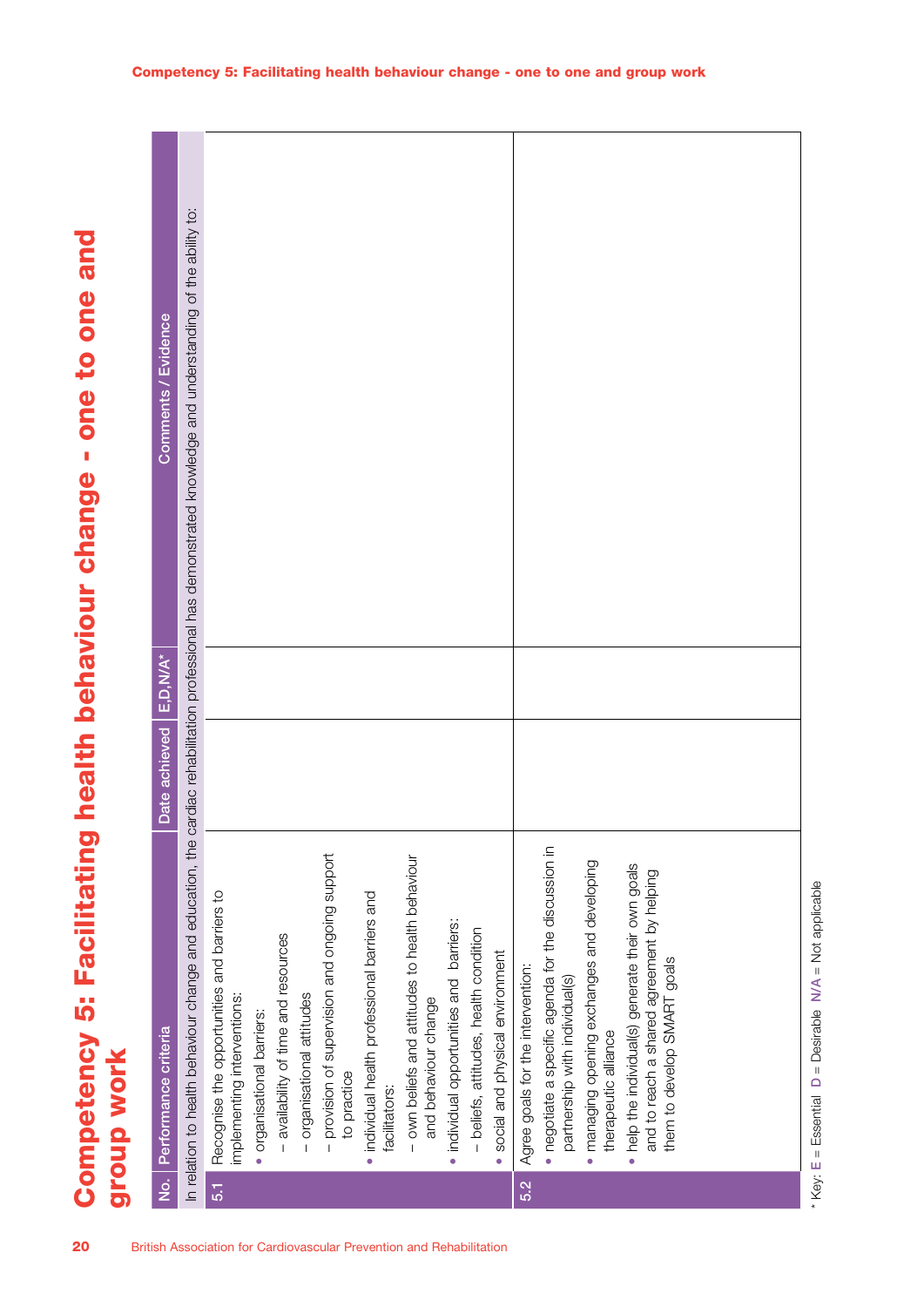| $\dot{\mathsf{z}}$ | Performance criteria                                                                                                                                                                                                                                                                                                                                                                                                        | Date achieved | $E$ , D, N/A $^*$ | Comments / Evidence |
|--------------------|-----------------------------------------------------------------------------------------------------------------------------------------------------------------------------------------------------------------------------------------------------------------------------------------------------------------------------------------------------------------------------------------------------------------------------|---------------|-------------------|---------------------|
| 5.3                | supports the individual's autonomy, avoiding a<br>allowing the individual to make choices and to<br>manner which becomes didactic, directive, or<br>• balance the need to structure consultations,<br>· implement behaviour change flexibly, that<br>Implement behaviour change in a manner<br>· maintain a problem-solving perspective<br>consistent with its underlying philosophy:<br>take responsibility<br>controlling |               |                   |                     |
| 5.4                | Make and review action plans based on identified<br>goals:                                                                                                                                                                                                                                                                                                                                                                  |               |                   |                     |
|                    | • to develop action plans and relapse prevention                                                                                                                                                                                                                                                                                                                                                                            |               |                   |                     |
|                    | - to work with the individual to agree appropriate<br>and manageable action plans                                                                                                                                                                                                                                                                                                                                           |               |                   |                     |
|                    | - to work with individual to identify strategies                                                                                                                                                                                                                                                                                                                                                                            |               |                   |                     |
|                    | • to review & discuss action plans with the<br>individual                                                                                                                                                                                                                                                                                                                                                                   |               |                   |                     |
|                    | . to help individuals appraise the outcomes of<br>action plans                                                                                                                                                                                                                                                                                                                                                              |               |                   |                     |
|                    | . to use summaries and feedback to structure<br>the consultation and adapt the action plan<br>accordingly                                                                                                                                                                                                                                                                                                                   |               |                   |                     |
|                    | feedback to the individual, and by eliciting regular<br>• to structure the consultation by regularly giving<br>feedback from the individual                                                                                                                                                                                                                                                                                 |               |                   |                     |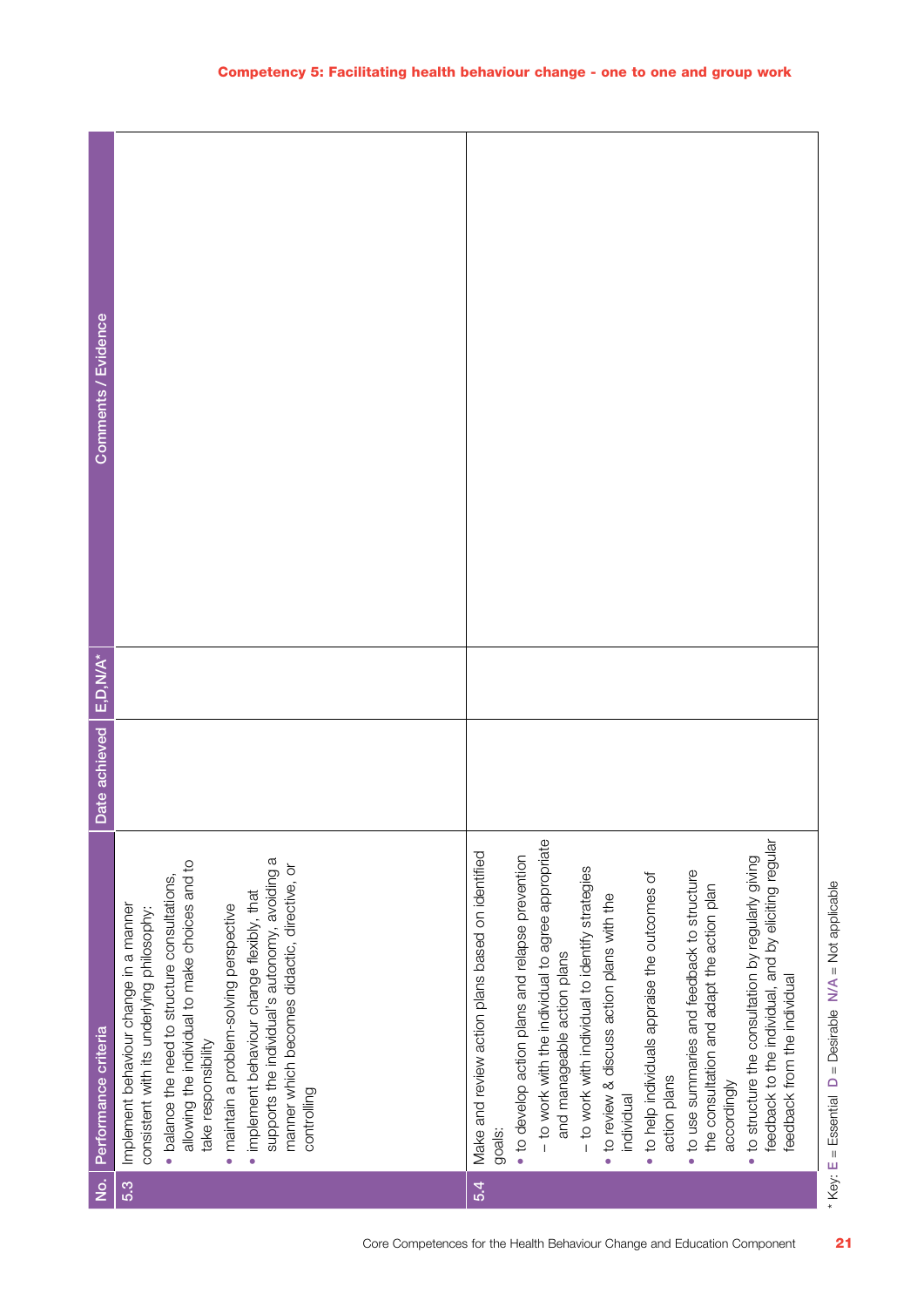| 22                                                                   | $\dot{z}$ | Performance criteria                                                                                                                                                                                                                                                                                                                                                                                                      | Date achieved            | E, D, N/A*       | Comments / Evidence |       |
|----------------------------------------------------------------------|-----------|---------------------------------------------------------------------------------------------------------------------------------------------------------------------------------------------------------------------------------------------------------------------------------------------------------------------------------------------------------------------------------------------------------------------------|--------------------------|------------------|---------------------|-------|
| British Association for Cardiovascular Prevention and Rehabilitation | 5.5       | break down larger problems into smaller (more<br>· explain the rationale for problem-solving to the<br>. help the individual generate possible solutions<br>• help the individual specify the problem(s), and<br>with the individual, in line with the individual's<br>· facilitate the identification of achievable goals<br>Carry out health behaviour problem solving:<br>manageable) parts<br>resources<br>individual |                          |                  |                     |       |
|                                                                      |           | . help the individual select, plan and implement a<br>. help the individual evaluate the outcome of the<br>preferred solution<br>implementation                                                                                                                                                                                                                                                                           |                          |                  |                     |       |
|                                                                      | 5.6       | plan for long-term maintenance of the new health<br>End the intervention in a planned manner and to<br>behaviours.                                                                                                                                                                                                                                                                                                        |                          |                  |                     |       |
|                                                                      |           | * Key: $E = E$ ssential $D =$ Desirable N/A = Not applicable<br>Competency achieved:                                                                                                                                                                                                                                                                                                                                      |                          |                  |                     |       |
|                                                                      |           | Agreed Action<br>Improvement required                                                                                                                                                                                                                                                                                                                                                                                     | (outline as appropriate) |                  |                     | Date: |
|                                                                      |           | Comments:<br>Yes - competency achieved                                                                                                                                                                                                                                                                                                                                                                                    |                          |                  |                     | Date: |
|                                                                      |           | Signed Reviewee:<br>Print Name:                                                                                                                                                                                                                                                                                                                                                                                           | Print Name:              | Signed Reviewer: |                     | Date: |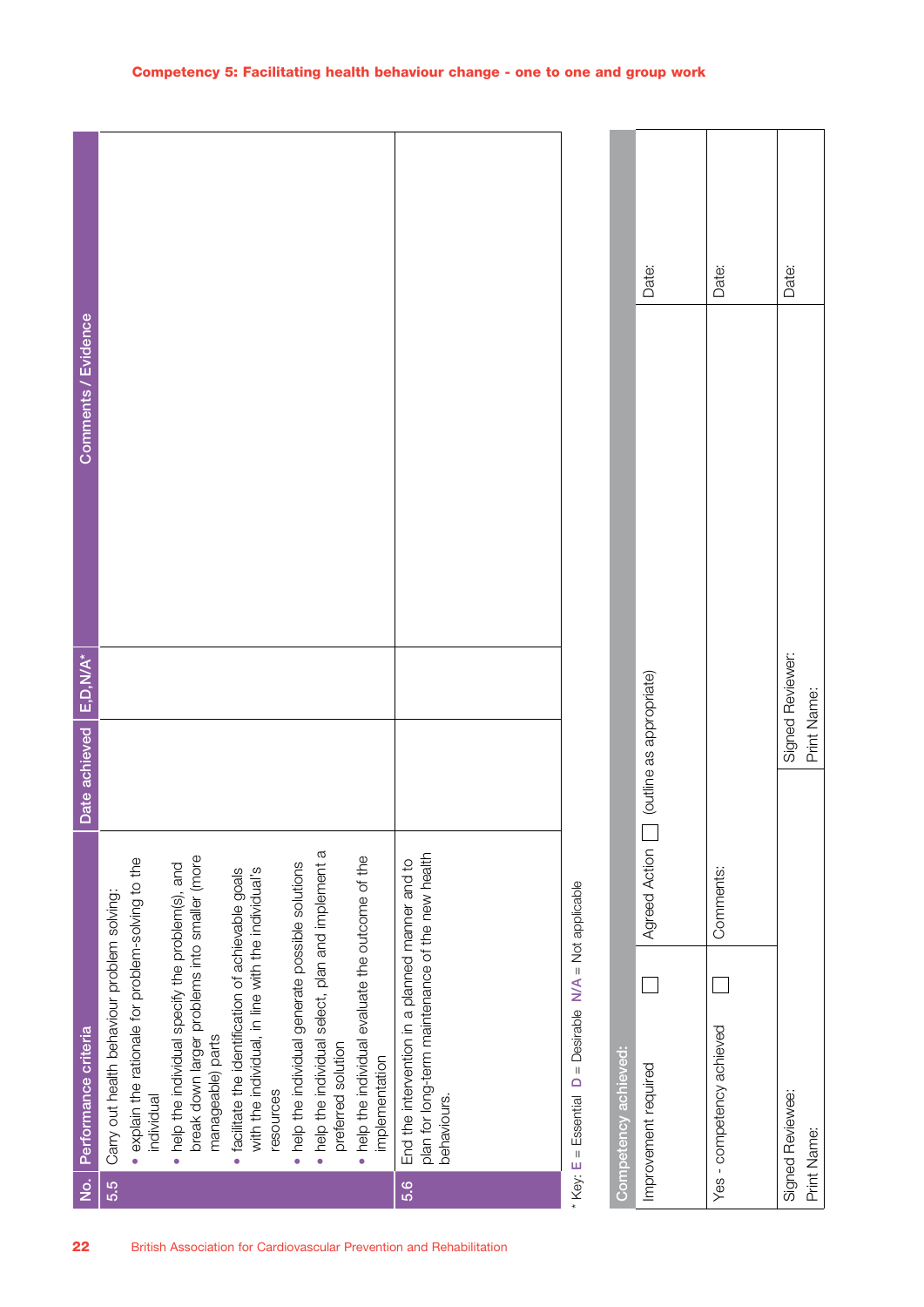Competency 6: Assessment **Competency 6: Assessment**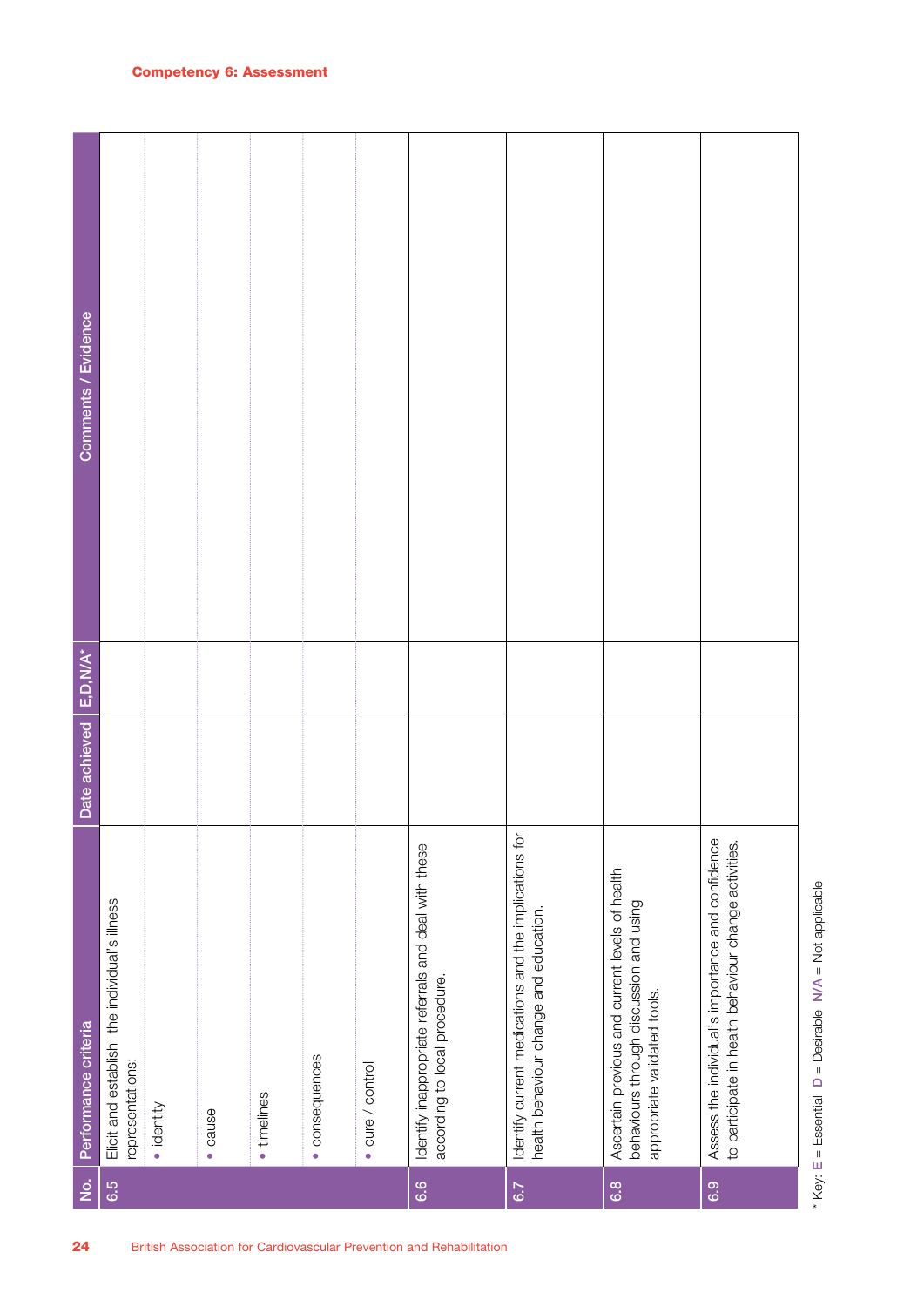| $\dot{q}$ | Performance criteria                                                                                        | Date achieved            | E,D,N/A*         | Comments / Evidence |       |
|-----------|-------------------------------------------------------------------------------------------------------------|--------------------------|------------------|---------------------|-------|
| 6.10      | Identify the knowledge and skills required by<br>individuals to enable them to effectively self-<br>manage. |                          |                  |                     |       |
| 6.11      | Assess individuals' self-monitoring skills.                                                                 |                          |                  |                     |       |
| 6.12      | Identify the existing knowledge and skills of the<br>individual/group                                       |                          |                  |                     |       |
| 6.13      | Ensure the time taken to conduct the assessment<br>reflects the process and information to be<br>collected. |                          |                  |                     |       |
|           | * Key: E = Essential D = Desirable N/A = Not applicable                                                     |                          |                  |                     |       |
|           | Competency achieved:                                                                                        |                          |                  |                     |       |
|           | Agreed Action<br>Improvement required                                                                       | (outline as appropriate) |                  |                     | Date: |
|           | Comments:<br>Yes - competency achieved                                                                      |                          |                  |                     | Date: |
|           | Signed Reviewee:<br>Print Name:                                                                             | Print Name:              | Signed Reviewer: |                     | Date: |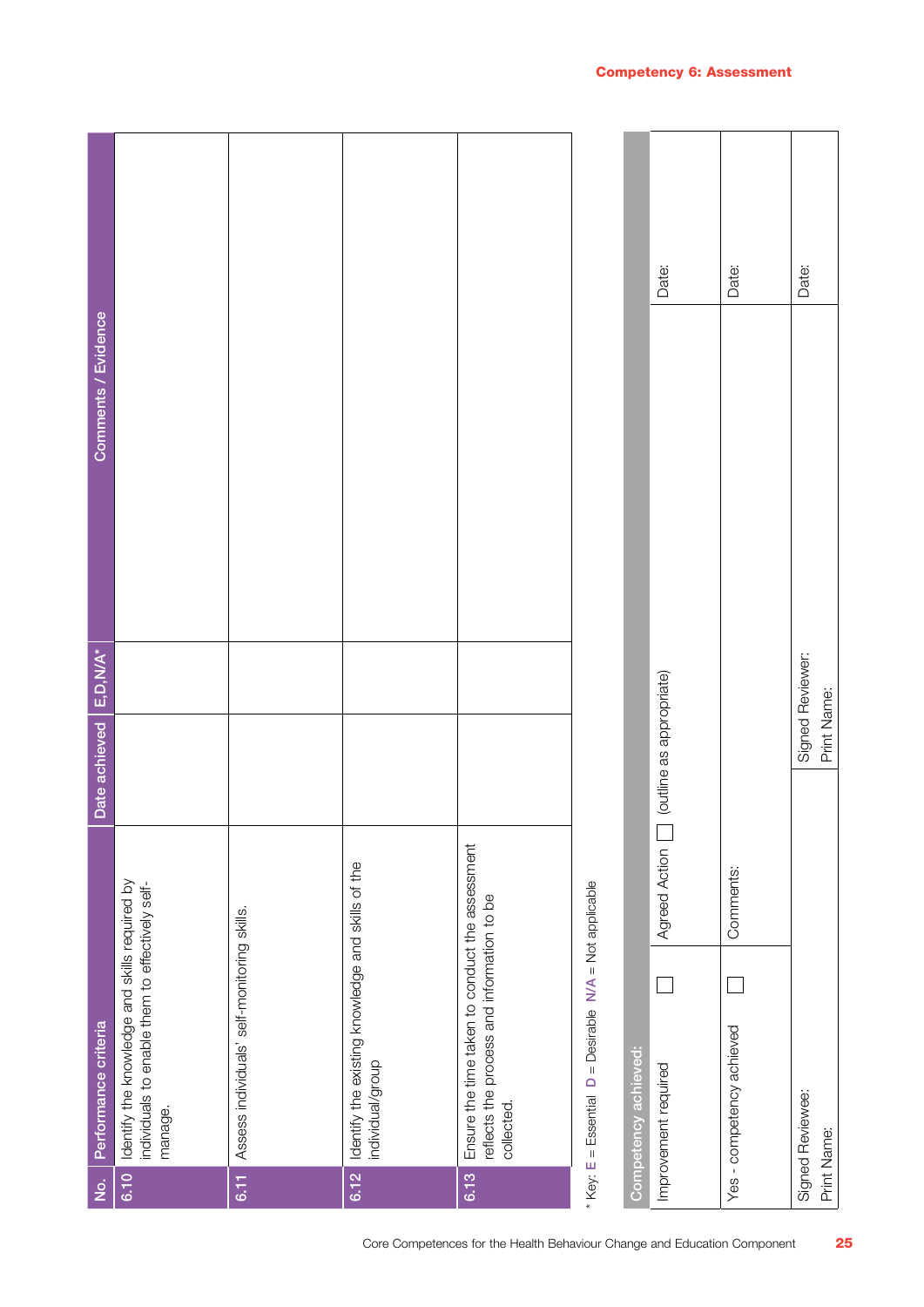|                                                                      | Competency 7: Delivering the education component (group)                                                                                                              |                          |                                                                                                                                                                                                                                                                |  |
|----------------------------------------------------------------------|-----------------------------------------------------------------------------------------------------------------------------------------------------------------------|--------------------------|----------------------------------------------------------------------------------------------------------------------------------------------------------------------------------------------------------------------------------------------------------------|--|
|                                                                      | structure of many cardiac rehabilitation programmes. How                                                                                                              |                          | The focus of this competency is group education in recognition of the specific competences involved in the management / facilitation of group learning, and the<br>ever, a number of these competences will be relevant for individual learning interventions. |  |
| $\overline{2}$                                                       | Performance criteria                                                                                                                                                  | Date achieved E, D, N/A* | Comments / Evidence                                                                                                                                                                                                                                            |  |
|                                                                      | In relation to health behaviour change and education, the car                                                                                                         |                          | rdiac rehabilitation professional has demonstrated the ability to:                                                                                                                                                                                             |  |
| 7.1                                                                  | Plan and prepare for the delivery of group<br>education sessions.                                                                                                     |                          |                                                                                                                                                                                                                                                                |  |
|                                                                      | theories to inform the development and delivery<br>· use knowledge of adult learning principles and<br>of the session                                                 |                          |                                                                                                                                                                                                                                                                |  |
| British Association for Cardiovascular Prevention and Rehabilitation | use evidence-based health behaviour theory to<br>inform the planning and delivery of education/<br>health behaviour change sessions<br>$\bullet$                      |                          |                                                                                                                                                                                                                                                                |  |
|                                                                      | produce specific aims and learning objectives<br>for the session based on learning needs of<br>individuals/group<br>$\bullet$                                         |                          |                                                                                                                                                                                                                                                                |  |
|                                                                      | structure, content, sequence and timing<br>develop a session plan with appropriate<br>$\bullet$                                                                       |                          |                                                                                                                                                                                                                                                                |  |
|                                                                      | prepare a range of delivery methods and learning<br>styles and promote active involvement in learning<br>opportunities to accommodate different learning<br>$\bullet$ |                          |                                                                                                                                                                                                                                                                |  |
|                                                                      | provide specific support for individuals within the<br>group, e.g. visually impaired<br>٠                                                                             |                          |                                                                                                                                                                                                                                                                |  |
|                                                                      | provide high quality visual aids and learning<br>resources to support learning                                                                                        |                          |                                                                                                                                                                                                                                                                |  |
|                                                                      | environment, technology and equipment needs<br>finalise learning materials and organise<br>$\bullet$                                                                  |                          |                                                                                                                                                                                                                                                                |  |
|                                                                      | environment, technology and equipment needs<br>finalise learning materials and organise<br>$\bullet$                                                                  |                          |                                                                                                                                                                                                                                                                |  |
|                                                                      | work effectively with co-facilitators or outside<br>speakers                                                                                                          |                          |                                                                                                                                                                                                                                                                |  |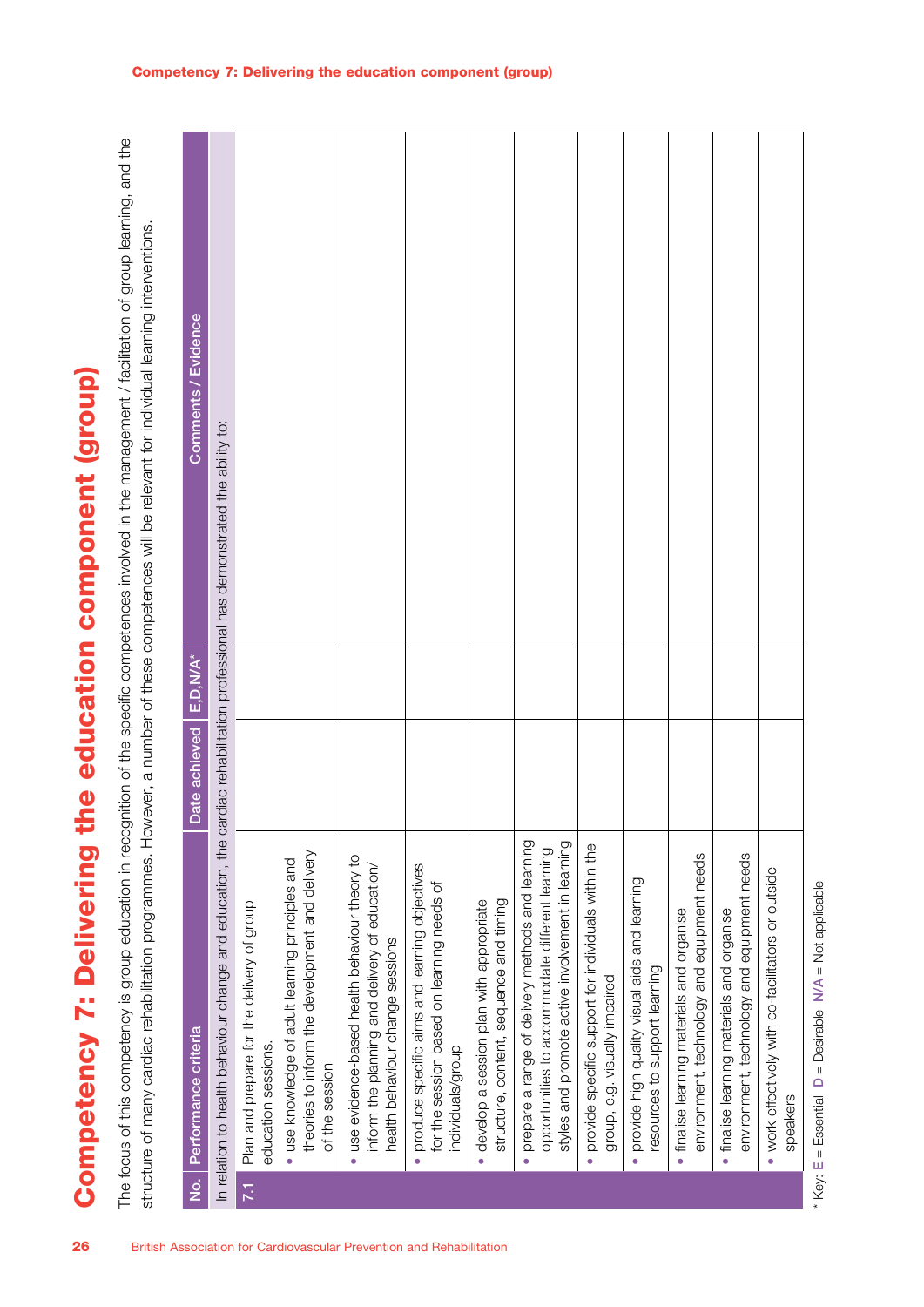| ģ   | Performance criteria                                                                                                                            | Date achieved | $E.D.N/A*$ | Comments / Evidence |
|-----|-------------------------------------------------------------------------------------------------------------------------------------------------|---------------|------------|---------------------|
| 7.2 | Establish an environment for group sessions in<br>· organise the space in a way that promotes<br>which individuals feel safe and comfortable:   |               |            |                     |
|     | confidentiality e.g. set-up of room, furniture, light,<br>interaction, maximises learning and ensures<br>noise, ventilation                     |               |            |                     |
|     | • welcome individuals and accompanying person(s)                                                                                                |               |            |                     |
|     | · make appropriate introductions including any<br>observers                                                                                     |               |            |                     |
|     | and how the planned activities will support these<br>· explain the aims and objectives of the session                                           |               |            |                     |
|     | · explain the participatory style of the session                                                                                                |               |            |                     |
|     | maintenance of them, e.g. confidentiality and<br>· explain and negotiate ground rules, as<br>appropriate, and facilitate the group's<br>respect |               |            |                     |
|     | · convey an appropriate level of confidence and<br>competence                                                                                   |               |            |                     |

\* Key: E = Essential

 $D =$  Desirable  $N/A =$  Not applicable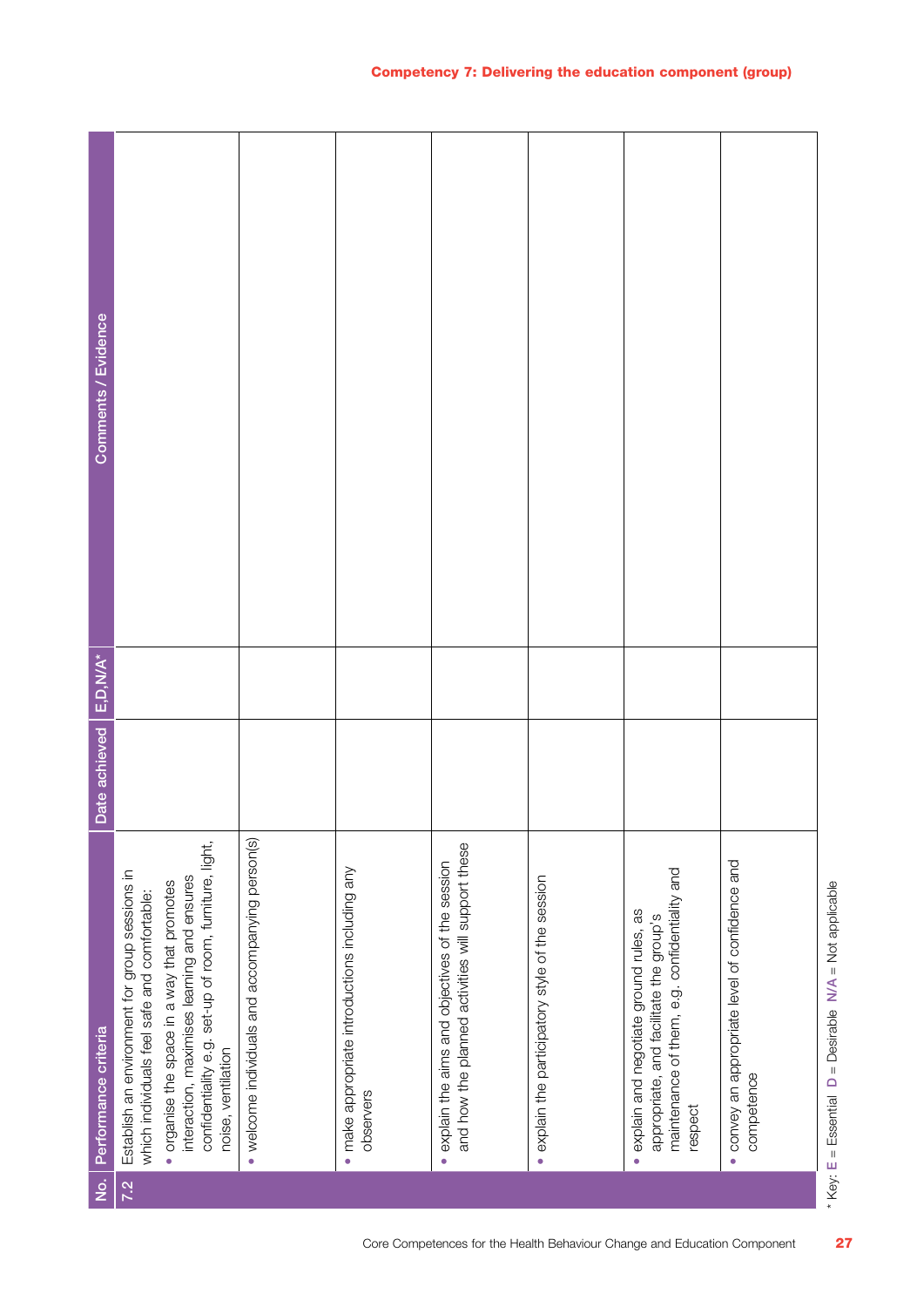| 28                                                                   | $\dot{2}$ | Performance criteria                                                                                                                                                                                                      | Date achieved | E, D, N/A* | Comments / Evidence |
|----------------------------------------------------------------------|-----------|---------------------------------------------------------------------------------------------------------------------------------------------------------------------------------------------------------------------------|---------------|------------|---------------------|
|                                                                      | 7.3       | Deliver and facilitate a session.                                                                                                                                                                                         |               |            |                     |
|                                                                      |           | modified where appropriate, to meet individual/group<br>deliver the session according to session plan,<br>needs<br>$\bullet$                                                                                              |               |            |                     |
|                                                                      |           | individuals feel valued, supported, confident and able<br>manage the group environment in order that<br>to learn<br>$\bullet$                                                                                             |               |            |                     |
| British Association for Cardiovascular Prevention and Rehabilitation |           | encourage individuals to share their knowledge, skills<br>learning, inviting individuals to share an experience of<br>and experience, and build on this to facilitate group<br>making a change in their life<br>$\bullet$ |               |            |                     |
|                                                                      |           | acknowledge and thank individuals for their<br>contributions<br>$\bullet$                                                                                                                                                 |               |            |                     |
|                                                                      |           | $\dot{\circ}$<br>participation, and maintain effective relationships, e.<br>manage group dynamics to ensure effective<br>establish and maintain effective group rules<br>$\bullet$                                        |               |            |                     |
|                                                                      |           | use effective facilitation skills to encourage interaction<br>and communication with and between individuals<br>$\bullet$                                                                                                 |               |            |                     |
|                                                                      |           | manage challenging situations e.g. overly participatory<br>individuals, inappropriate behaviour<br>$\bullet$                                                                                                              |               |            |                     |
|                                                                      | 7.4       | • Use the individual journey as a resource for learning<br>Support learning in groups.                                                                                                                                    |               |            |                     |
|                                                                      |           | · initiate discussion about cardiac health and relevant<br>health behaviour, whilst emphasising autonomy,<br>choice and personal responsibility                                                                           |               |            |                     |
|                                                                      |           | balance and adjust delivery to meet individual needs<br>while achieving planned group outcomes and<br>agreements<br>$\bullet$                                                                                             |               |            |                     |
|                                                                      |           | · monitor individual responses and use appropriate<br>strategies to motivate individuals, individually and<br>collectively                                                                                                |               |            |                     |
|                                                                      |           | · facilitate individuals to 'group solve' problems                                                                                                                                                                        |               |            |                     |

Competency 7: Delivering the education component (group)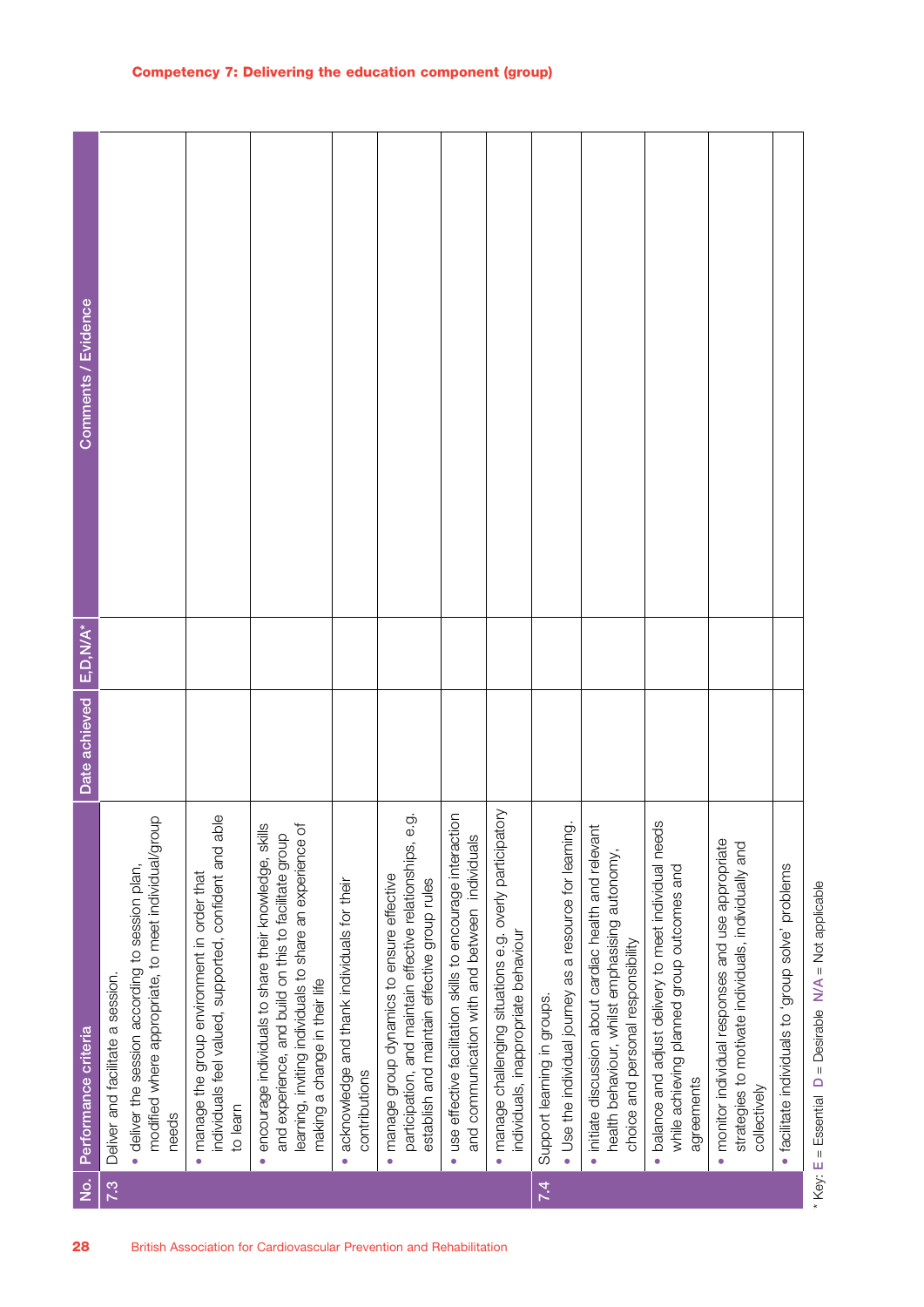| $\dot{2}$ | Performance criteria                                                                                                                    | Date achieved | E, D, N/A* | Comments / Evidence |
|-----------|-----------------------------------------------------------------------------------------------------------------------------------------|---------------|------------|---------------------|
| 7.5       | Utilise appropriate delivery methods and learning<br>resources to facilitate learning such as:<br>· ice breakers                        |               |            |                     |
|           | · group discussions                                                                                                                     |               |            |                     |
|           | · presentations                                                                                                                         |               |            |                     |
|           | · freethinking activities                                                                                                               |               |            |                     |
|           | · group learning activities e.g. case studies, card<br>sorts                                                                            |               |            |                     |
|           | · demonstrations                                                                                                                        |               |            |                     |
|           | · interactive, participative and collaborative<br>methods                                                                               |               |            |                     |
| 7.6       | group education sessions promotes a participatory<br>Ensure the number of individuals attending the<br>rather than a didactic approach. |               |            |                     |
| 7.7       | · use appropriate methods to obtain feedback<br>Review and evaluate effectiveness of delivery:<br>from individual and peers             |               |            |                     |
|           | · reflect on performance in relation to content and<br>delivery of session (self-review and peer review)                                |               |            |                     |
|           | · identify and document areas for improvement                                                                                           |               |            |                     |
|           | · implement appropriate changes to enhance the<br>learning experience                                                                   |               |            |                     |

<sup>\*</sup> Key:  $E = E$ ssential  $D =$  Desirable N/A = Not applicable  $D =$  Desirable  $N/A =$  Not applicable \* Key: E = Essential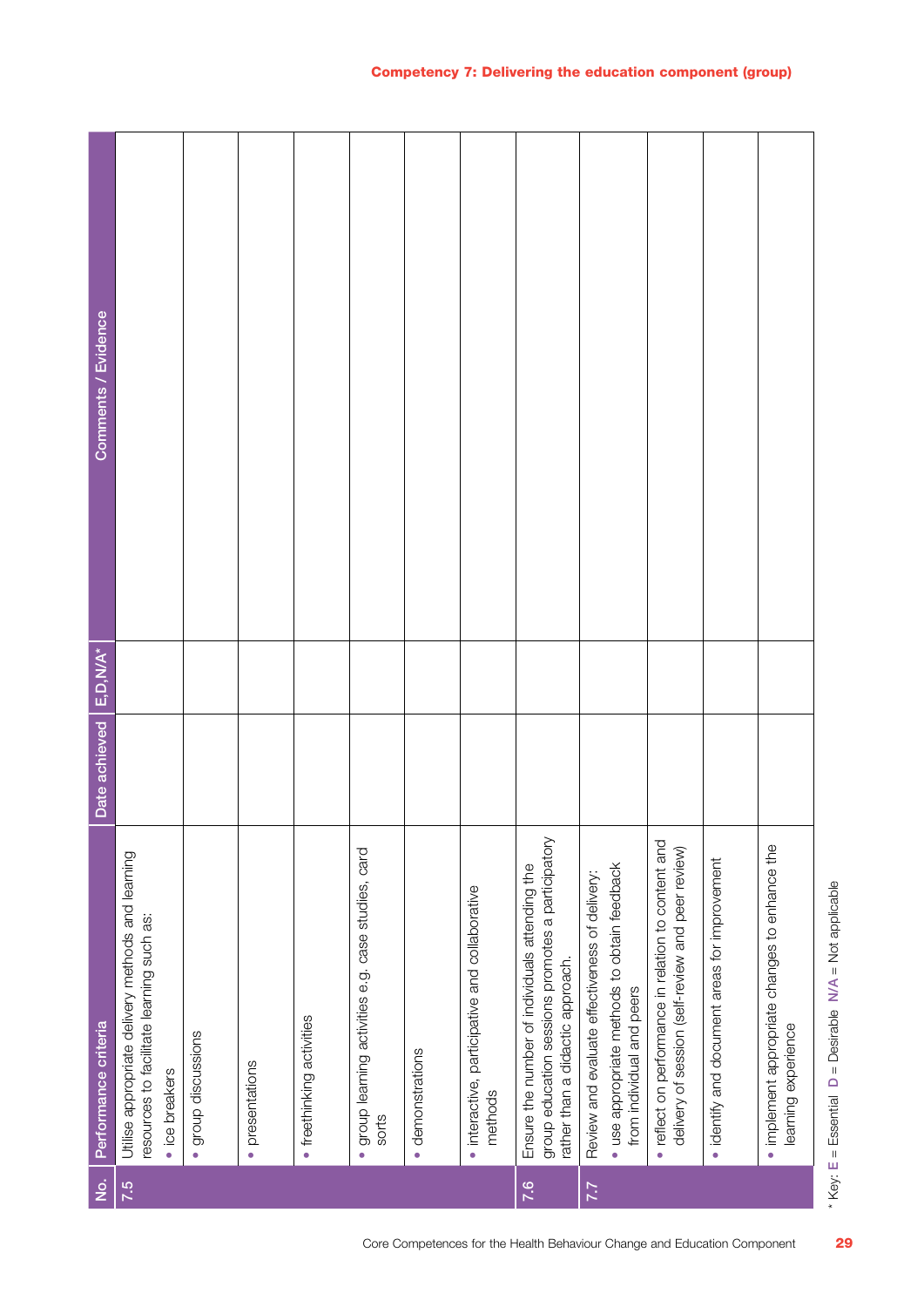| Date:<br>Date:<br>Date:<br>Signed Reviewer:<br>Agreed Action [ ] (outline as appropriate)<br>Print Name:<br>Comments: |                      |                      |                           |                  |  |
|-----------------------------------------------------------------------------------------------------------------------|----------------------|----------------------|---------------------------|------------------|--|
|                                                                                                                       |                      |                      |                           |                  |  |
|                                                                                                                       |                      |                      |                           |                  |  |
|                                                                                                                       |                      |                      |                           |                  |  |
|                                                                                                                       |                      |                      |                           |                  |  |
| Print Name:                                                                                                           | Competency achieved: | Improvement required | Yes - competency achieved | Signed Reviewee: |  |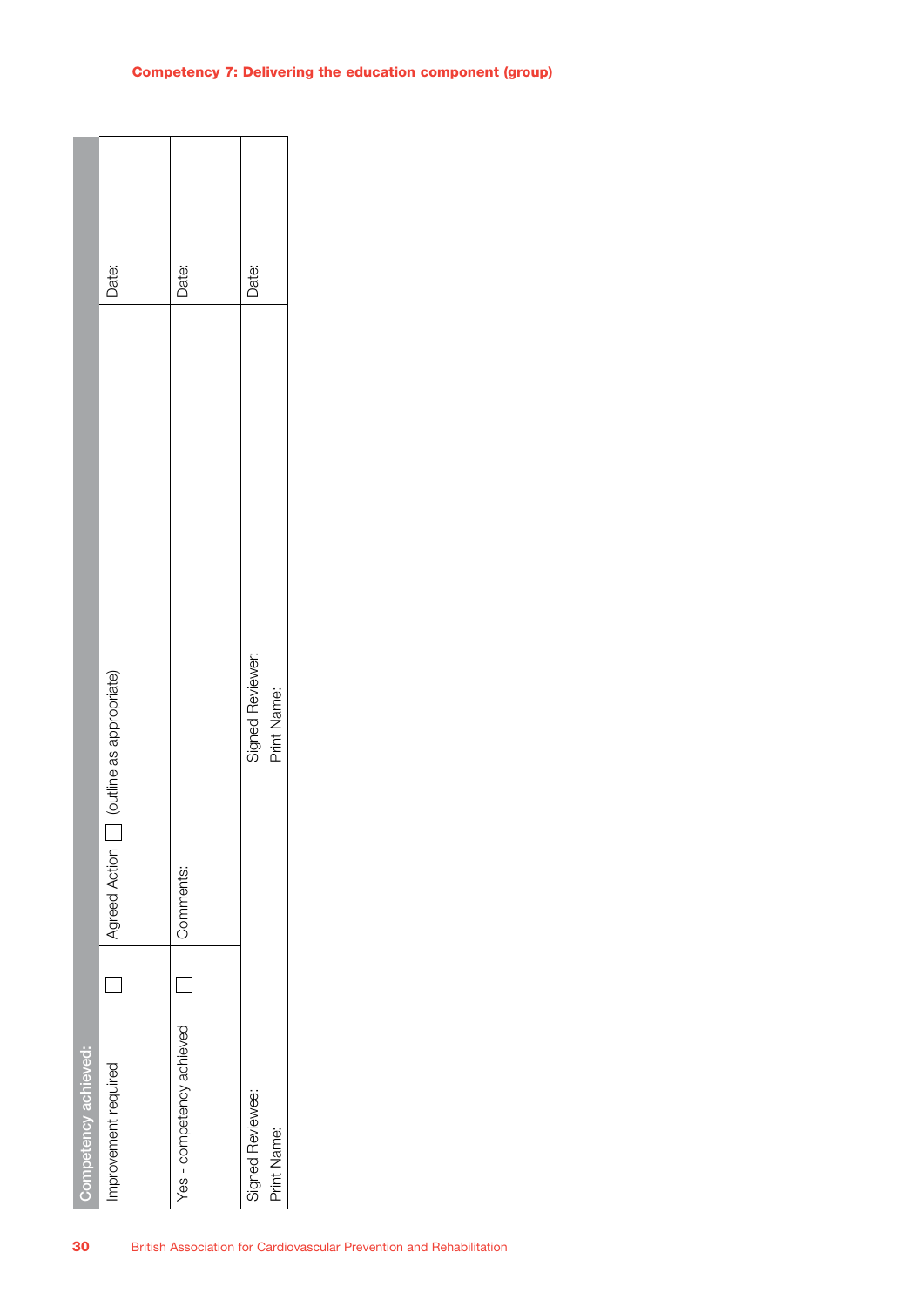Competency 8: Forward planning **Competency 8: Forward planning** 

| $\overline{e}$           | Performance criteria                                                                                                                                                                             | Date achieved E,D,N/A*   | Comments / Evidence                                                                                                                                           |       |
|--------------------------|--------------------------------------------------------------------------------------------------------------------------------------------------------------------------------------------------|--------------------------|---------------------------------------------------------------------------------------------------------------------------------------------------------------|-------|
|                          |                                                                                                                                                                                                  |                          |                                                                                                                                                               |       |
|                          |                                                                                                                                                                                                  |                          | In relation to health behaviour change and education, the cardiac rehabilitation professional has demonstrated knowledge and understanding of the ability to: |       |
| $\overline{\textrm{so}}$ | Conduct an appropriate assessment on completion<br>of the programme which evaluates health behaviour<br>change (progress) to date and establishes an exit<br>strategy for the individual.        |                          |                                                                                                                                                               |       |
| 8.2                      | such as BHF or local community based initiatives.<br>support for relapse, e.g. national organisations<br>maintenance of health behaviour change and<br>Provide information on future options for |                          |                                                                                                                                                               |       |
| $\overline{8}$           | Reinforce the benefits of long-term maintenance of<br>health behaviour change.                                                                                                                   |                          |                                                                                                                                                               |       |
| 8.4                      | professionals, as necessary, using appropriate<br>the primary care team and other healthcare<br>Transfer timely and accurate information to<br>documentation / referral information.             |                          |                                                                                                                                                               |       |
|                          | = Desirable N/A = Not applicable<br>$\Box$<br>* Key: $E = E$ ssential                                                                                                                            |                          |                                                                                                                                                               |       |
|                          | Competency achieved:                                                                                                                                                                             |                          |                                                                                                                                                               |       |
|                          | Agreed Action<br>Improvement required                                                                                                                                                            | (outline as appropriate) |                                                                                                                                                               | Date: |
|                          | Comments:<br>Yes - competency achieved                                                                                                                                                           |                          |                                                                                                                                                               | Date: |
|                          | Signed Reviewee:<br>Print Name:                                                                                                                                                                  | Print Name:              | Signed Reviewer:                                                                                                                                              | Date: |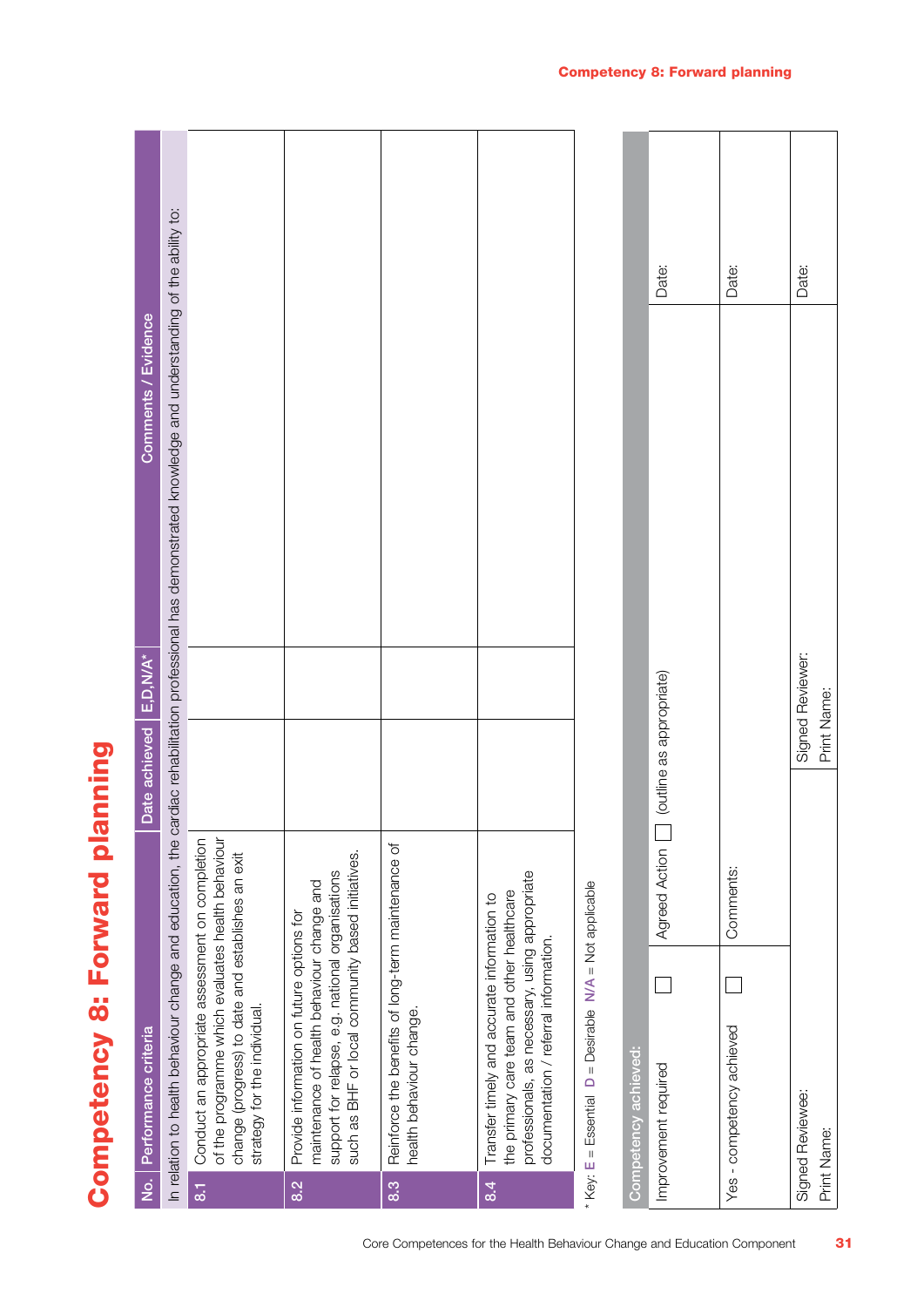|                          | In relation to health behaviour change and education, the car                                          | Act in a calm, sensitive, efficient manner when | adapt your role within the team in response to<br>a developing situation and ensure other group<br>Use the skills and support of colleagues when | Assess for signs and symptoms which may indicate<br>a change in cardiac status and take appropriate | underlying condition and take appropriate action. |
|--------------------------|--------------------------------------------------------------------------------------------------------|-------------------------------------------------|--------------------------------------------------------------------------------------------------------------------------------------------------|-----------------------------------------------------------------------------------------------------|---------------------------------------------------|
| Date achieved   E,D,N/A* |                                                                                                        |                                                 |                                                                                                                                                  |                                                                                                     |                                                   |
| Comments / Evidence      | diac rehabilitation professional has demonstrated knowledge and understanding of the ability to manage |                                                 |                                                                                                                                                  |                                                                                                     |                                                   |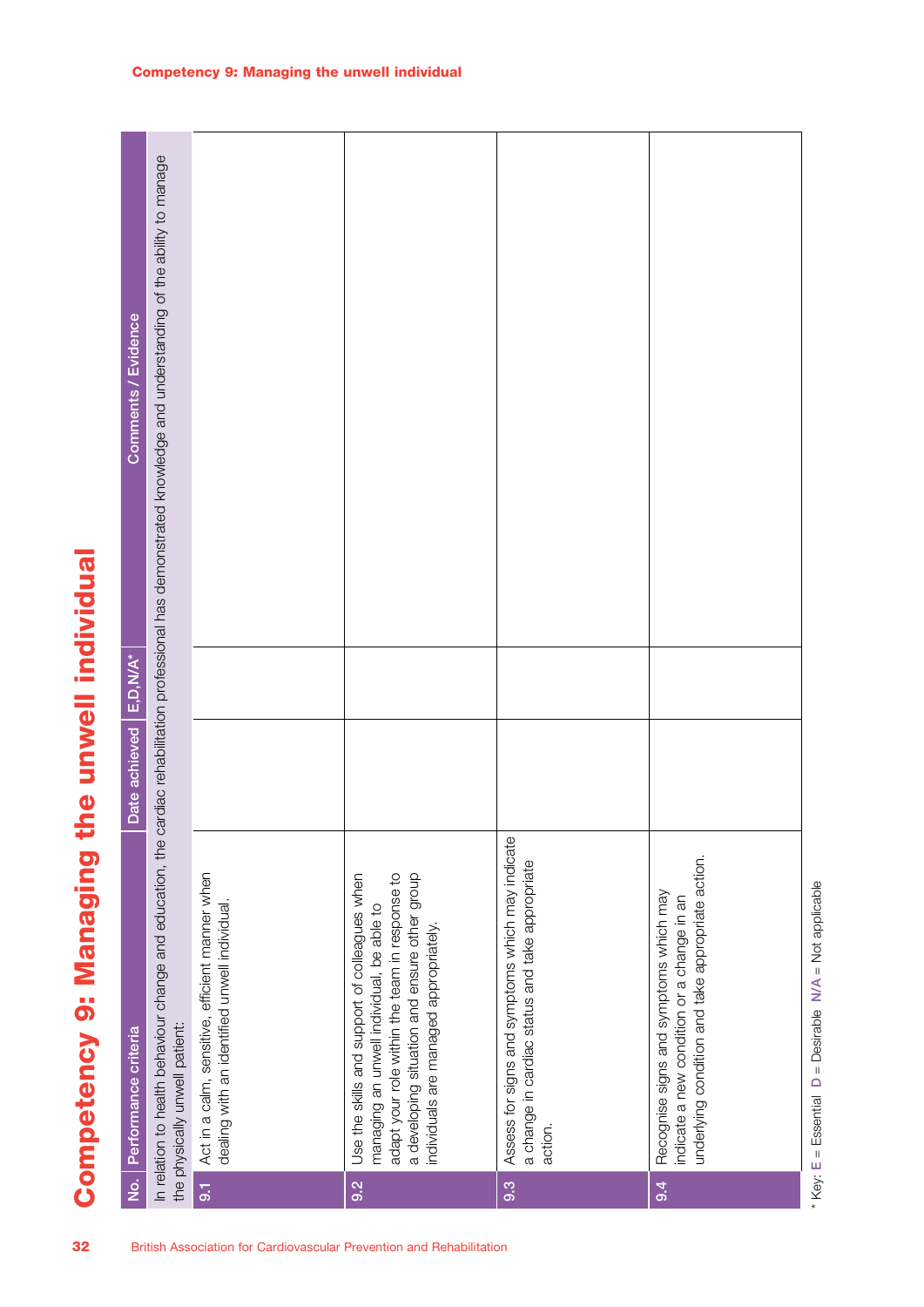\* Key: E = Essential

 $D =$  Desirable  $N/A =$  Not applicable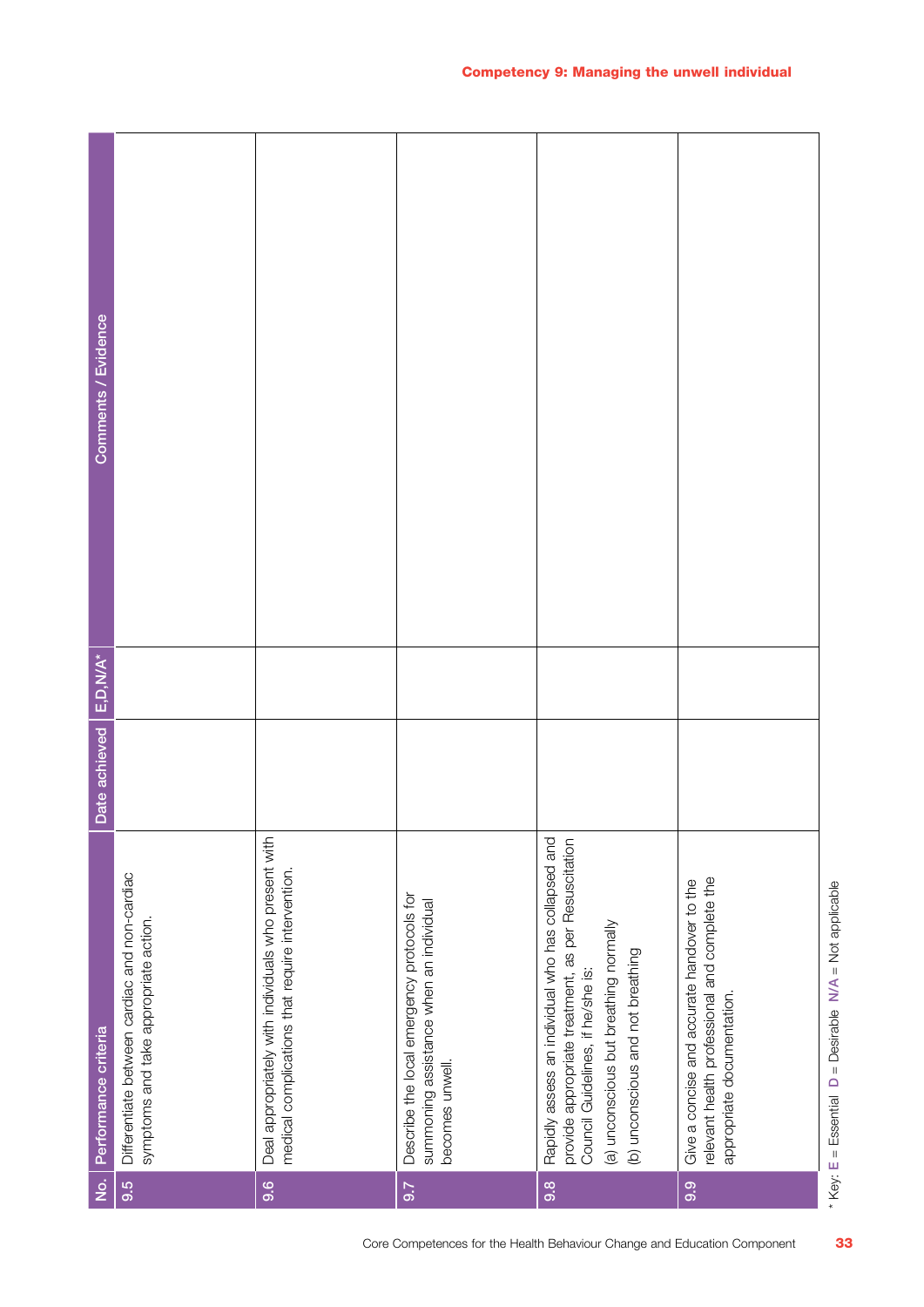|                      | Date:                                     | Date:                     | Date:                           |                                                                                           |
|----------------------|-------------------------------------------|---------------------------|---------------------------------|-------------------------------------------------------------------------------------------|
|                      |                                           |                           | Signed Reviewer:<br>Print Name: |                                                                                           |
|                      | (outline as appropriate)<br>Agreed Action | Comments:                 |                                 | BACPR Education & Training Course References: BACPR Level 4 Exercise Instructor Training. |
|                      |                                           |                           |                                 |                                                                                           |
| Competency achieved: | Improvement required                      | Yes - competency achieved | Signed Reviewee:<br>Print Name: |                                                                                           |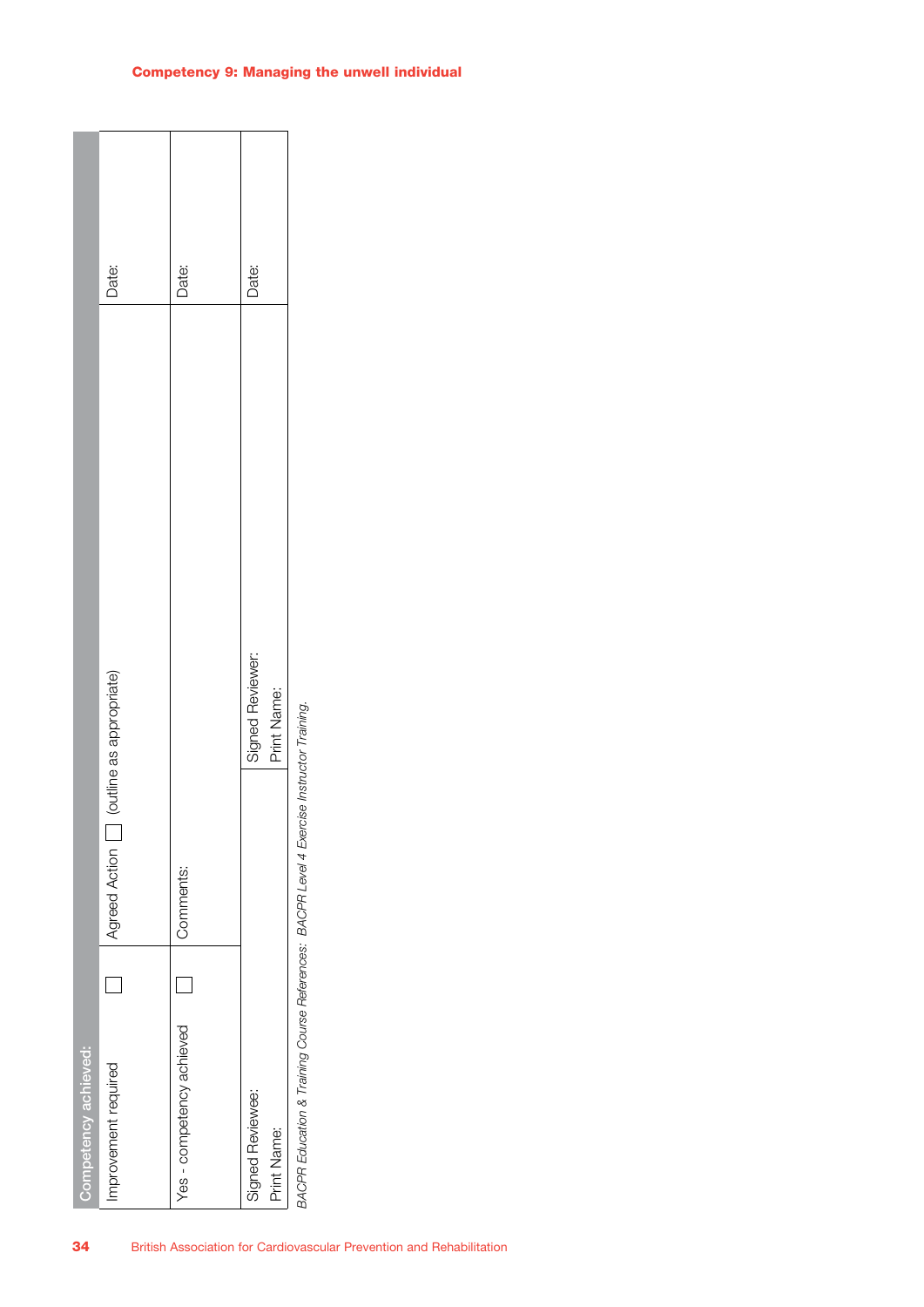Competency 10: Educational materials **Competency 10: Educational materials** 

| Comments / Evidence  | In relation to health behaviour change and education, the cardiac rehabilitation professional has demonstrated knowledge and understanding of the ability to: |                                                                                                                                                                                                         |                                                                                                                                                                               |                                                                                                                                                               |                                                                                                                               |                                                                             |
|----------------------|---------------------------------------------------------------------------------------------------------------------------------------------------------------|---------------------------------------------------------------------------------------------------------------------------------------------------------------------------------------------------------|-------------------------------------------------------------------------------------------------------------------------------------------------------------------------------|---------------------------------------------------------------------------------------------------------------------------------------------------------------|-------------------------------------------------------------------------------------------------------------------------------|-----------------------------------------------------------------------------|
| E, D, N/A*           |                                                                                                                                                               |                                                                                                                                                                                                         |                                                                                                                                                                               |                                                                                                                                                               |                                                                                                                               |                                                                             |
| Date achieved        |                                                                                                                                                               |                                                                                                                                                                                                         |                                                                                                                                                                               |                                                                                                                                                               |                                                                                                                               |                                                                             |
| Performance criteria |                                                                                                                                                               | to enable them to make informed decisions about<br>Provide individuals with the information necessary<br>health behaviour change, e.g. written resources,<br>online courses and electronic information. | support health behaviour change as appropriate,<br>e.g. record sheets, diaries, interactive behaviour<br>Provide, or signpost to, relevant resources to<br>change technology. | publications and self-help manuals, and be able to<br>Know the local availability and cost of appropriate<br>facilitate the effective use of these resources. | specific purpose, taking into account time, money<br>Plan, design and produce resources to meet a<br>and expertise available. | Ensure promotional materials are consistent with<br>other related services. |
| $\frac{1}{2}$        |                                                                                                                                                               | 10.1                                                                                                                                                                                                    | 10.2                                                                                                                                                                          | 10.3                                                                                                                                                          | 10.4                                                                                                                          | 10.5                                                                        |

 $*$  Key:  $E = E$ ssential  $D =$  Desirable  $N/A = N$ ot applicable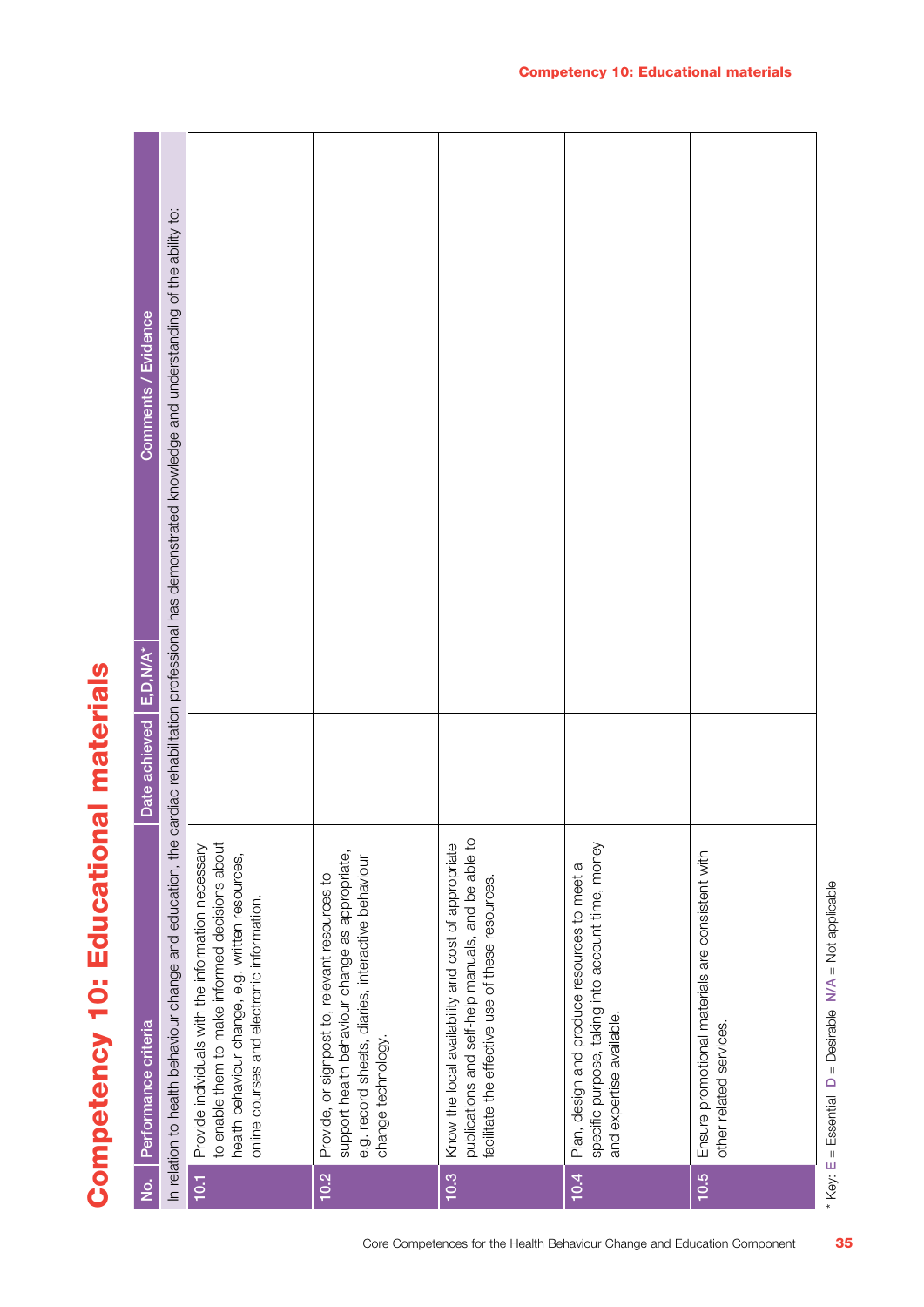| 36                                                                   | <u>isi</u> | Performance criteria                                                                                                                                               | Date achieved E,D, N/A*  |                  | Comments / Evidence |       |  |
|----------------------------------------------------------------------|------------|--------------------------------------------------------------------------------------------------------------------------------------------------------------------|--------------------------|------------------|---------------------|-------|--|
| British Association for Cardiovascular Prevention and Rehabilitation | 10.6       | Evaluate existing and new material to determine<br>appropriateness, and customise to meet local<br>the validity, accuracy, accessibility and<br>needs as required. |                          |                  |                     |       |  |
|                                                                      | 10.7       | Distribute resources effectively, utilising appropriate<br>routes including dissemination to targeted groups.                                                      |                          |                  |                     |       |  |
|                                                                      |            | $D =$ Desirable $N/A =$ Not applicable<br>$*$ Key: $E = E$ ssential                                                                                                |                          |                  |                     |       |  |
|                                                                      |            | Competency achieved:                                                                                                                                               |                          |                  |                     |       |  |
|                                                                      |            | Agreed Action<br>Improvement required                                                                                                                              | (outline as appropriate) |                  |                     | Date: |  |
|                                                                      |            | Comments:<br>Yes - competency achieved                                                                                                                             |                          |                  |                     | Date: |  |
|                                                                      |            | Signed Reviewee:<br>Print Name:                                                                                                                                    | Print Name:              | Signed Reviewer: |                     | Date: |  |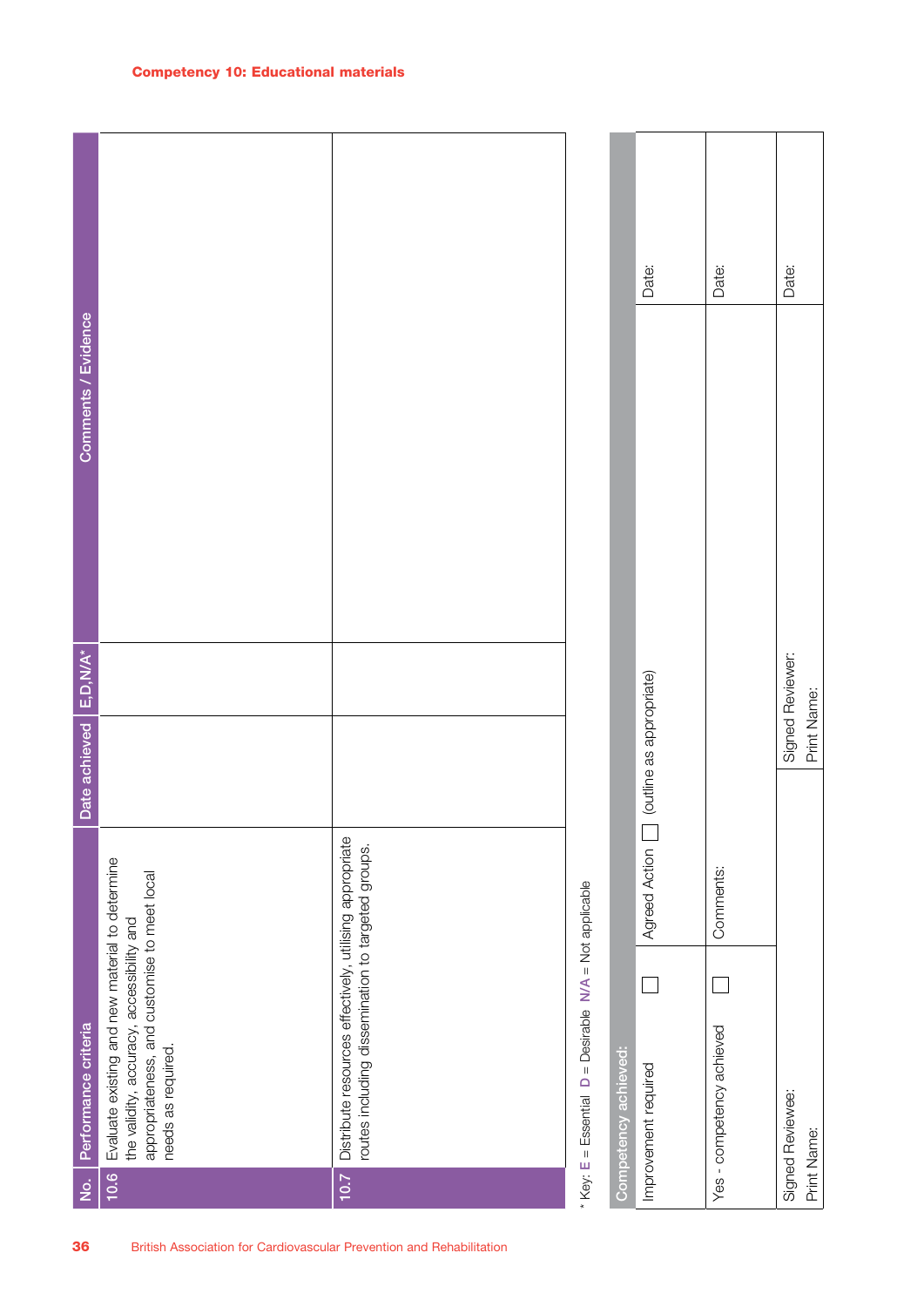

| Comments / Evidence  | In relation to health behaviour change and education, the cardiac rehabilitation professional has demonstrated knowledge and understanding of the ability to: |                                                                                    |                                                                                                                                                                                                                                           |                                                                                                                                                                                                                                             |                                                                                                                 |
|----------------------|---------------------------------------------------------------------------------------------------------------------------------------------------------------|------------------------------------------------------------------------------------|-------------------------------------------------------------------------------------------------------------------------------------------------------------------------------------------------------------------------------------------|---------------------------------------------------------------------------------------------------------------------------------------------------------------------------------------------------------------------------------------------|-----------------------------------------------------------------------------------------------------------------|
| E, D, N/A*           |                                                                                                                                                               |                                                                                    |                                                                                                                                                                                                                                           |                                                                                                                                                                                                                                             |                                                                                                                 |
| Date achieved        |                                                                                                                                                               |                                                                                    |                                                                                                                                                                                                                                           |                                                                                                                                                                                                                                             |                                                                                                                 |
| Performance criteria |                                                                                                                                                               | Agree and establish clear service aims and<br>objectives with measurable outcomes. | including inclusion and exclusion criteria, in line with<br>local and national guidelines, current evidence and<br>procedures and protocols for service delivery<br>Plan, develop and implement operational<br>organisational objectives. | and procedures as required, proposing changes<br>Develop, adapt and regularly review protocols<br>education component for individuals / groups<br>in existing structures, systems and methods<br>to improve the health behaviour change and | Develop, implement and ensure systems are in<br>place to allow effective service evaluation and<br>development. |
| $\dot{z}$            |                                                                                                                                                               | 11.1                                                                               | 11.2                                                                                                                                                                                                                                      | 11.3                                                                                                                                                                                                                                        | 11.4                                                                                                            |

\* Key:  $E = E$ ssential  $D =$  Desirable  $N/A = N$ ot applicable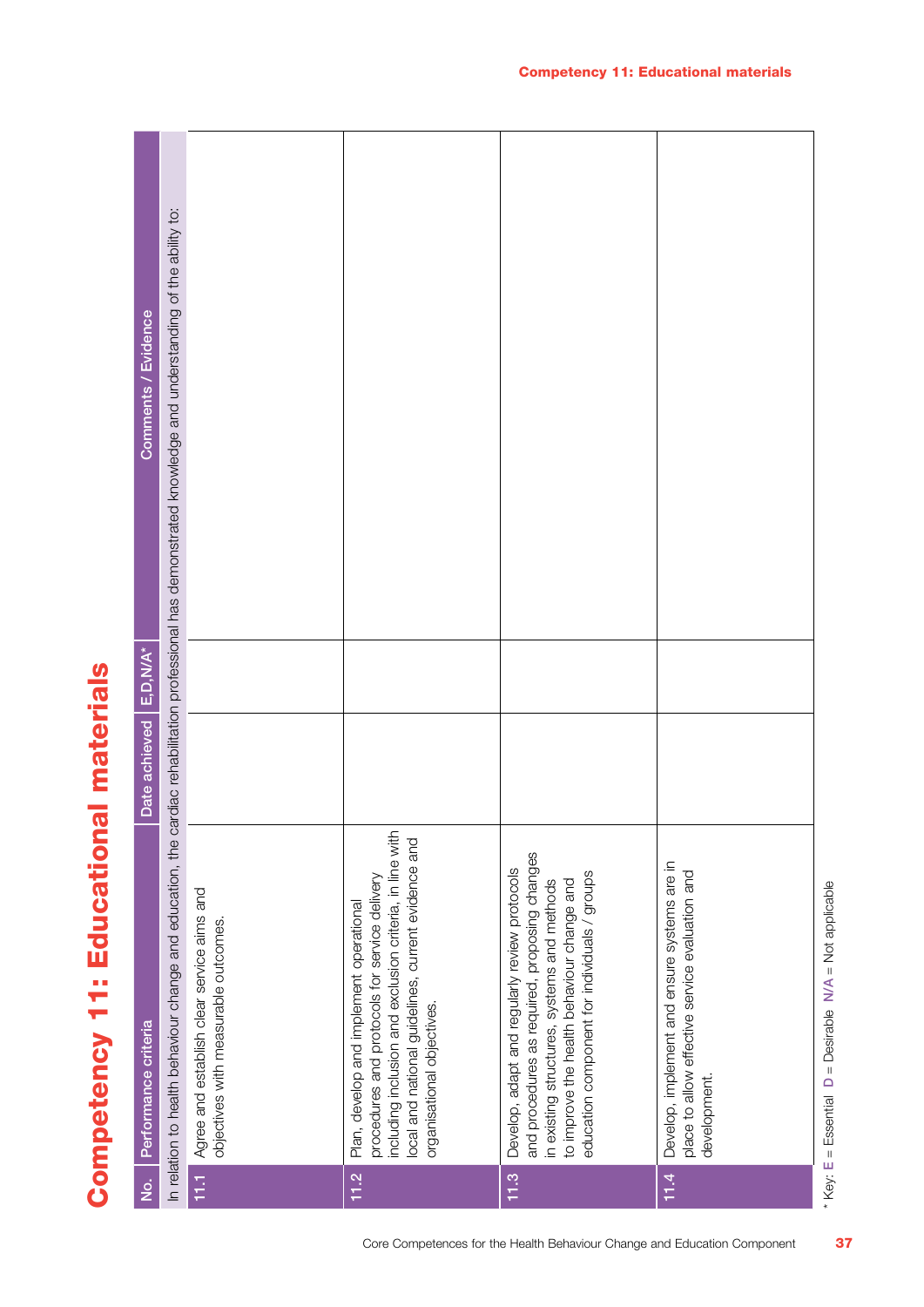| Comments / Evidence  |                                                                                                          |                                                                                                                    |                                                                                                                                            |                                                                                                                  |                                                                                                               |
|----------------------|----------------------------------------------------------------------------------------------------------|--------------------------------------------------------------------------------------------------------------------|--------------------------------------------------------------------------------------------------------------------------------------------|------------------------------------------------------------------------------------------------------------------|---------------------------------------------------------------------------------------------------------------|
| $E, D, N/A^*$        |                                                                                                          |                                                                                                                    |                                                                                                                                            |                                                                                                                  |                                                                                                               |
| Date achieved        |                                                                                                          |                                                                                                                    |                                                                                                                                            |                                                                                                                  |                                                                                                               |
| Performance criteria | management in line with clinical and information<br>Be accountable for record keeping and<br>governance. | Engage in effective partnership working to promote<br>quality, continuity of care and a cost effective<br>service. | diversity in accordance with legislation, policies,<br>Ensure that the service promotes equality and<br>procedures and relevant standards. | Be accountable for implementation of health &<br>safety legislation and any security policies and<br>procedures. | service users when planning and developing the<br>Provide evidence of effective consultation with<br>service. |
| $\dot{2}$            | 11.5                                                                                                     | 11.6                                                                                                               | 11.7                                                                                                                                       | 11.8                                                                                                             | 11.9                                                                                                          |
| 38                   |                                                                                                          | British Association for Cardiovascular Prevention and Rehabilitation                                               |                                                                                                                                            |                                                                                                                  |                                                                                                               |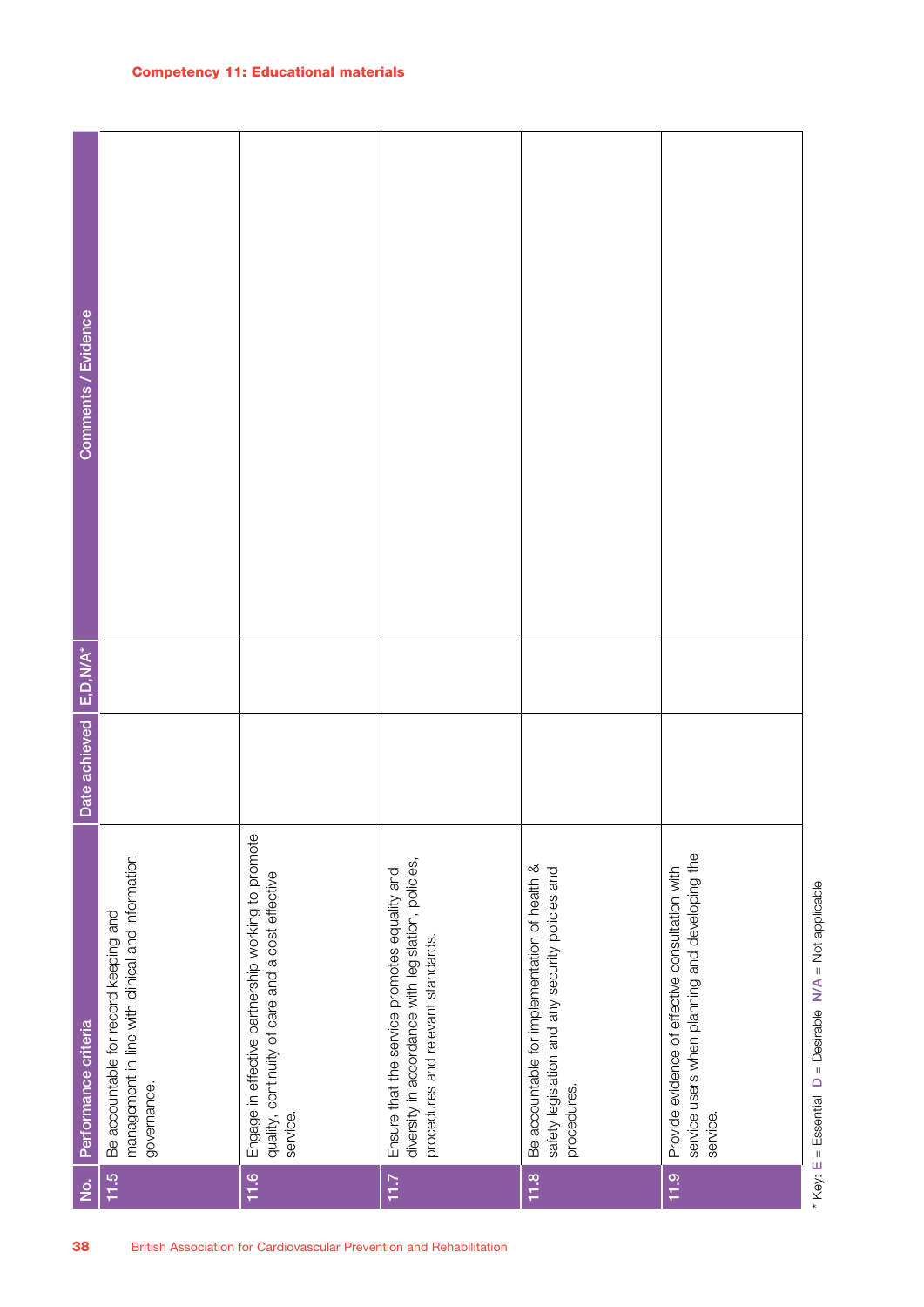| Comments / Evidence  |                                                                                                         |                                                                                             |                                                                                                                                                                              |                                                                                                                                                     |                                                                              |
|----------------------|---------------------------------------------------------------------------------------------------------|---------------------------------------------------------------------------------------------|------------------------------------------------------------------------------------------------------------------------------------------------------------------------------|-----------------------------------------------------------------------------------------------------------------------------------------------------|------------------------------------------------------------------------------|
| $E, D, W/A^*$        |                                                                                                         |                                                                                             |                                                                                                                                                                              |                                                                                                                                                     |                                                                              |
| Date achieved        |                                                                                                         |                                                                                             |                                                                                                                                                                              |                                                                                                                                                     |                                                                              |
| Performance criteria | Provide evidence of the team's personal and public<br>liability and indemnity Insurance as appropriate. | Ensure that all professionals hold the appropriate<br>qualifications, knowledge and skills. | appropriate to fulfil service needs and objectives of<br>facilitating a wide range of CPD opportunities as<br>Contribute to the development of others by<br>self and others. | Manage individual performance through a range<br>of recognised methods in accordance with local<br>policy (e.g. appraisal, peer review, mentoring). | Provide effective workforce planning including<br>recruitment and selection. |
| $\dot{q}$            | 11.10                                                                                                   | 11.11                                                                                       | 11.12                                                                                                                                                                        | 11.13                                                                                                                                               | 11.14                                                                        |

\* Key: E = Essential

 $D =$  Desirable  $N/A =$  Not applicable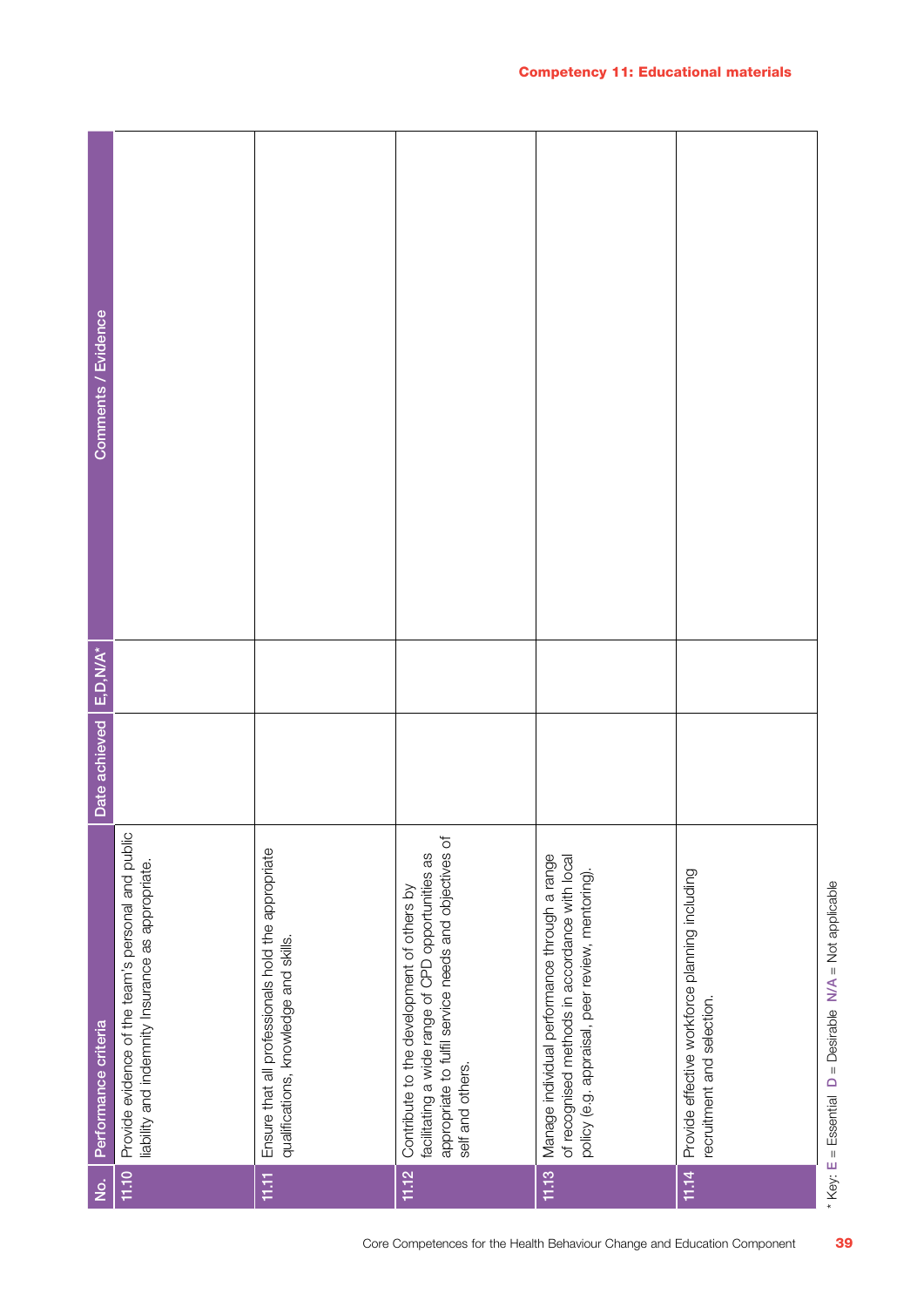| 40                                                                   | $\dot{z}$   | Performance criteria                                                                                                                                             | Date achieved   E,D,N/A* |                  | Comments / Evidence |       |  |
|----------------------------------------------------------------------|-------------|------------------------------------------------------------------------------------------------------------------------------------------------------------------|--------------------------|------------------|---------------------|-------|--|
|                                                                      | 11.15       | Identify, organise and provide suitable location(s)<br>for the service.                                                                                          |                          |                  |                     |       |  |
| British Association for Cardiovascular Prevention and Rehabilitation | 11.16       | Provide effective operational management of the<br>team prioritising workload, ensuring adequate<br>staffing levels and skill mix to cover service<br>provision. |                          |                  |                     |       |  |
|                                                                      | 11.17       | (including finances and educational materials).<br>Provide effective management of resources                                                                     |                          |                  |                     |       |  |
|                                                                      |             | * Key: E = Essential D = Desirable N/A = Not applicable                                                                                                          |                          |                  |                     |       |  |
|                                                                      |             | Competency achieved:                                                                                                                                             |                          |                  |                     |       |  |
|                                                                      |             | <b>Agreed Action</b><br>Improvement required                                                                                                                     | (outline as appropriate) |                  |                     | Date: |  |
|                                                                      |             | Comments:<br>Yes - competency achieved                                                                                                                           |                          |                  |                     | Date: |  |
|                                                                      | Print Name: | Signed Reviewee:                                                                                                                                                 | Print Name:              | Signed Reviewer: |                     | Date: |  |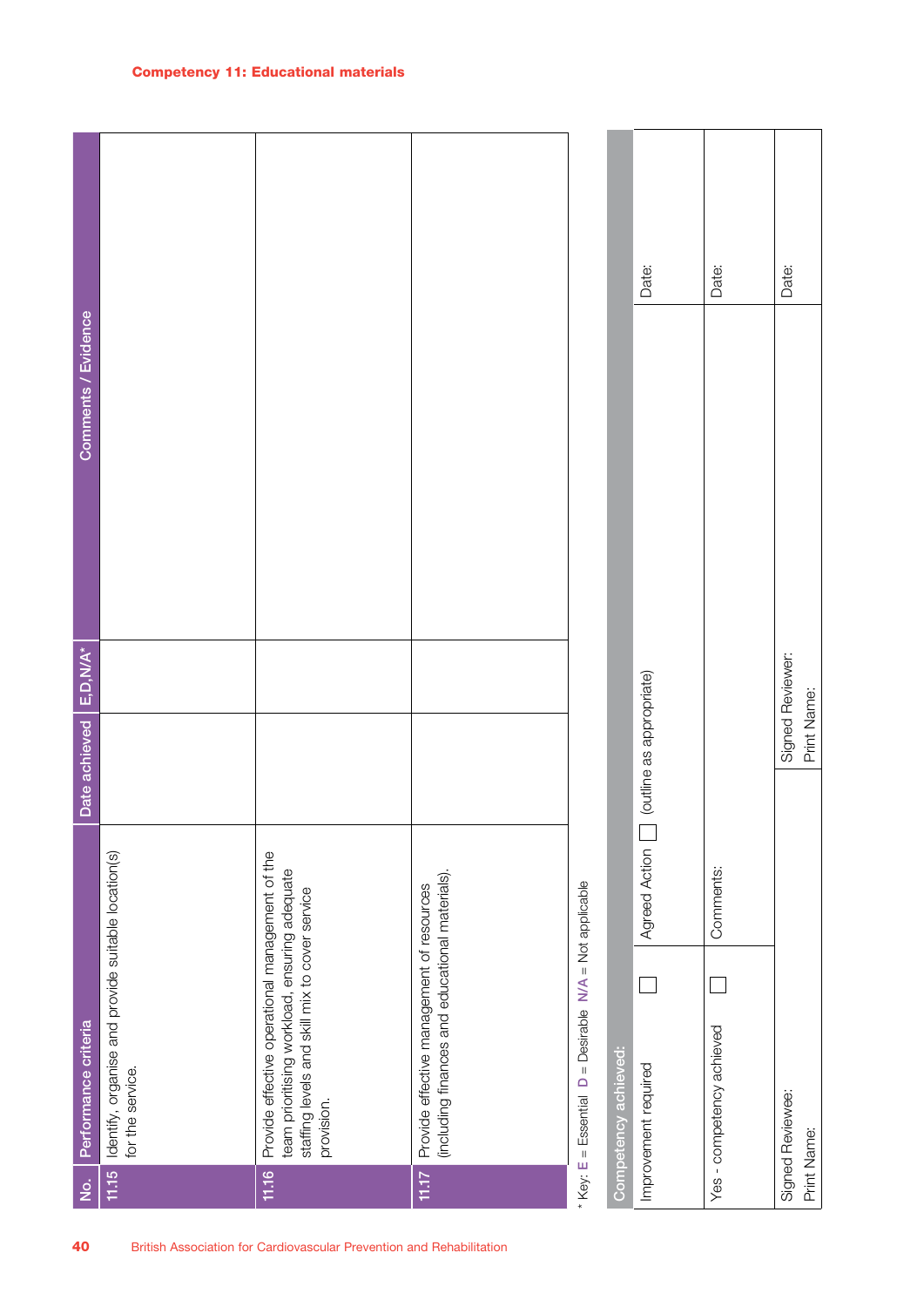Competency 12: Service evaluation **Competency 12: Service evaluation** 

| $\dot{\mathsf{z}}$ | Performance criteria                                                                                                                                                                                    | Date achieved   E,D,N/A* | Comments / Evidence                                                                                                                                           |
|--------------------|---------------------------------------------------------------------------------------------------------------------------------------------------------------------------------------------------------|--------------------------|---------------------------------------------------------------------------------------------------------------------------------------------------------------|
|                    |                                                                                                                                                                                                         |                          | In relation to health behaviour change and education, the cardiac rehabilitation professional has demonstrated knowledge and understanding of the ability to: |
| 12.1               | monitoring systems to enable comprehensive<br>service evaluation of the HBC&E component.<br>Identify, develop and implement appropriate                                                                 |                          |                                                                                                                                                               |
| 12.2               | Identify, develop and use appropriate valid, reliable<br>assessment tools and techniques to measure the<br>and cost effective quantitative and qualitative<br>quality and value of the HBC&E component. |                          |                                                                                                                                                               |
| 12.3               | measures on a cardiac rehabilitation database (e.g.<br>NACR) to enable local and national analysis.<br>Collect & record individual patient outcome                                                      |                          |                                                                                                                                                               |
| 12.4               | including referral information, uptake, attendance<br>Accurately collect and record key service data,<br>and adherence records.                                                                         |                          |                                                                                                                                                               |
| 12.5               | Ensure that the service users have contributed to<br>the evaluation process.                                                                                                                            |                          |                                                                                                                                                               |
|                    | * Key: $E = E$ ssential $D =$ Desirable N/A = Not applicable                                                                                                                                            |                          |                                                                                                                                                               |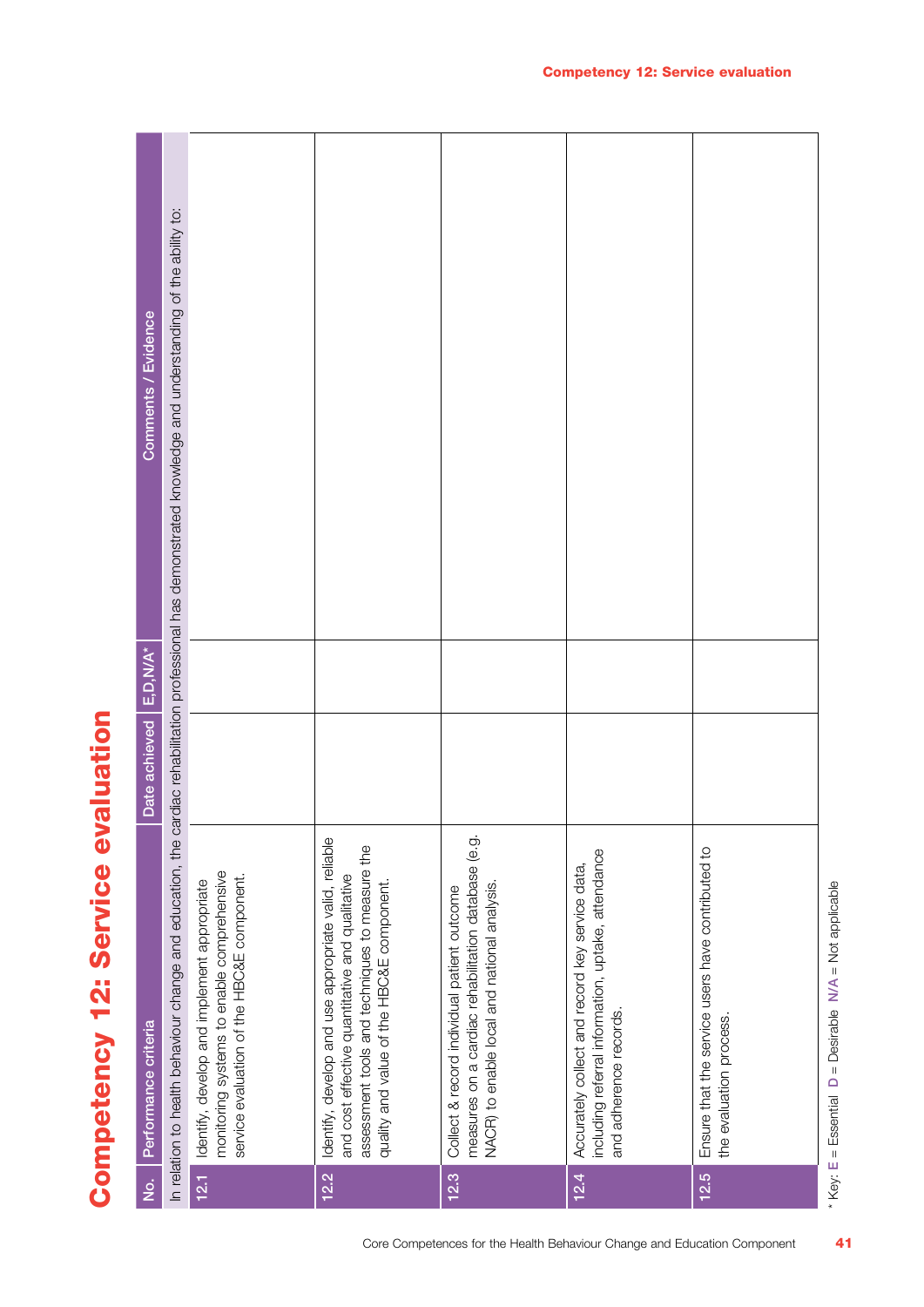| 42                                                                   | $\dot{z}$   | Performance criteria                                                                                                                                                                             | Date achieved                   | Comments / Evidence<br>$E, D, N/A^*$ |       |
|----------------------------------------------------------------------|-------------|--------------------------------------------------------------------------------------------------------------------------------------------------------------------------------------------------|---------------------------------|--------------------------------------|-------|
|                                                                      | 12.6        | to compare with recognised standards / guidelines<br>Analyse local service data using reliable methods<br>and highlight the differences.                                                         |                                 |                                      |       |
| British Association for Cardiovascular Prevention and Rehabilitation | 12.7        | Draw valid conclusions, make recommendations<br>based on the evidence and implement service<br>improvement, as appropriate.                                                                      |                                 |                                      |       |
|                                                                      | 12.8        | Present relevant information in appropriate formats<br>for managers / commissioners / stakeholders to<br>(e.g. reports) including current service delivery<br>influence future service delivery. |                                 |                                      |       |
|                                                                      |             | $D =$ Desirable $N/A =$ Not applicable<br>$*$ Key: $E = E$ ssential                                                                                                                              |                                 |                                      |       |
|                                                                      |             | Competency achieved:                                                                                                                                                                             |                                 |                                      |       |
|                                                                      |             | Agreed Action<br>Improvement required                                                                                                                                                            | (outline as appropriate)        |                                      | Date: |
|                                                                      |             | Comments:<br>Yes - competency achieved                                                                                                                                                           |                                 |                                      | Date: |
|                                                                      | Print Name: | Signed Reviewee:                                                                                                                                                                                 | Signed Reviewer:<br>Print Name: |                                      | Date: |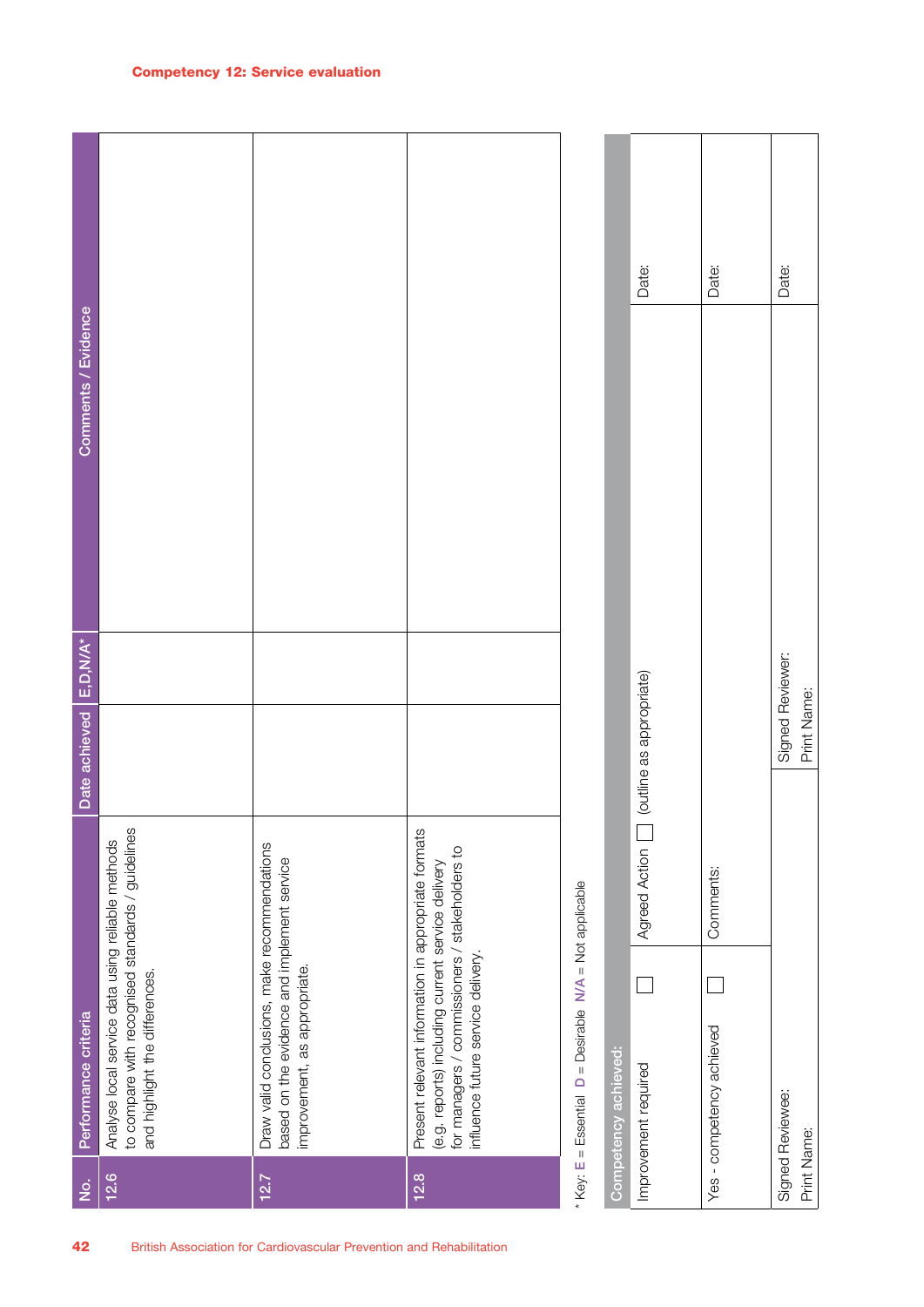# **Glossary**

| <b>AACVPR</b>                                 | American Association of Cardiovascular and Pulmonary Rehabilitation                                                                                                                                                                                                                                                                                                        |
|-----------------------------------------------|----------------------------------------------------------------------------------------------------------------------------------------------------------------------------------------------------------------------------------------------------------------------------------------------------------------------------------------------------------------------------|
| <b>ACPICR</b>                                 | Association of Chartered Physiotherapists in Cardiac Rehabilitation                                                                                                                                                                                                                                                                                                        |
| <b>BACPR</b>                                  | British Association for Cardiovascular Prevention and Rehabilitation                                                                                                                                                                                                                                                                                                       |
| <b>BACPR-EIN</b>                              | British Association for Cardiovascular Prevention and Rehabilitation Exercise                                                                                                                                                                                                                                                                                              |
|                                               | <b>Instructor Network</b>                                                                                                                                                                                                                                                                                                                                                  |
| <b>CPD</b>                                    | Continuing Professional Development                                                                                                                                                                                                                                                                                                                                        |
| <b>DBS</b>                                    | Disclosure and Barring Service                                                                                                                                                                                                                                                                                                                                             |
| <b>CVD</b>                                    | Cardiovascular Disease                                                                                                                                                                                                                                                                                                                                                     |
| <b>NACR</b>                                   | National Audit of Cardiac Rehabilitation - a national dataset and management<br>system                                                                                                                                                                                                                                                                                     |
| <b>SMART</b>                                  | Specific, Measurable, Agreed, Realistic, Time bound                                                                                                                                                                                                                                                                                                                        |
| <b>Adult Learning</b><br><b>Principles</b>    | Key principles on how adults learn and how best to support such learning.                                                                                                                                                                                                                                                                                                  |
| <b>Caldicott Principles</b>                   | These were developed as a result of recommendations in Dame Fiona<br>Caldicott's 1997 report on how patient information was used in the health<br>service. They are a set of six general principles that health and social care<br>organisations should use when reviewing the use of individual information.                                                              |
| <b>Cardiac Rehabilitation</b><br>Professional | Those people who deliver any stage of cardiac rehabilitation who, as part of<br>the service and in the context of these competences, are giving advice and<br>information on health behaviour change and education.                                                                                                                                                        |
| <b>Cardiac Misconceptions</b>                 | Inaccurate beliefs about identity, cause, timeline, control/cure or consequences<br>of a cardiac condition or event.                                                                                                                                                                                                                                                       |
| <b>Data Protection Act</b>                    | The Data Protection Act 1998 is the main piece of legislation that governs the<br>protection of personal data in the UK. The Act defines eight data protection<br>principles. See http://www.ico.gov.uk/for_organisations/data_protection.aspx<br>for further information.                                                                                                 |
| <b>Equality Act 2010</b>                      | An Act of Parliament that covers nine protected characteristics, which cannot<br>be used as a reason to treat people unfairly. The Equality Act sets out the<br>different ways in which it is unlawful to treat someone, for example direct and<br>indirect discrimination, harassment, victimisation or failing to make a reasonable<br>adjustment for a disabled person. |
| HBC&E                                         | Health Behaviour Change and Education                                                                                                                                                                                                                                                                                                                                      |
| <b>Health Behaviour</b>                       | Any behaviour that a person engages in that can affect their health in either a<br>positive or negative way.                                                                                                                                                                                                                                                               |
| <b>Health Care Professional</b>               | An individual, who for the purposes of these competences, provides health<br>services to individuals as part of a cardiovascular prevention and rehabilitation<br>programme.                                                                                                                                                                                               |
| <b>Individual</b>                             | Those participating in the cardiac rehabilitation programme during any stage/<br>phase and covering a broad range of terms including individuals, patients,<br>relatives, carers, significant others and service users.                                                                                                                                                    |
| <b>Individualised</b>                         | The 'tailoring' to suit the individual based on their specific needs.                                                                                                                                                                                                                                                                                                      |
| <b>Information Governance</b>                 | Information governance ensures necessary safeguards for, and appropriate use<br>of, patient and personal information.                                                                                                                                                                                                                                                      |
| <b>Intervention</b>                           | An action to help an individual or group with a behaviour that may affect their<br>health.                                                                                                                                                                                                                                                                                 |
| <b>Model of Behaviour</b>                     | Model that increases understanding of behaviours and the underlying factors<br>that influence them.                                                                                                                                                                                                                                                                        |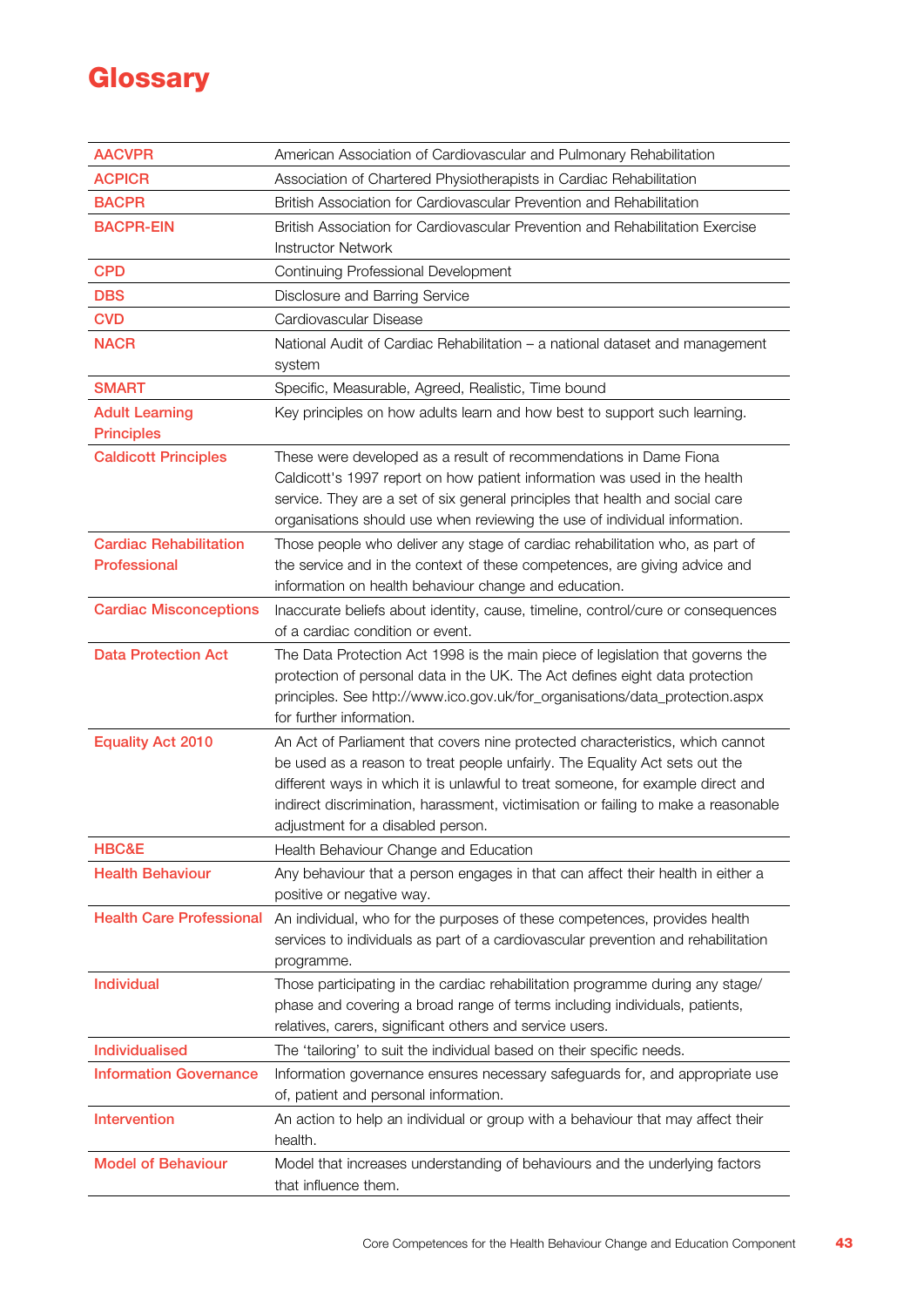| <b>Motivational</b><br>Interviewing  | A communication style that activates an individual's own motivation to change<br>behaviour                                                                                                                    |
|--------------------------------------|---------------------------------------------------------------------------------------------------------------------------------------------------------------------------------------------------------------|
| <b>Outcome Measures</b>              | The standard against which the health professional evaluates health behaviour<br>change.                                                                                                                      |
| <b>Scope of Practice</b>             | Taking into account legal and ethical responsibilities, work within the boundaries<br>set by an individual's qualifications, knowledge, skills and experience in order to<br>practice safely and effectively. |
| <b>Self Efficacy</b>                 | An individual's belief in their own capability to succeed in a particular situation<br>(e.g. succeed in achieving a behavioural goal).                                                                        |
| <b>Theory of Behaviour</b><br>Change | Theory of how behaviour can change over time and can be changed with an<br>intervention.                                                                                                                      |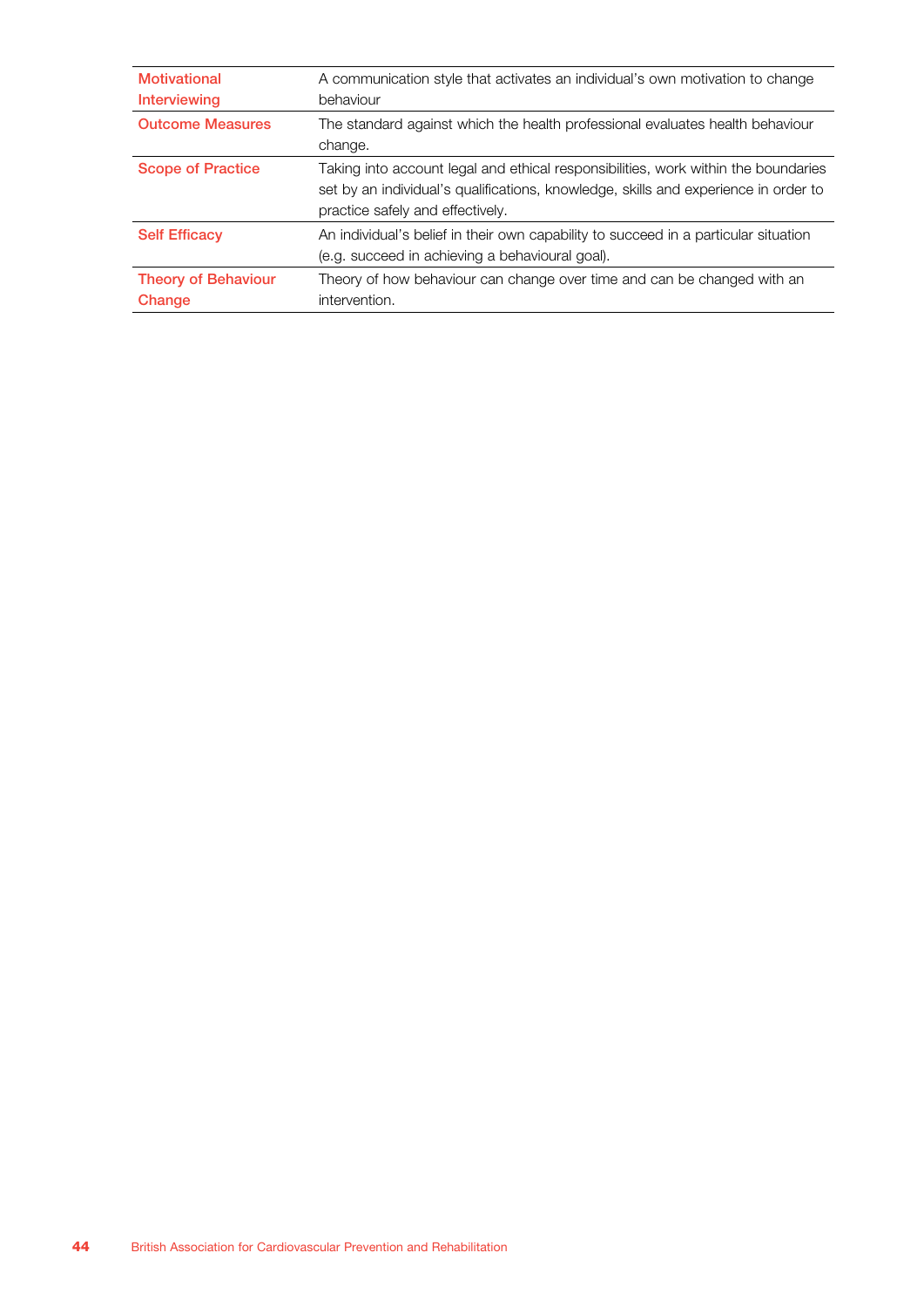#### Acknowledgements

#### Consultation Groups

We acknowledge and thank the following individuals who reviewed this Competency Document as part of the consultation process:

- Dr Jeff Breckon, MSc, PhD. Reader in Exercise Psychology, Research and Knowledge Transfer Lead. Sheffield Hallam University. British Psychological Society (BPS) - Chief Assessor for the Qualification in Sport and Exercise Psychology (QSEP); British Association of Sport and Exercise Sciences (BASES); Motivational Interviewing Network of Trainers (MINT)
- Dr. Karen Smith, Nurse Consultant, cardiology/ Clinical Research Fellow, NHS Tayside and University for Dundee
- Pat Marson, Cardiac Rehabilitation Nurse Manager, Coventry.

#### The HBC&E Working Group

Acknowledgements for their contribution to the completion of this competency document:

- Dr Carolyn Deighan, Health Psychologist
- Dr Linda Speck, Consultant Clinical Health Psychologist
- Louise Barnett, Health Development and Physical Activity Specialist
- Annie Holden, Chair & Competency Projects Co-ordinator

#### References

Dixon, D. & Johnston, M. (2010). Health Behaviour Change Competency Framework: Competences to deliver interventions to change lifestyle behaviours that affect health. BPS.

Hamm, L.F., Sanderson, B.K., Ades, P.A., Berra, K., Kaminsky, L.A., Roitman, J.L. & Williams, M.A. (2010). Core Competencies for Cardiac Rehabilitation/Secondary Prevention Professionals: 2010 Update. Position Statement of the American Association of Cardiovascular and Pulmonary Rehabilitation.

Michie, S., Ashford, S., Sniehotta, F.F., Dombrowshi, S.U., Bishop, A. & French, D.P. (2011). A refined taxonomy of behaviour change techniques to help people change their physical activity and healthy eating behaviours: The CALO-RE taxonomy. Psychology and Health, 26(11), 1479-98.

NHS Yorkshire & The Humber (2010). Prevention & Lifestyle Behaviour Change: A Competency **Framework** 

Skills for Health. Competences and National Occupational Standards. www.skillsforhealth.org.uk

#### For more information please visit the BACPR website www.bacpr.com